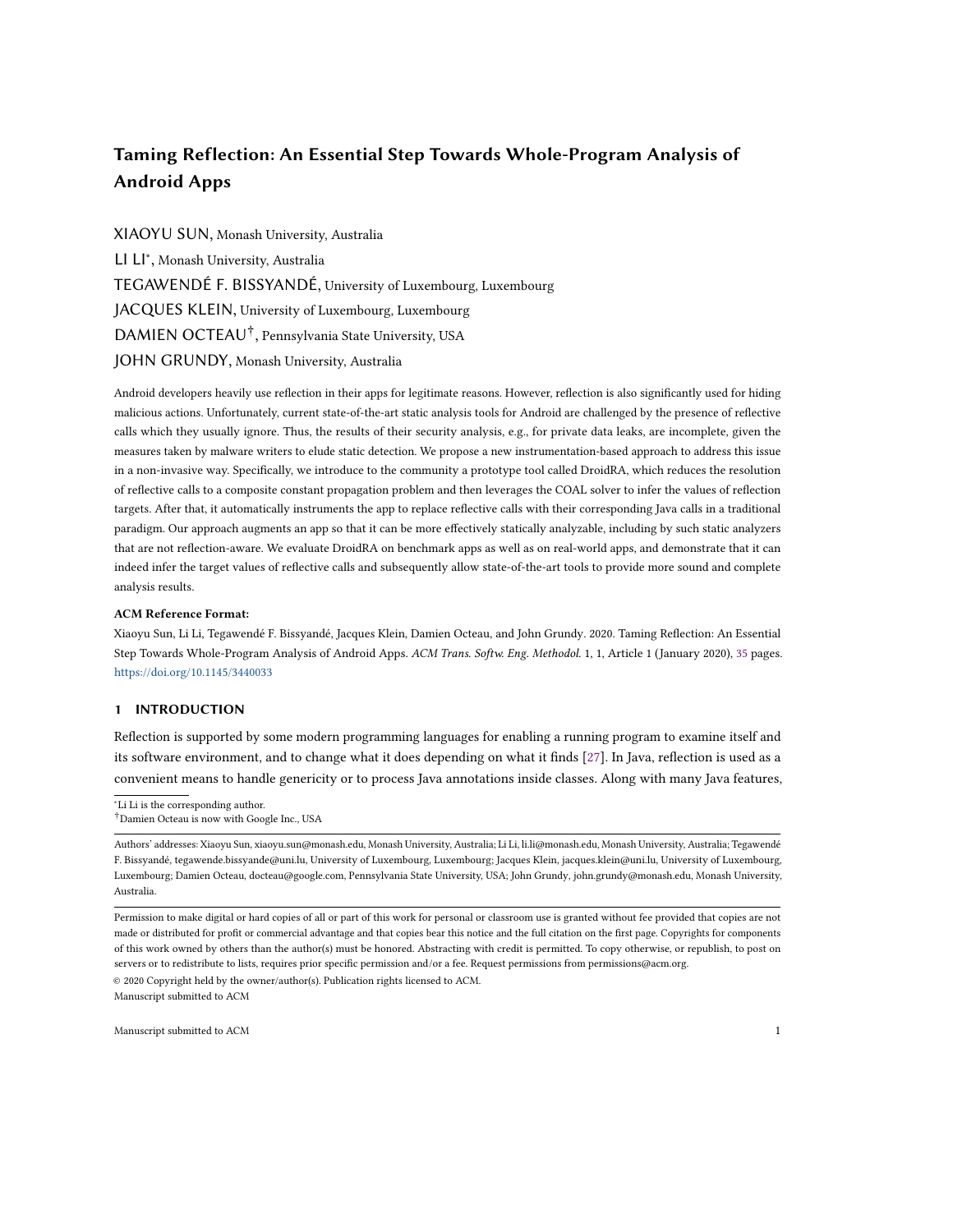Android has inherited the Java Reflection APIs which are packaged and included in the Android SDK for developers to use. Because of the fragmentation of the Android ecosystem, where many different versions of Android are concurrently active on various devices, reflection is essential. It allows developers, with the same application package, to target devices running different versions of Android. Developers often use reflection techniques to determine, at runtime, if a specific class or method is available before proceeding to use it. This allows the developer to leverage, in the same application, new APIs where available while still maintaining backward compatibility for older devices [22, 48]. Reflection is also used by developers to exploit Android hidden and private APIs, as these APIs are not exposed in the developer SDK and consequently cannot be invoked through traditional Java method calls.

Unfortunately, recent studies of Android malware have shown that malware writers are using reflection as a powerful technique to hide malicious operations [34, 49, 53]. In particular, reflection can be used to hide the real purpose of an app e.g., by invoking a method at runtime to escape static scanning, or simply to deliver malicious code [12]. Most state-of-the-art approaches and tools for static analysis of Android simply ignore the use of reflection [26, 33] or may treat it partially [30, 62]. A review of recent contributions on static analysis-based approaches for Android shows that over 90% of around 90 publications [47] from top conferences (including ICSE and ISSTA) do not tackle this reflection problem. This means that many research and practice tools that provide analysis results are incomplete, since some parts of the program may not be included in the app call graph, and unsound, since the analysis does not take into account some hidden method invocations or potential writes to object fields. In this regard, a recent study by Rastogi et al. [61] has shown that reflection makes most current static analysis tools perform poorly on malware detection tasks.

Handling reflection is however challenging for static analysis tools. There exist ad-hoc implementations for dealing with specific cases of reflection patterns [62]. Such implementations cannot unfortunately be re-used in other static analysis tools. Nevertheless, there is a commitment in the Android research community to propose solutions for improving the analysis of reflection. For example, in a recent work [17], Barros et al. propose an approach for resolving reflective calls in their Checker static analysis framework [25]. Their approach however 1) requires application source code, which is not available for most Android apps, 2) targets specific check analyses based on developer annotations, which requires additional developer effort to e.g. learn the target framework, find the right place to annotate, etc., and 3) does not provide a way to directly benefit existing static analyzers, i.e., to support them in performing reflection-aware analyses.

Our aim is to deal with reflection in a non-invasive way so that state-of-the-art analysis tools can better analyze application packages from app markets. To that end, we present our new DroidRA instrumentation-based approach for automatically resolving reflection in Android apps. In DroidRA, the targets of reflective calls are determined after running a constraint solver to output a regular expression satisfying the constraints generated by an inter-procedural, context-sensitive and flow-sensitive static analysis. A Booster module is then implemented to augment reflective calls with their corresponding explicit standard Java calls. Because some code can be loaded dynamically, before our reflection analysis, we also use heuristics to extract any would-be dynamically-loaded code. This is done by scanning all the files disassembled from APKs, such as a jar file with *classes.dex* inside, into our working space. Indeed, our reflection resolving approach hinges on the assumption that all the code that exists in the app package may be loaded at runtime and thus should be considered for analysis.

We make the following key contributions:

We provide insights on the use of reflection in Android apps, based on an analysis of 1000 apps randomly selected from a repository of apps collected from Google Play, third-party markets, as well as malware samples [11]. Manuscript submitted to ACM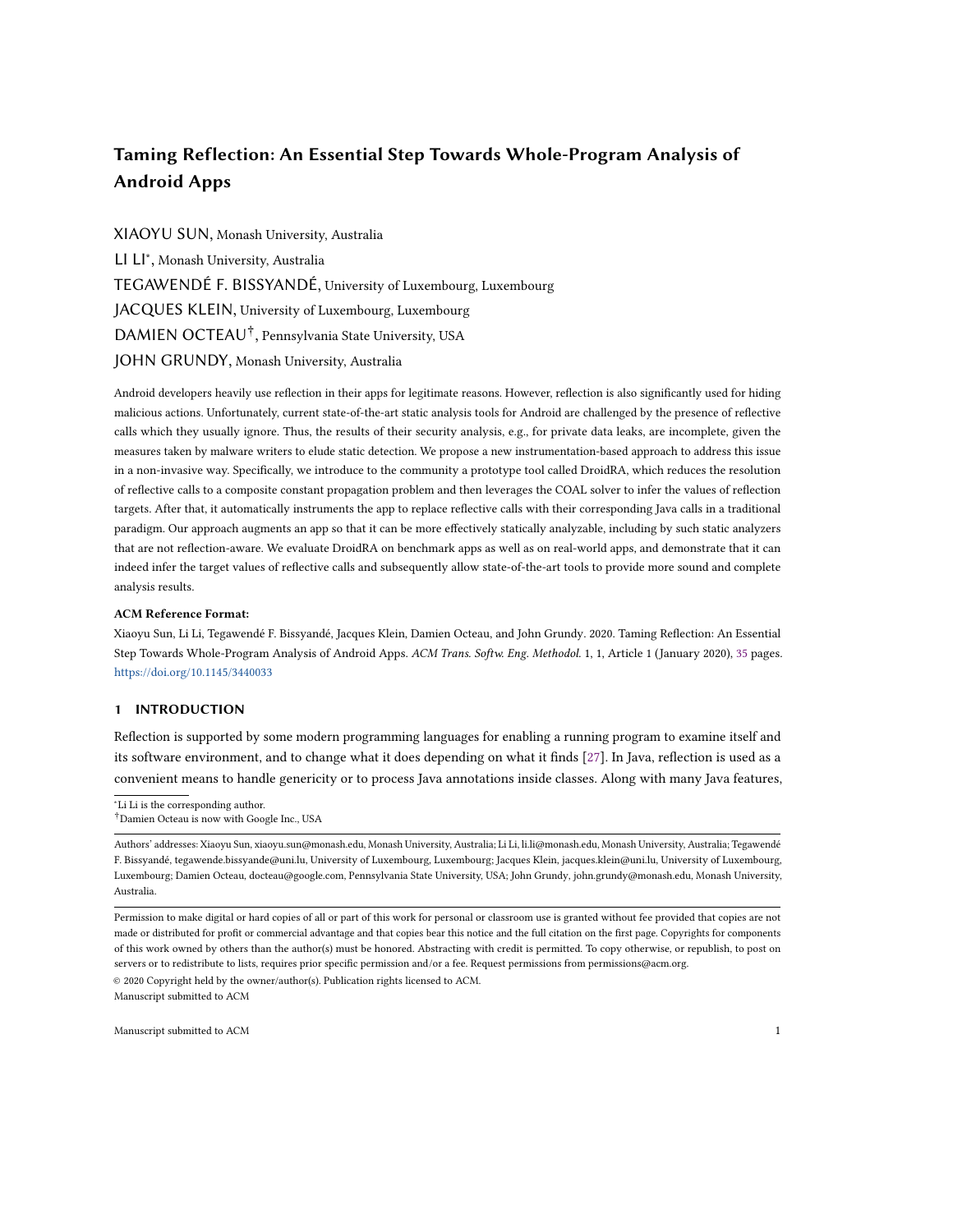Our findings show that 1) a large portion of Android apps rely on reflective calls, and that 2) reflective calls are usually used with some common patterns. We further show that we can discriminate between reflective calls in benign and malicious apps.

We designed and implemented DroidRA – an approach that aims to boost existing state-of-the-art static analysis for Android by resolving reflection in Android apps. DroidRA models the use of reflection with COAL [57] and is able to resolve the targets of reflective calls through a constraint solving mechanism. By instrumenting Android apps to augment reflective calls with their corresponding explicit standard Java calls, DroidRA complements existing analysis approaches.

We evaluated DroidRA on a set of real applications and report on the coverage of reflection methods that DroidRA identifies and inspects. We further rely on well-known benchmarks to investigate the impact that DroidRA has on improving the performance of state-of-the-art static analyzers. In particular, we show how DroidRA is useful in uncovering dangerous code, such as sensitive API calls, sensitive data leaks [14, 41], that was not previously visible to existing analyzers.

We release DroidRA and its associated benchmarks as open source [4], not only to foster research in this direction, but also to support practitioners in their analysis needs.

This paper is an extended and improved version of previous work presented at the 2016 International Symposium on Software Testing and Analysis (ISSTA). In this extension, we have improved DroidRA in three aspects:

Improvement #1: We introduce a probabilistic-like approach to strengthen our static reflection analysis, aiming at providing more sound and comprehensive reflection analysis results to support whole-program analysis of Android apps. Previously, when DroidRA cannot correctly infer the value of specific reflective calls, which is quite common because of the drawbacks of static analysis, DroidRA would yield a "\*" as output indicating that this value can be anything. This output is not useful for users. Hence, in this improvement, when "\*" occurs, we try to mitigate it by predicting its possible values using domain knowledge on top of static analysis results. Our experimental results show that this improvement can indeed help in resolving more reflective targets, compared to that of the previous version of DroidRA.

Improvement #2: We further take Fragment into consideration for the reflection analysis process. Fragment is a special element that can be placed in an Activity component to form a piece of an app's user interface. A Fragment element has its own lifecycle methods for which each of them can access into reflective calls. If Fragment elements are overlooked, an inevitable part of code will be missed, leading to less reflective calls characterized. After integrating Fragment into our analyzing process, our tool is capable of reaching reflective calls that could not be reached previously, and thereby results in more reflective calls discovered and resolved. Improvement #3: Since static analysis is known to be time consuming, we introduce a feature into DroidRA to support customized analysis of Android apps. If a given component is known to not include any reflective calls, there is no need to include this component for reflective analysis. As a result, less code will be analyzed, and hence better performance can be achieved. As revealed in our experiments, the customized module can (1) reduce computational costs while keeping the reflection analysis results unchanged for such apps that are successfully analyzed before, and (2) enable the analysis of some apps that cannot be successfully analyzed if not customized.

Apart from tool enhancements, which are detailed in the approach section (i.e., sec.approach), we have also improved the manuscript in the following aspects. First of all, we conduct extensive new experiments to evaluate the prototype tool improvements. Specifically, we have doubled the number of selected apps, and all the apps are randomly selected Manuscript submitted to ACM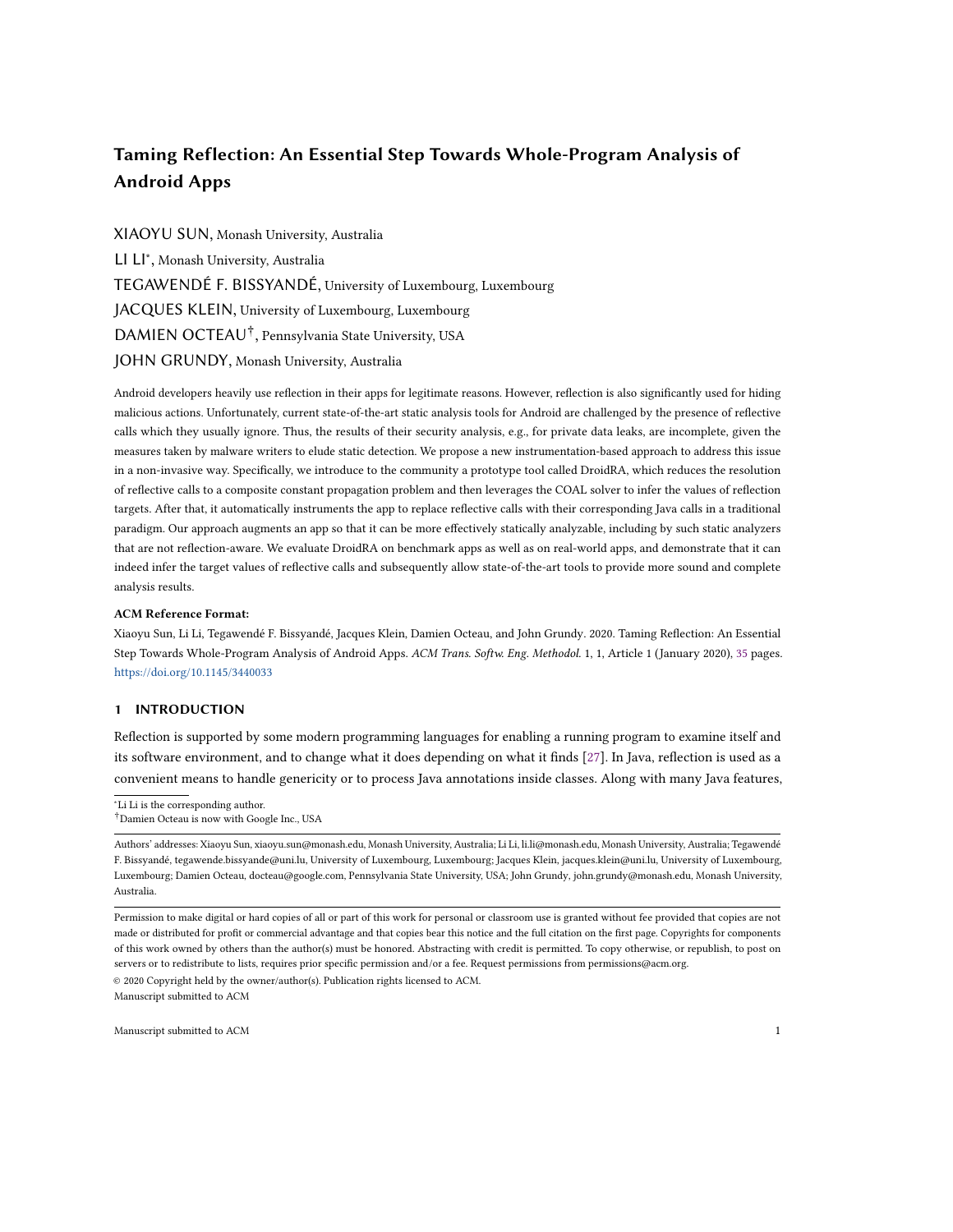```
1| TelephonyManager telephonyManager = //default;
2 \times 2 String imei = telephonyManager.getDeviceId();
3|Class c = Class.forName("de.ecspride.ReflectiveClass");
 4 | 0 \text{bject} \space o = c \text{ . } \text{newInstance}();
5 Method m = c . getMethod (" setIme " + "i", String . class ) ;
6 \mid m. invoke (o, imei);
7 Method m2 = c.getMethod ("getImei");
 8 \mid String s = (String) m2. invoke(o);
9 SmsManager sms = SmsManager . getDefault () ;
10 sms . sendTextMessage ("+49 1234", null, s, null, null);
```
Listing 1. Code excerpt of de.ecspride.MainActivity from DroidBench's Reflection3.apk. We remind the readers that while our approach proposed in this work works at the bytecode level of Android apps, we present as examples Java code snippets directly for the sake of readability.

from a dataset with the latest apps. We have also compared our approach with another state-of-the-art tool called DINA, except for comparing against the Checker framework. Second, apart from updating the results of the original research questions, we have also added two new research questions (i.e., RQ2 and RQ4) for evaluating the effectiveness of the newly introduced functions in the DroidRA enhancements. Third, we have now included a discussion section to discuss the impact of timeout setting on our experiments. Except for giving 10 minutes as timeout, which has been used in the experiments of the conference version and subsequently this extension, we further repeat the experiments with different timeouts (i.e., 1, 5, 20, 30, and 50 minutes). Our exploratory results show that 10 minutes is a reasonable timeout for applying DroidRA to analyze Android apps. Finally, we have significantly extended the related work discussion.

The remainder of this paper is organized as follows. Section 2 motivates our work through a concrete example and Section 3 investigates the use of reflection in Android apps. Section 4 presents our approach DroidRA, including its design and implementing details. Section 5 reports on the evaluation of DroidRA while Section 6 presents the limitations of DroidRA. Later, Section 7 discusses the related work and finally Section 8 concludes this paper.

## 2 MOTIVATION

Millions of applications are freely available for download by Android users. However, malware developers keep targeting the platform and trying to get their abusive applications into the Android ecosystem [28, 32, 44]. For example, 360 Security recently reported that over 500,000 new mobile malware variants targeting the Android platform were found in China in the first quarter of 2019 [65]. Also, as of early 2020, 1 out of every 1000 app installs from Google's official Play store is from a potentially harmful application, as shown in the recent Google Transparency Report.<sup>1</sup> These numbers demand practical and scalable approaches and tools to support security analysis of large sets of Android apps [28, 32, 54].

As example of such approaches, static taint analyzers aim at tracking data across control-flow paths to detect potential privacy leaks. Consider the state-of-the-art FlowDroid [14] approach as a concrete example. FlowDroid is used to detect private data leaks from sensitive sources, such as contact information or device identification numbers, to sensitive sinks, such as sending HTTP posts or short messages. FlowDroid has demonstrated many promising results. However, it suffers from limitations inherent to the challenges of performing static analysis in Android where the presence of reflection, dynamic class loading and native code calling, makes static analysis very challenging. Reflection breaks the traditional call graph construction mechanism in static analysis, resulting in an incomplete control-flow graph

<sup>1</sup>https://transparencyreport.google.com/android-security/overview

Manuscript submitted to ACM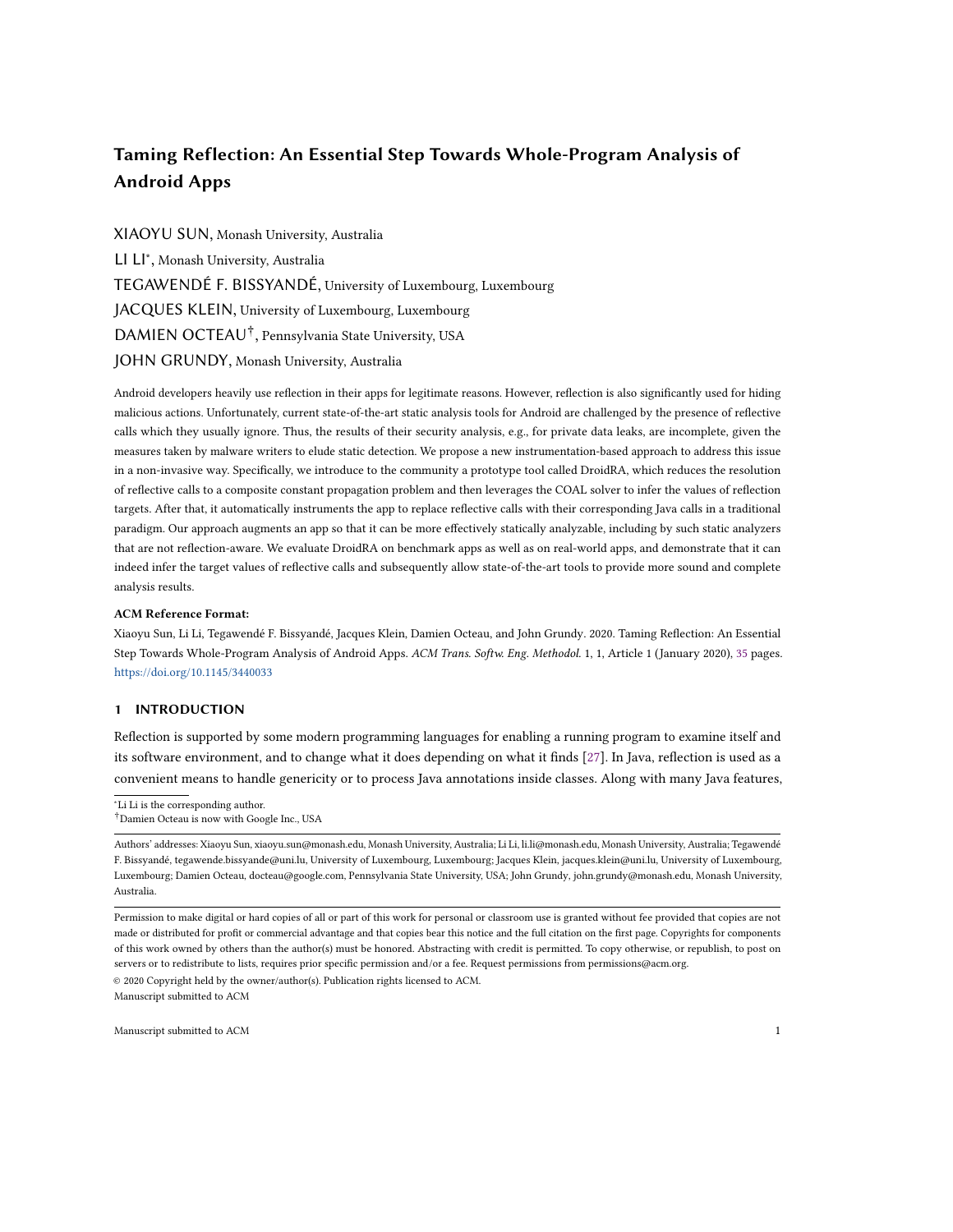(CFG) and consequently leading to incomplete analysis results. For example, a dynamically loaded class and reflectively called method can not usually be detected. In this paper, we focus on resolving reflection in Android apps to allow state-of-the-art tools such as FlowDroid to significantly improve their results. Dealing with reflection in static analysis tools is challenging. The Soot Java optimization framework, on top of which most state-of-the-art approaches are built, does not address the presence of reflective calls in its analyses. Thus, overall, resolving reflection at the app level will enable better analysis by state-of-the-art analysis tools to detect more potential security issues for app users.

Consider the case of an app included in the DroidBench benchmark suite [3, 14]. The Reflection3 benchmark app is known to be improperly analyzed by many tools, including FlowDroid, because it makes heavy use of reflective calls. Listing 1 shows part of this app. Here, class ReflectiveClass is first retrieved (line 3) and initialized (line 4). Then, two methods (setImei() and getImei()) from this class are reflectively invoked (lines 5-8). setImei(), which is selected by concatenating two strings at run-time, will store the device ID, obtained on line 2, into field imei of class ReflectiveClass (line 6). getImei(), similarly, gets back the device ID into the current context so that it can be sent outside the device via SMS to a hard-coded – i.e., not provided by the user – phone number (line 10).

The operation implemented in this code sample is malicious as the sensitive, private information of device ID is sent to a number unknown to the user. The purpose of the reflective calls, which appear between the obtaining of the device ID and its leakage outside the device, is to elude any taint tracking by confusing traditional control flow analysis. Thus, statically detecting such leaks becomes very hard. For example, bypassing property and method name detection by using run-time constructed string patterns, as done in line 5. Furthermore, even using simple string analysis is not enough to identify such malicious reflective calls. This is because both the method name (e.g., *getImei* for method  $\langle 2 \rangle$ ) and its declaring class name (e.g., ReflectiveClass for <2) are needed. These values must therefore be matched and tracked together: this is known as a composite constant propagation problem.

## 3 REFLECTION IN ANDROID APPS

We investigated whether reflection is truly a noteworthy problem in the Android ecosystem. To this end, we investigated why and to what extent reflection is used in Android apps. In Section 3.1, we report on the common, legitimate reasons that developers have to use reflection techniques in their code. Then, we investigate, in Section 3.2, the extent of the usage of reflection in real-world applications.

## 3.1 Legitimate Uses of Reflection

We have parsed Android developer blogs and reviewed some apps to understand when developers need to inspect and determine program characteristics at run-time, by leveraging the Java reflection feature.

Providing Genericity. Just like in any Java-based software, Android developers can write apps by leveraging reflection to implement generic functionality. Example (1) in Listing 2) shows how a real-world Android app implements genericity with reflection. In this example, a fiction reader app, sunkay.BookXueshanfeihu (4226F8 $^2$ ), uses reflection to effect the initialization of Collection List and Set.

Maintaining Backward Compatibility. In app *com.allen.cc* (44B232, an app for cell phone bill management), reflection techniques are used to check at run-time the targetSdkVersion of a device, and, based on its value, to realize different behaviors. A similar use scenario includes checking whether a specific class exists or not, in order to enable the use of advanced functionality when possible. For example, the code snippet (Example (2) in Listing 2), extracted from app

 $^{2}$ In this paper, we represent an app with the last six letters of its sha256 code.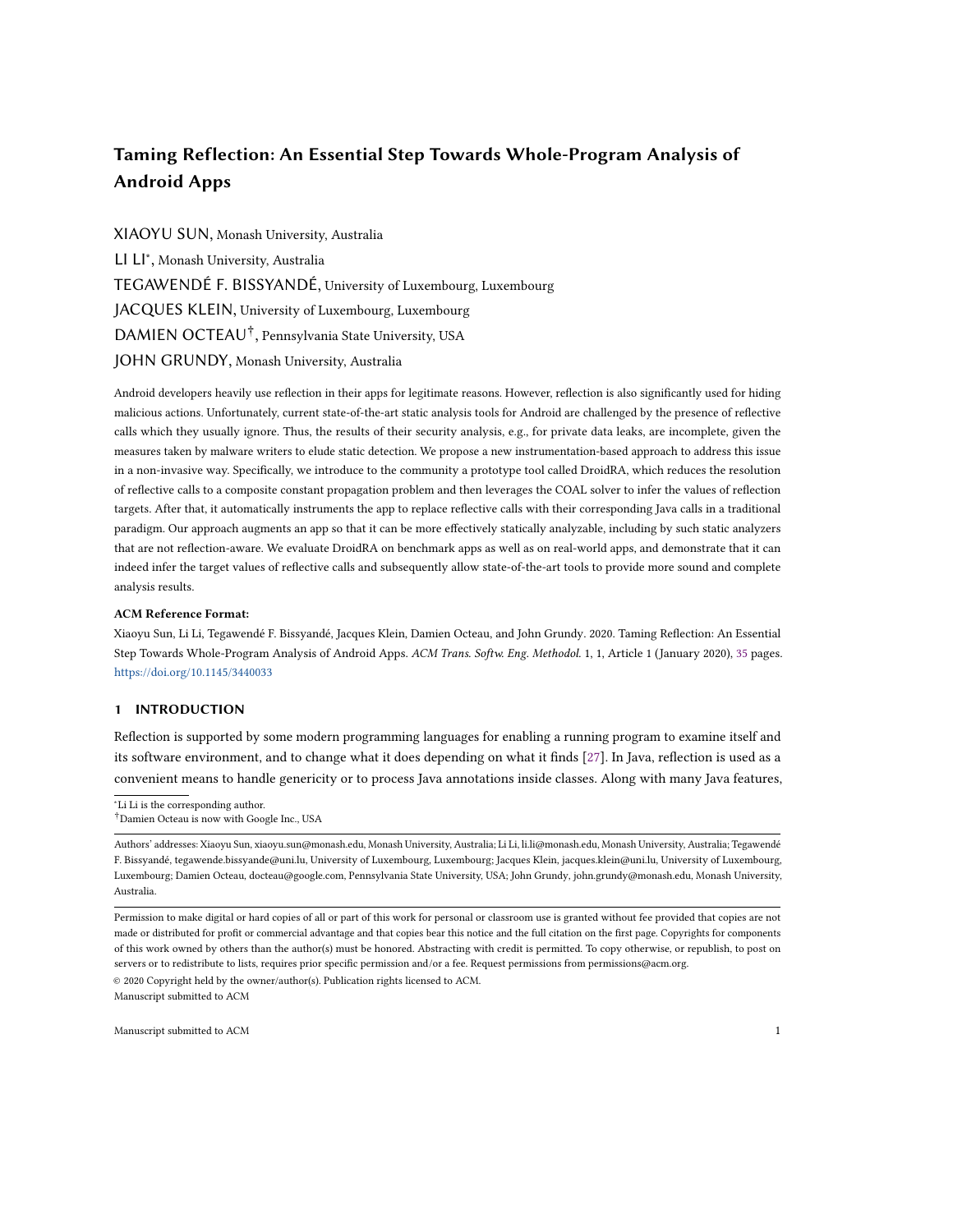```
1 // Example (1): providing genericity
 2 Class collectionClass;
 3 Object collectionData;
 4 public XmlToCollectionProcessor (Str s, Class c) {
 5 collectionClass = c;
 6 Class c1 = Class.format6" java.utilu;7 \mid if (c1 == c)8 this . collectionData = new ArrayList () ;
9 }
10 Class c2 = Class.format for Name ("java.util. Set");
11 if (c2 == c) {
12 this . collectionData = new HashSet () ;
13 }}
14
15 // Example (2): maintaining backward compatibility
16 try {
17 Class . forName ("android . speech . tts . TextToSpeech");
18<sup>3</sup> catch (Exception ex) {
19 // Deal with exception
20}
21
22 // Example (3): accessing hidden/internal API
23 // android .os. ServiceManager is a hidden class .
24 Class c = Class. for Name ("android.os. Service Manager");
25 Method m = c . getMethod (" getService ", new Class [] { String . class }) ;
26 | 0bject o = m.invoke ($obj, new String [] {"phone"});
27 IBinder binder = (IBinder) o;
28 // ITelephony is an internal class.
29 // The original code is called through reflection.
30 ITelephony. Stub. asInterface (binder);
```
Listing 2. Reflection usage in real Android apps.

com.gp.monolith (61BF01, a 3D game app), relies on reflection to verify whether the running Android version, includes the text-to-speech module. Such uses are widespread in the Android community as they represent the recommended way [2] of ensuring backward compatibility for different devices and SDK versions.

Protecting Intellectual Property. In order to prevent simple reverse engineering, developers separate their app's core functionality into an independent library and load it dynamically (through reflection) when the app is launched: this is a common means to obfuscate app code. As an example, developers usually dynamically load code containing premium features that must be shipped after a separate purchase.

Accessing Hidden/Internal APIs. In the development phase, Android developers write apps that use the android.jar library package containing the SDK API exposed to apps. In contrast, when in production and apps are running on a device, the used library is actually different, i.e., richer. Indeed, some APIs (e.g., getService() of class ServiceManager) are only available in the platform SDK as they might still be unstable or were designed only for system apps [46]. However, by using reflection, such previously hidden APIs can be exploited at runtime. Example (3), found in a wireless management app -com.wirelessnow (314D51)-, illustrates how such a hidden API can be targeted by a reflective call.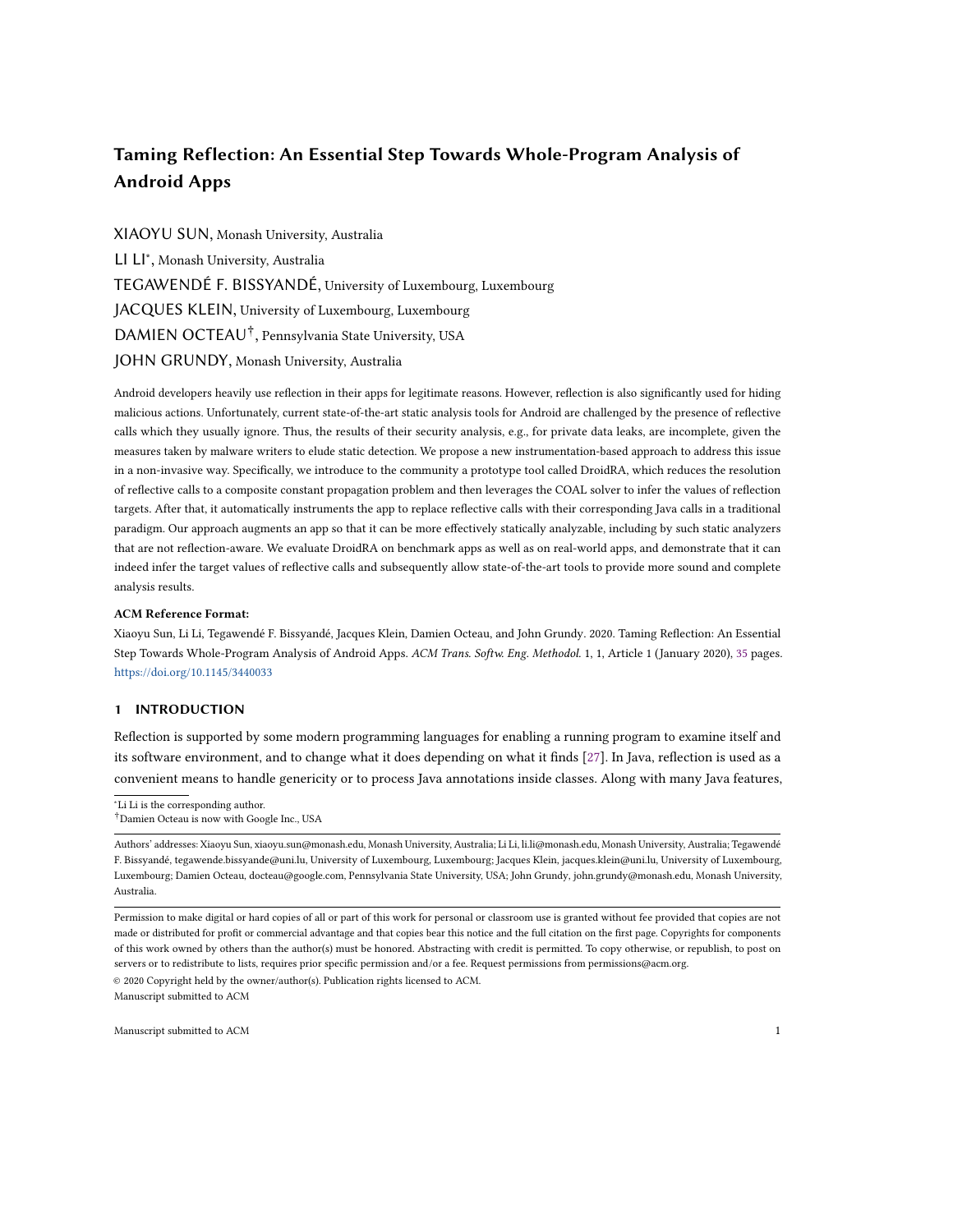#### 3.2 Adoption of Reflection in Android

To investigate the use of reflection in real Android apps, we consider a large research repository of over 2 millions apps crawled from Google Play, third-party markets and known malware samples [11].

We randomly selected 500 apps from this repository and parsd the bytecode of each app, searching for the use of reflective calls. The strategy used consists in considering any call to a method implemented by the four reflection-related  $\emph{classes}^3$  as a reflective call, except such methods that are overridden from java.lang.0bject.

3.2.1 Overall Usage of Reflection. Our analysis shows that reflection usage is widespread in Android apps, with 87.6% (438/500) of these selected apps making use of reflective calls. In fact, on average, each of the selected apps uses 138 reflective calls. Table 1 summarizes the top 10 methods used in reflective calls.

| Method (belonging class)   | $#$ of Calls | # of Apps   |
|----------------------------|--------------|-------------|
| getName(C)                 | 12,588       | 283 (56"6%) |
| getSimpleName (C)          | 5,956        | 87 (17"4%)  |
| isAssignableFrom (C)       | 4,886        | 164 (32"8%) |
| invoke (M)                 | 3,026        | 223 (44"6%) |
| getClassLoader (C)         | 2,218        | 163 (32"6%) |
| for Name $(C)$             | 2.141        | 227 (45"4%) |
| getMethod (C)              | 1,715        | 135 (27"0%) |
| desiredAssertionStatus (C) | 1,218        | 202 (40"4%) |
| get(F)                     | 1,139        | 177 (35"4%) |
| getCanonicalName (C)       | 1,115        | 388 (77"6%) |
| Others                     | 24,708       | 4(8%)       |
| Total                      | 60,710       | 438 (87"6%) |

Table 1. Top 10 used reflection methods and their argument type: either (C): Class, (M): Method or (F): Field.

However, many real-world ad libraries make extensive use of reflection. Thus, we performed another study to check whether or not most reflective calls are only contributed by common advertisement libraries. We thus exclude reflective calls that are invoked by common ad libraries<sup>4</sup>. Our results show that there are still 382 (76.4%) apps whose non-ad code includes reflective calls, suggesting the use of reflection in primary app code.

3.2.2 Pa erns of Reflective Calls. In order to have a clearer picture of how one can find reflection in apps, we further investigate the sequences of reflective calls used and summarize the patterns used by developers to implement Android program behaviour with reflection. We consider all method calls within the selected 500 apps and focus on the reflectionrelated sequences that are extracted. We used a simple and fast approach considering the natural order in which the bytecode statements are vielded by Soot<sup>5</sup>. We find 34.957 such sequences (including 1 or more reflective calls). An isolated reflective call is relatively straightforward to resolve as its parameter is usually a String value (e.g., name of class to instantiate or method to call). However, when a method in the instantiated class must be invoked, other reflective calls may be necessary (e.g., to get the method name or parameter object type), which complicate reflection target resolution. We found 45 distinct patterns of sequences containing at least three reflective calls. Table 2 details the top five sequences of reflection calls in these apps. In most cases, reflection is used to access methods and fields of a

<sup>3</sup> java.lang.reflect.Field, java.lang.reflect.Method, java.lang.Class, and java.lang.reflect.Constructor.

<sup>&</sup>lt;sup>4</sup>We take into account 12 common libraries, which are published by [16] and are also used by [40]. We believe that a bigger library set like the one provided by Li et al. [45] could further improve our results.<br>Provided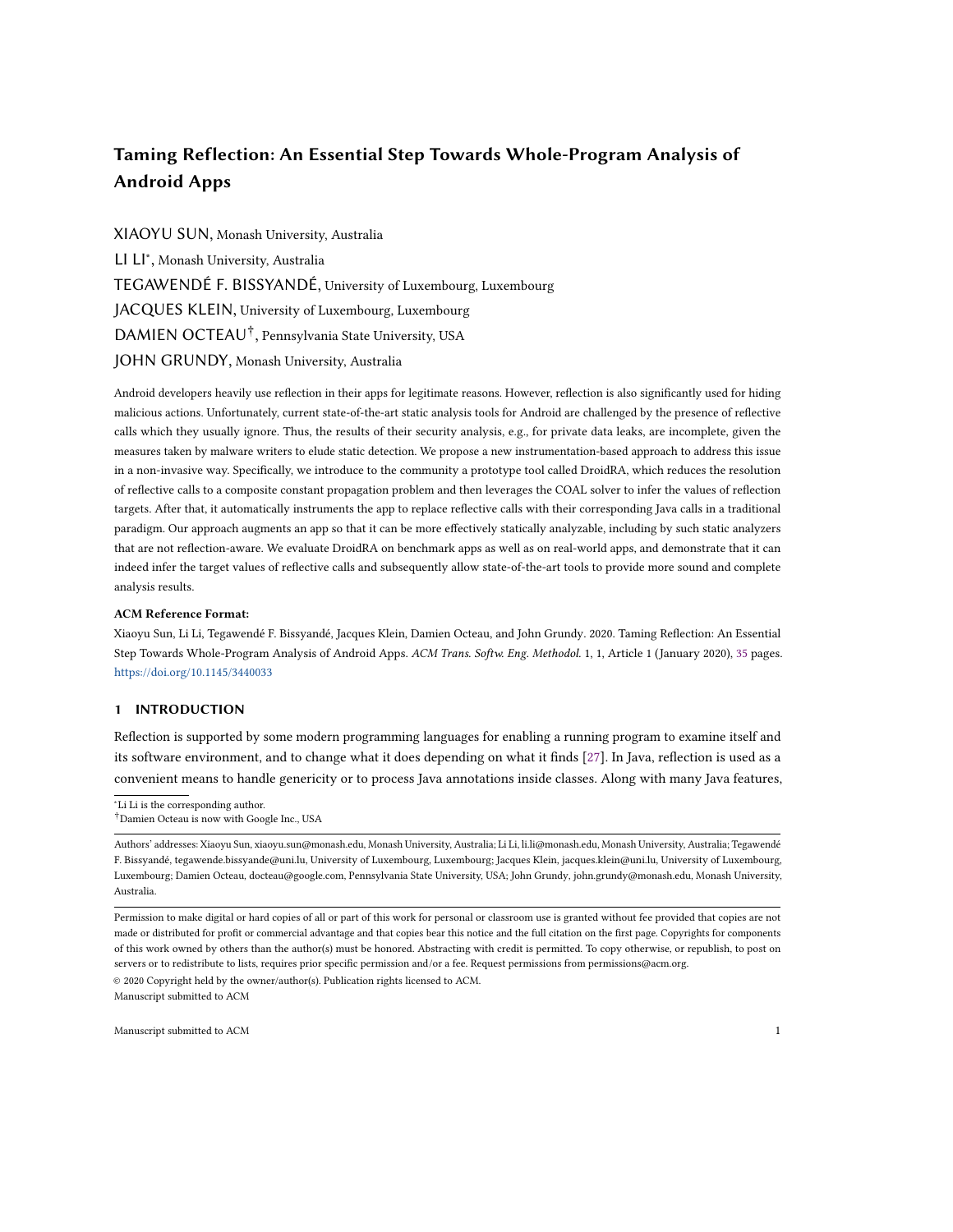given class which may be identified or loaded at runtime. This confirms the fundamental functionality of reflective calls which is to access methods/fields.

| Sequence pattern                                 | Occurences |
|--------------------------------------------------|------------|
| $Class for Name()$ getMethod $()$ invoke $()$    | 133        |
| getName()! getName()! getName()                  | 120        |
| getDeclaredMethod() ! setAccessible() ! invoke() | 110        |
| getName()! isAssignableFrom()! getName()         | 92         |
| $getFields()$ ! $getAnnotation()$ ! $set()$ !    | 88         |

Table 2. Top 5 patterns of reflective calls sequences.

We further investigate the 45 distinct patterns to identify the reflective call patterns that are potentially dangerous, as they may change program state. We focus on sequences that include a method invocation (sequences 1 and 3 in Table 2) or access a field value in the code (sequence 5). Taking into account all the relevant patterns, including 976 sequences, we infer the common pattern, which is represented in Figure 1. This pattern illustrates how the reflection mechanism allows an app to obtain methods/fields dynamically. These methods and fields can be used directly when they are statically declared (solid arrows in figure 1); they may otherwise require initializing an object of the class, e.g., also through a reflective call to the corresponding constructor (dotted arrows). With this common pattern, we can model most typical usages of reflection which can hinder state-of-the-art static analysis approaches.

The model yielded allows us to consider different cases for reflective call resolution. In some simple cases, a string analysis is sufficient to extract the value of the call parameter. However, in other cases where class objects are manipulated to point to methods indicated in field values, simple string analysis cannot be used to help mapping the flow of a malicious operation. Finally, in some cases, there is a need to track back to the initialization of an object by another reflective call to resolve the target.



Fig. 1. Abstract pattern of reflection usage and some possible examples.

# 4 RESOLVING REFLECTION

We have two key aims: (1) to resolve reflective call targets in order to expose all program behaviors for static analysis, especially for analyses that must track private data, to produce more complete results; and (2) to *unbreak* app control-flow in the presence of reflective calls in order to allow static analyzers to produce more precise results. Manuscript submitted to ACM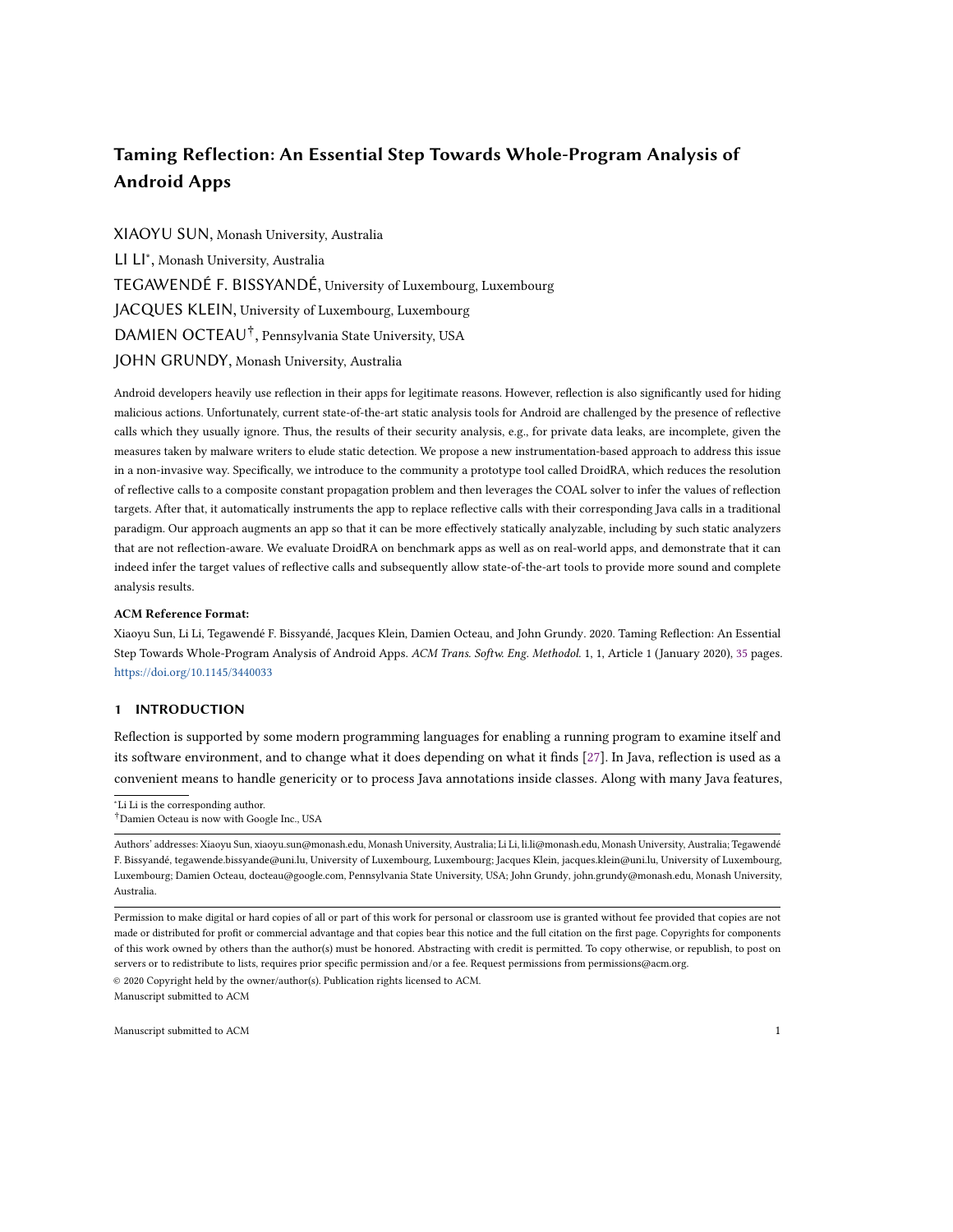Figure 2 presents an overview of the architecture of the DroidRA approach involving three modules. (1) The first module named JPM prepares the Android app to be inspected. (2) The second module named RAM locates reflective calls and retrieves the values of their associated parameters (i.e., class/method/field names). All resolved reflection target values are made available to the analysts for use in their own tools and approaches. (3) Leveraging the information yielded by the RAM module, the BOM module instruments the app and transforms it into a new app where reflective calls are now augmented with standard java calls. The objective of BOM is to produce an *equivalent* app whose analysis by state-of-the-art tools will yield more precise and complete results [38].



Fig. 2. Overview of DroidRA.

#### 4.1 JPM – Jimple Preprocessing Module

Android programming presents specific characteristics that require app code to be preprocessed before Java standard analysis tools can be used on it. First, an Android app is distributed as an  $apk$  file in which the code is presented in the form of Dalvik bytecode, a specific format for Android apps. Our analysis and code instrumentation will however manipulate code in Jimple, the intermediate representation required by Soot [36], a Java optimization framework. As a result, in a first module in DroidRA, JPM, leverages the Dexpler [18] translator to decompile the apk and output Jimple code.

Second, similarly to any other static analysis approaches for Android, DroidRA needs to start analysis from a single entry-point. Unfortunately, Android apps do not have a well-defined entry-point, e.g., main() in Java applications. But instead, they have multiple entry-points since each component that declares Intent Filters, which define the capabilities of a component, is a possible entry-point. To address this challenge, we use the same approach as in FlowDroid [14]. This is to artificially assemble a dummy main method, taking into account all possible components including all possible callback methods (e.g., onClick()), and their lifecycle methods (e.g., onCreate() and onStop()). In Android, there are four types of components: Activities, Services, Broadcast Receivers, and Content Providers. Each of these four types of components has its own lifecycle that is different from others and hence needs to be separately modeled and analyzed. Indeed, as an example of an activity's lifecycle shown in Fig. 3, all the methods, both lifecycle and callback, are not connected at the code level. They therefore need to be artificially connected in the dummy main method in order to allow the static analyzers to reach them.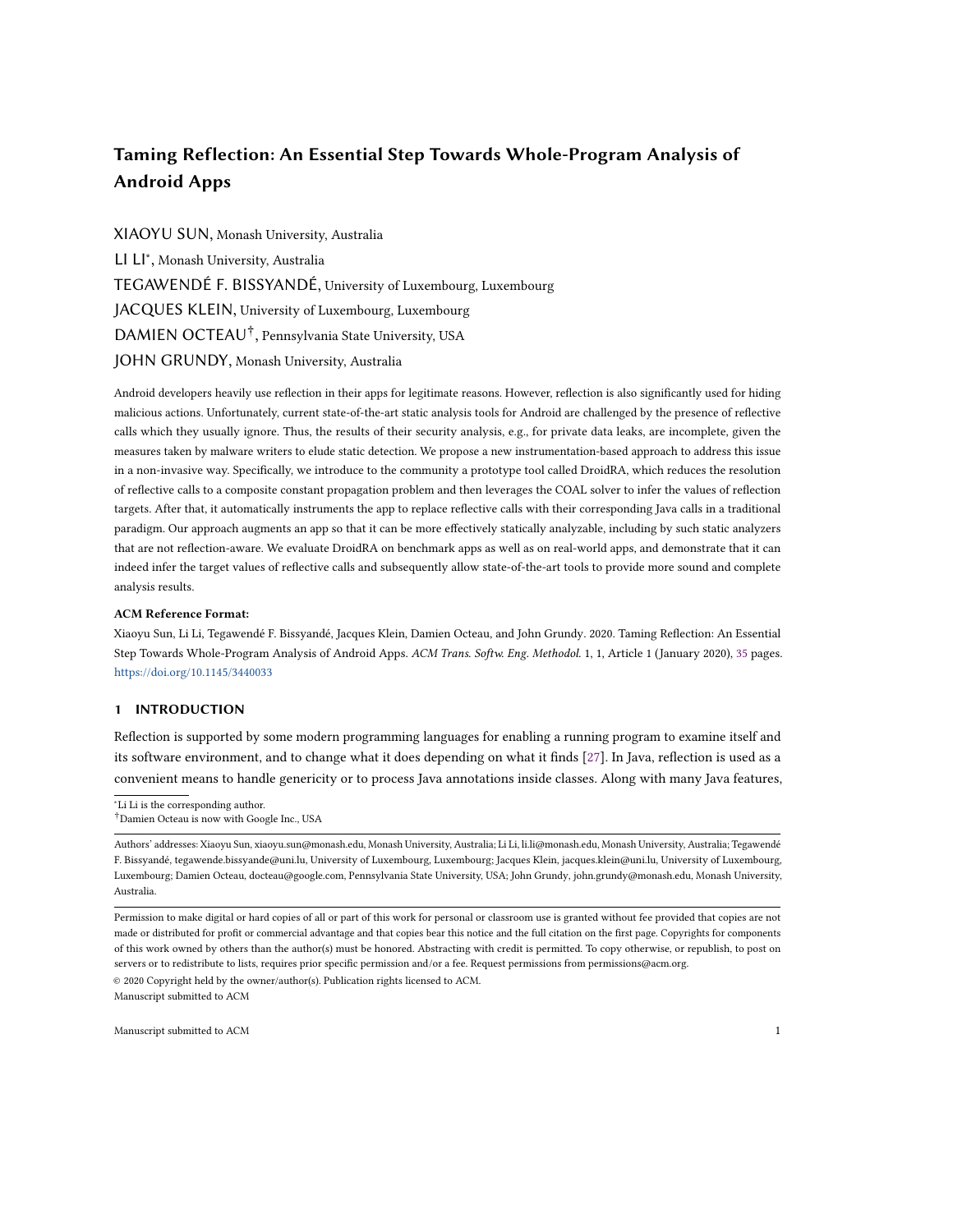

Fig. 3. The lifecycle of an activity.

Apart from these four components, there is a special element called the Fragment that also introduces challenges to static analysis. A Fragment, although it cannot be run independently, can be placed in an Activity component, responsible for an app's user interface, to form a piece of the app's user interface and can be added or removed while the host Activity is running. Fragment is introduced to Android apps for achieving the following advantages: (1) Modularity: cohesive UI code can be encapsulated into a fragment rather than scattered in an Activity; (2) Reusability: a dedicated fragment can be leveraged by multiple Activities; and (3) Adaptability: according to the screen size or screen orientation of the hardware, different layouts can be adapted for fragments to enable better user experience.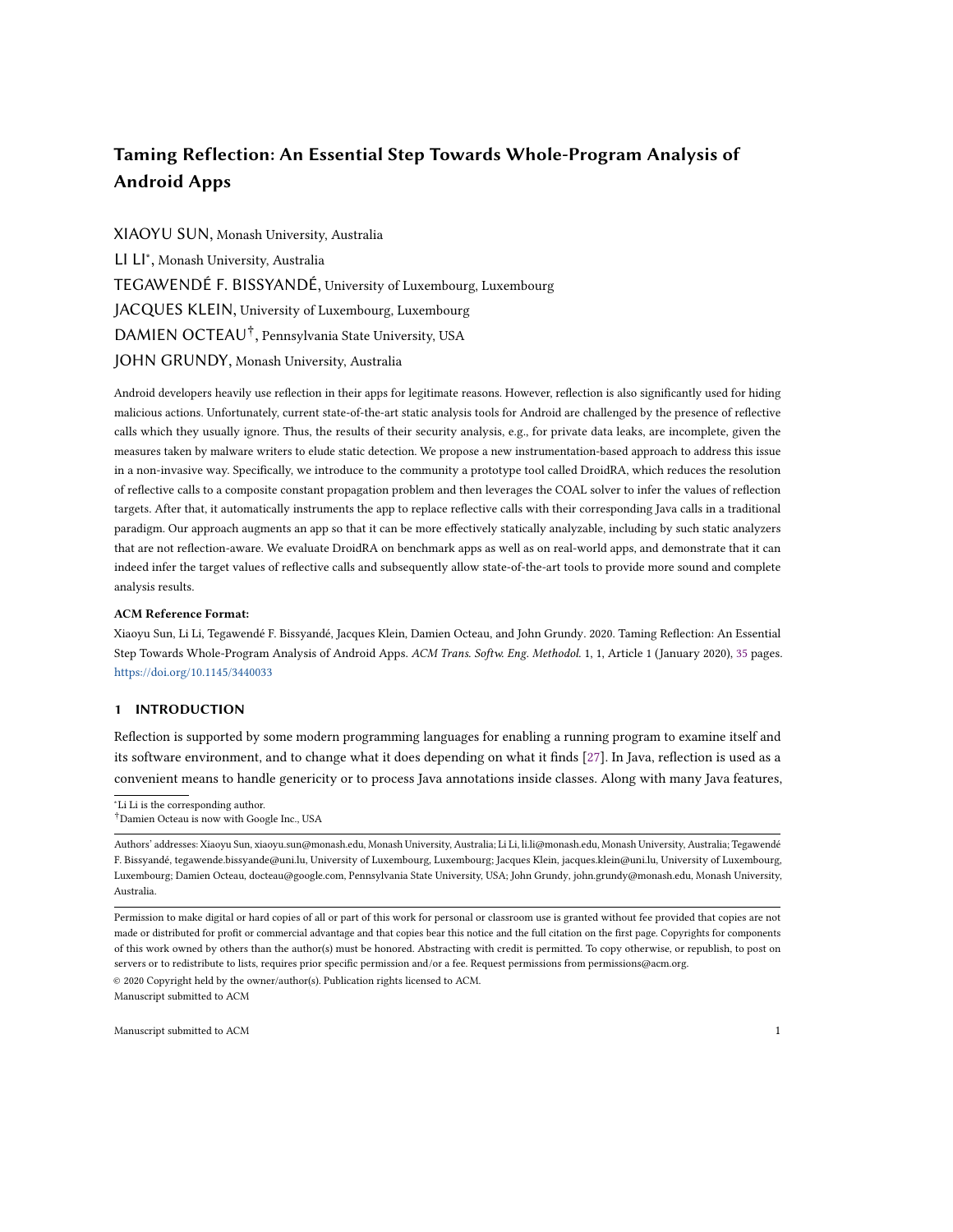Because of these, the Fragment concept has been heavily leveraged by app developers to implement Android apps. However, reflection might also be used in the implementation of Fragment, and therefore there is a need to take into account Fragments in our analysis. Listing 3 illustrates a Fragment-related code snippet extracted from a realworld Android app. Developers have to extend the Fragment class to create concrete Fragment implementations (e.g., SmartBarFragment). Reflection might also be used in the implementation of Fragments. Indeed, as shown in Listing 3, reflection (e.g., lines 28-31) has been leveraged by *getNavBarOverride()* to access system properties.

Unfortunately, when developing the initial version of DroidRA, the authors were not aware of Fragments and their potential impacts on static analysis of Android apps (i.e., less code reached). As a result, Fragments had been ignored, resulting in Fragment-related code blocks not being visited, and consequently, reflective calls leveraged by those code blocks not reached. To this end, there is a strong need to also take Fragments-related code into consideration. However, it is non-trivial to implement this as Fragments (like Android components) also introduce their own lifecycle and callback methods and these may also access reflective calls. Indeed, let us take Listing 3 again as an example, there are three lifecycle methods (i.e., onCreate(), onCreateView, onViewCreated) declared in the SmartBarFragment class. These lifecycle methods are not directly connected at the code level. Their execution sequences are also determined by the Android framework (hard to decide by statically parsing this code).

Hence, these lifecycle methods also need to be included in the generated dummy main method. Fig. 3 illustrates the lifecycle of an activity where it involves a fragment and its lifecycle methods (including the aforementioned three lifecycle methods). In this work, we include these methods into the dummy main method following the call relations shown in Fig. 3. When a Fragment is identified in Android activities, our approach will attach the Fragment's lifecycle and callback methods into the lifecycle of the activities. For example, there will be a call flow from the onCreate() method of the activity to the onAttach() method of the Fragment. When there is a joint point (e.g., after the onActivityCreated() method), an if-statement will be created in the dummy main method, which will subsequently generate two branches covering all the possible execution sequences of the lifecycle methods (e.g., either the *onStart()* method of the activity or the *onStart()* method of the Fragment). This enables the static analyzer to build an inter-procedural control-flow graph and consequently to traverse all the app code.

In order to support customized analysis of Android apps, we introduce an option allowing users to specify how the dummy main method should be built. Users can leverage this option to exclude such classes that have already been analyzed previously and have not been changed at the time of the new analysis if a regular reflective analysis is planned. This option further provides opportunities for the analysis to remove such methods that do not use reflective calls. To ensure a given method is reflection-free, we check not only the method itself but also its accessed methods, following the call graph constructed for the analyzed Android app. We believe this option will be helpful when the analyzed apps are large. Indeed, some complicated apps may cause static reflective analysis to be unable to terminate within a certain period of time. To overcome this problem, which is commonly encountered by many static analysis tools, users can leverage this option to exclude part of the codebase from the app, thereby only analyzing a part of the app code. In this way, the reflection analysis can finish and could yield useful results. Although these results are only partial for the whole app, it is nonetheless better than the former case where no results are obtained.

Third, we aim to analyze the entire available app code, including such code that is dynamically loaded (e.g., at runtime). However, such dynamic Code Loading (DCL) is yet another challenge for static analysis. This is because some would-be loaded classes that are added at runtime e.g., downloaded from a remote server, may not exist at all at static analysis time. We focus on dynamically loaded code that is included in the apk file, although in a separated archive file, and which can then be accessed at static analysis time. We assume that this way of locally storing the code to be Manuscript submitted to ACM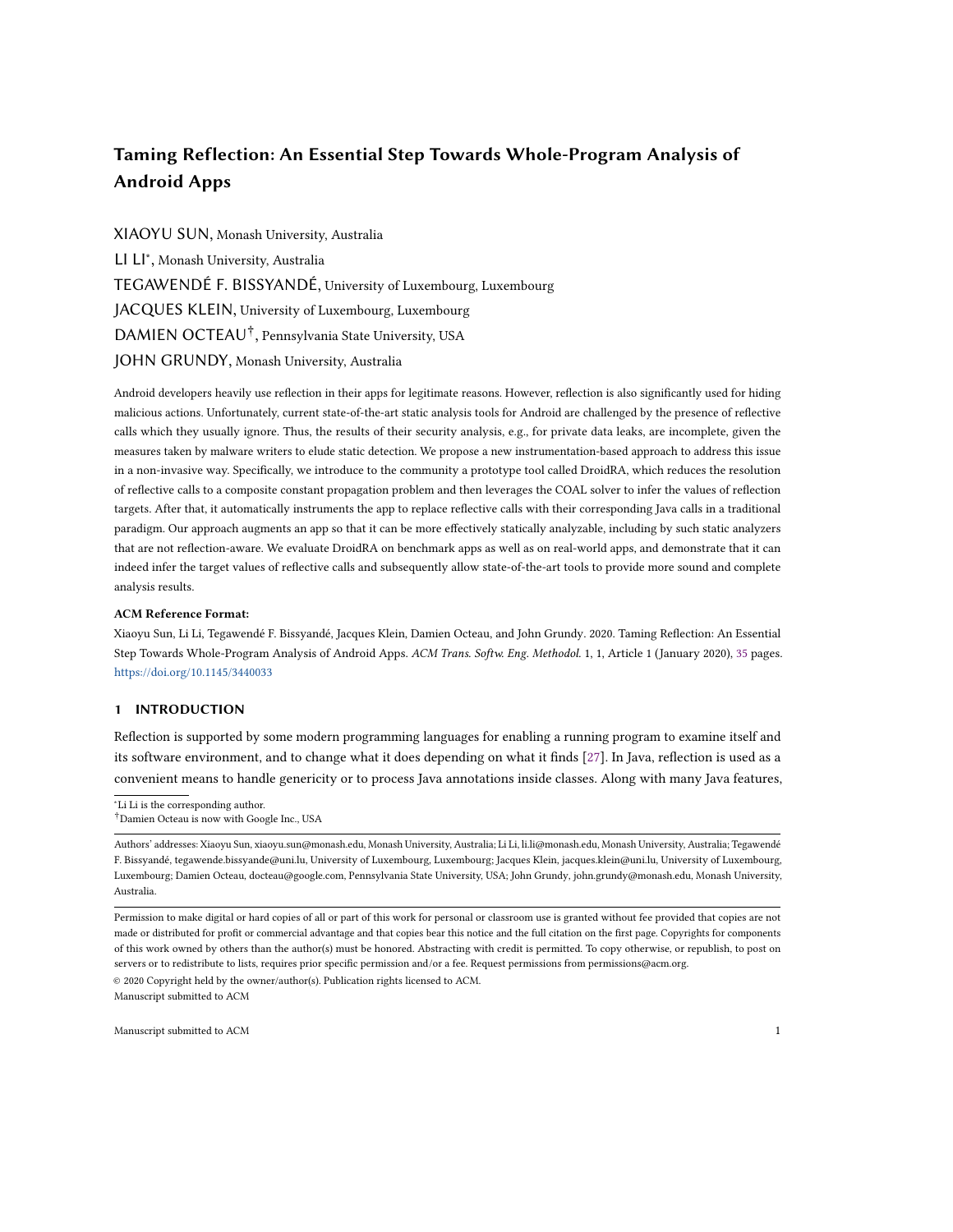```
1 public class SmartBarFragment extends Fragment {
2 @Override
3 public void onCreate ( @Nullable Bundle savedInstanceState ) {
 4 super . onCreate ( savedInstanceState ) ;
5 mActivity = getActivity();
6 mHandler = new Handler () ;
7 }
8 @Override
9 public View onCreateView ( LayoutInflater inflater , ViewGroup container , Bundle
       savedInstanceState) {...}
10 @Override
11 public void onViewCreated ( View view , @Nullable Bundle savedInstanceState ) {
12 super . onViewCreated (view, savedInstanceState);
13 Log.d(TAG, "navigationHeight:" + UiUtils.getNavigationBarHeight(mActivity));
14 \rightarrow15}
16 public final class UiUtils {
17 public static int getNavigationBarHeight ( Context context ) {
18 hasNavBar (context);
19
20 \vert }
21 private static boolean hasNavBar ( Context context ) {
22 String sNavBarOverride = getNavBarOverride ();
23 \rightarrow24 private static String getNavBarOverride () {
25 String sNavBarOverride = null ;
26 if (Build . VERSION . SDK_INT >= Build . VERSION_CODES . KITKAT) {
27 try {
28 Class c = Class.format("android. os. SystemProperties");29 Method m = c . getDeclaredMethod (" get ", String . class ) ;
30 m . setAccessible ( true ) ;
31 sNavBarOverride = ( String ) m . invoke (null , " qemu .hw. mainkeys ") ;
32 } catch (Throwable e) {}
33 }
34 return sNavBarOverride ;
35 }}
```


dynamically loaded is most widespread. Indeed, in our previous work in understanding the piggybacking behaviors of Android apps, we have empirically found that a significant number of DEX files are distributed (inside the APK) via resource files such as image or XML files. In any case, Google Play policy explicitly states that an app downloaded from Google Play may not modify, replace or update its own APK binary code using any method other than Google Play's update mechanism [7].

In practice, our DCL analysis is performed through heuristics. Given an app 0, we first unzip<sup>6</sup> it and then traverse all its embedded files, noted as the set . For each file  $5/2$ , if it is a Java archive format – the file extension could vary from dat, bin to  $db$  – then we recursively open it and check whether it contains a dex file through its magic number (035). All retrieved dex files, usually with classes.dex, are then taken into consideration for any further analysis of the app.

 $6$ The format of an *apk* is actually a compressed ZIP archive.

Manuscript submitted to ACM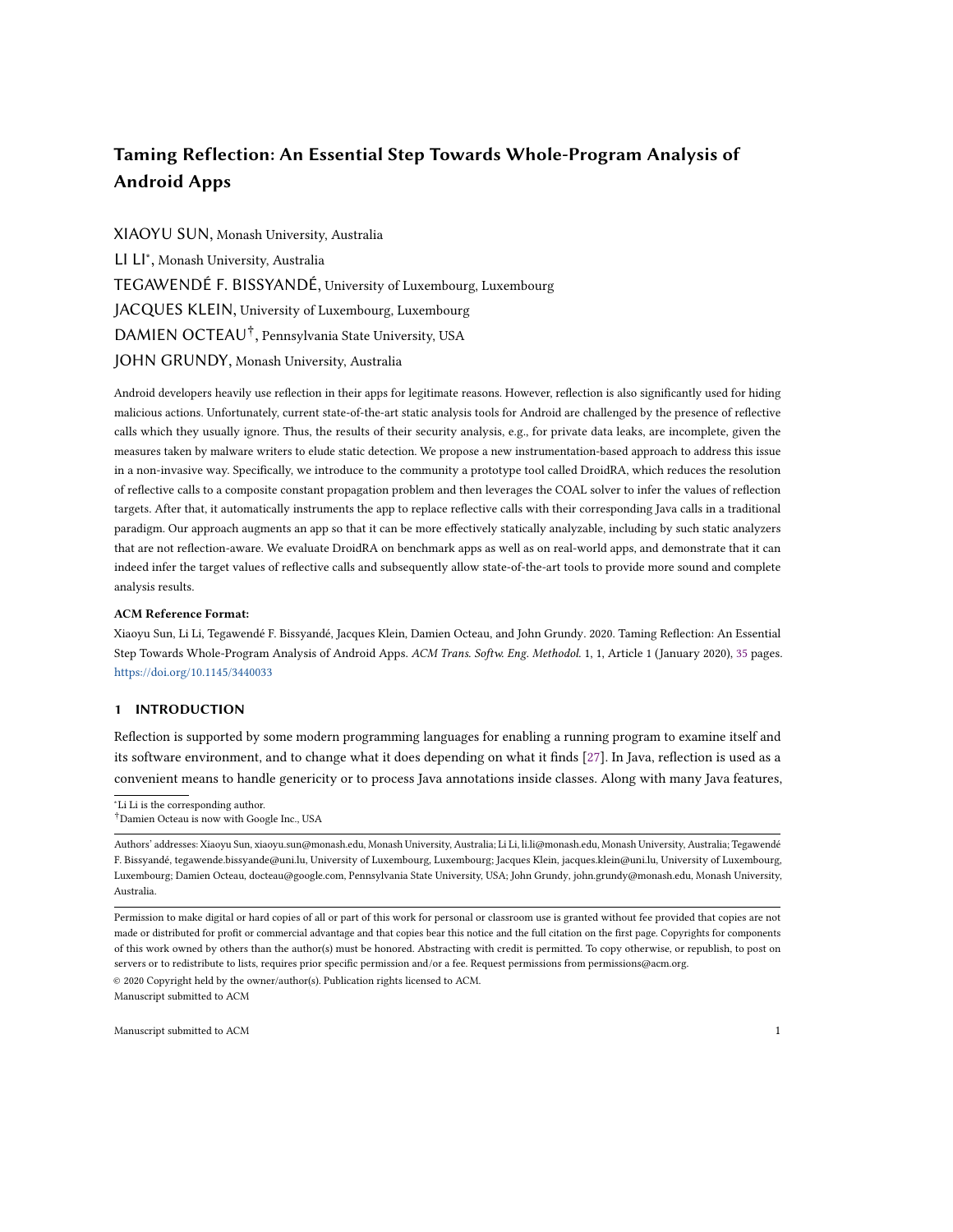We tested our heuristics-based process for finding DCL code by analyzing 1,000 malicious apps randomly selected from our data set. We found that 348 (34.8%) apps contain additional code that can be dynamically loaded at runtime. Among these 348 apps, we collected 1,014 archives that contain an extra classes.dex file, giving an average of 2.9 "archives with code" per app. We also found that the 1,014 archives are redundant in many apps: there are actually only 74 distinct archive names. For example, library bootablemodule.jar, which contains a classes.dex file, is used by 115 apps. This library package was recently studied in a dynamic approach [73].

#### 4.2 RAM – Reflection Analysis Module

The Reflection Analysis Module of DroidRA identifies reflective calls in a given app and maps their target string/object values. For example, consider the motivating example from the DroidBench app presented in Listing 1. The aim of RAM is to extract not only the method name in the m2.invoke(o) reflective call (line 8 in Listing 1), but also the class name that <2 belongs to. In other words, we have to associate <2 with  $64C < 48$ , but also > with  $34''42B?AB34'''45;42C8E4$ ;0BB.

To that end, based on this motivating example and our study of reflective call patterns described previously, we observe that this can be modeled as a constant propagation problem within an Android Inter-procedural Control-Flow Graph. Mapping a reflective call eventually consists of resolving the value of its parameters – name and type – through a context-sensitive and flow-sensitive inter-procedural data-flow analysis. The purpose is to obtain highly precise results. This is very important since the app will be automatically instrumented without any manual check of these results.

Let us consider the resolution of the value of <2 in line 8 (' $(LAB = 6B = (CAB = 6^{\circ} < 2^{\circ} = E > 1^{\circ})$ ' in Listing 1) as an example. If we cannot precisely extract the class name that <2 belongs to, then our RAM module might tell us that <2 belongs to class TelephonyManager, rather than the right class ReflectiveClass. During instrumentation, we will then write code calling <2 as a member of TelephonyManager, which would yield an exception at runtime i.e. no such method error, and consequently fail the static analysis.

To build a mapping from reflective calls to their target string/object values, our static analysis adopts an interprocedural, context-sensitive, flow-sensitive analysis approach. We leverage the composite COnstant propAgation Language (COAL) [57] for specifying this reflection problem. In order to use COAL, the first step is to model the reflection analysis problem independently from any app. We use the abstract patterns of reflective calls described in Section 3.2.2. This generic model is specified by composite objects. For example, a reflective method is specified as an object (in COAL) with two fields: the method name and its declaring class name. Once reflection analysis has been modeled, we build on top of the COAL solver to implement a specific analyzer for reflection. This analyzer then performs composite constant propagation to resolve the previously defined composite objects and thereby to infer the reflective call target values.

COAL-based Reflection Analysis. We now illustrate a simple example shown in Listing 4 to better explain the constant propagation of reflection-related values for class Method. Specifications for all other reflection-related classes are defined similarly. All specifications will be open-sourced eventually. Based on the specification shown in Listing 4, the COAL solver generates the semilattice that represents the analysis domain. In this case, the Method has two string fields, where Class types (strings of characters) are modeled as fully qualified class names. In the COAL abstraction, each value on an execution path is represented by a tuple, in which each tuple element is a field value. More formally, let S be the set of all strings in the program and let  $=$   $\frac{1}{\pi} \int_{0}^{\pi} \int_{0}^{\pi} f \int_{0}^{g} f \int_{0}^{g} f \int_{0}^{g} f \int_{0}^{g} f \int_{0}^{g} f \int_{0}^{g} f \int_{0}^{g} f \int_{0}^{g} f \int_{0}^{g} f \int_{0}^{g} f \int_{0}^{g} f \int_{0}^{g} f \int_{0}^{g} f \int_{0}^{g} f \int_{0}^{g}$ Then the analysis domain is the semilattice  $l = 12 \cdot 9$ , where for any set  $-$ ,  $2<sup>-</sup>$  is the power set of  $-$ , and elements in 2 represent the set of values of Method variables across all execution paths. Semilattice ! has a bottom element ? =  $\varnothing$ and its top element is the set of all elements in . For example, the following equation models the value of object m at Manuscript submitted to ACM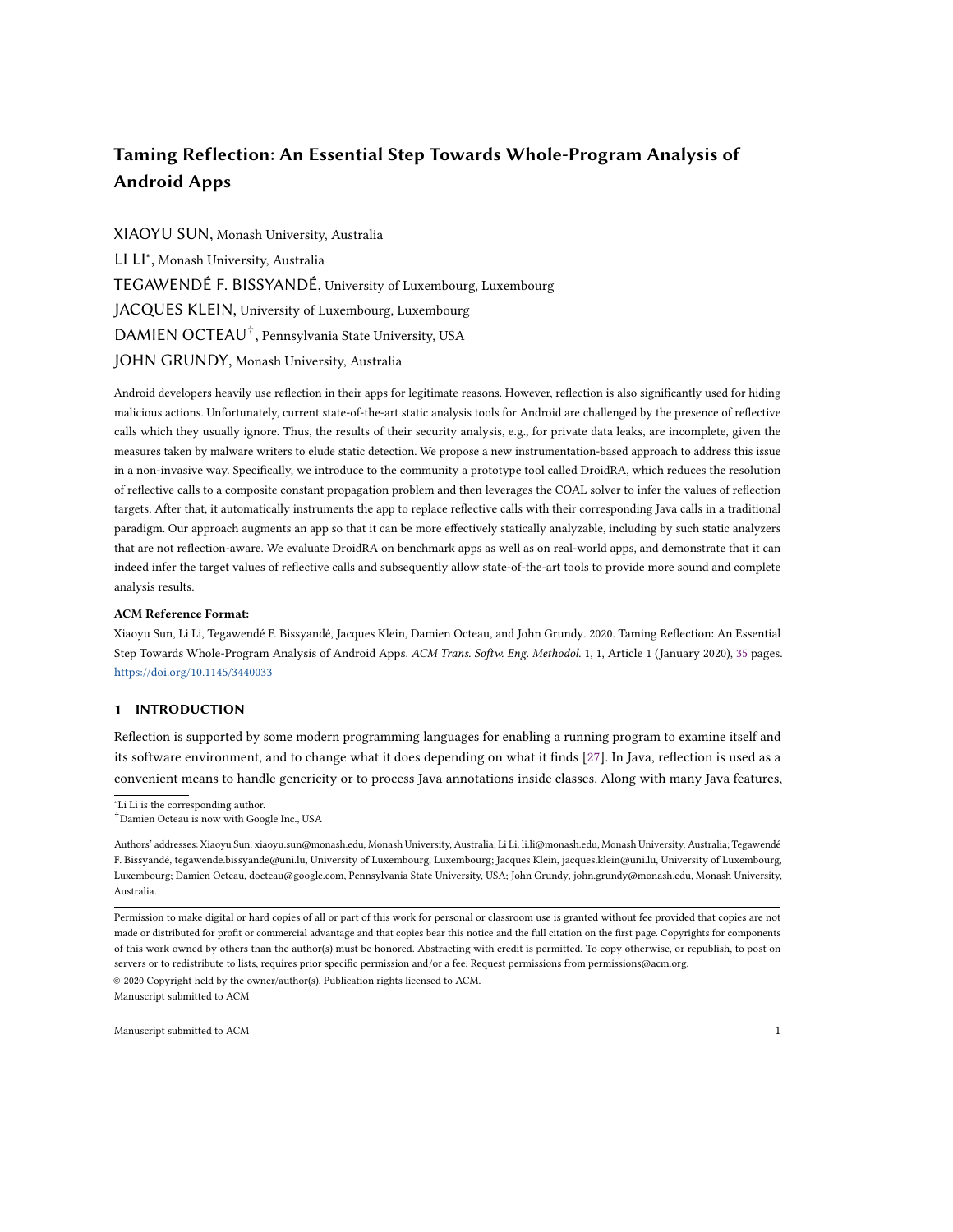```
1 // Java / Android code
2 Class c; Method m;
3 if (b) {
 4 c = first . Type . class ;
5 \, \text{m} = c. getMethod ("method1");
6 } else {
7 \mid c = second. Type. class;
8 \mid m = c. getMethod ("method2");
9 }
10 \, \vert \, m. invoke (someArguments);
11 // Simplified COAL specification (partial)
12 class Method {
13 Class declaringClass_method;
14 String name_method ;
15 mod gen < Class: Method getMethod (String, Class []) > {
16 -1: replace declaringClass_method;
17 0: replace name_method; }
18 query < Method : Object invoke ( Object , Object []) >{
19 -1: type java.lang.reflect.Method; }
20 }
```
Listing 4. Example of COAL-based reflection analysis for class Method. Similar specifications apply for all other reflection classes

line 10 of Listing 4:

## $f$ <sup>1</sup>first.Type•method1<sup>o</sup>•<sup>1</sup>second.Type•method2<sup>o</sup>g (1)

The first tuple in Equation (1) represents the value of Method object m contributed by the first branch of the if statement. The second tuple, on the other hand, models the value on the fall-through branch.

In order to generate transfer functions for the calls to getMethod, the COAL solver relies on the specification presented in lines 15-17 of Listing 4. The modifier mod statement specifies the signature of the getMethod method and it describes how the method modifies the state of the program. The gen keyword specifies that the method generates a new object of type Method (i.e., it is a factory function). Statement -1: replace declaringClass\_method indicates that the name of the Class object on which the method is called (e.g., first.Type at line 4) is used as the field declaringClass\_method of the generated object. Note that in this statement the special -1 index indicates a reference to the instance on which the method call is made, for example object c at line 5. Finally, statement 0: replace name\_method indicates that the first argument (as indicated by index 0) of the method is used as the name\_method field of the generated object.

At the start of the propagation performed by the COAL solver, all values are associated with ?. Then the COAL solver generates transfer functions that model the influence of program statements on the values associated with reflection. Following the formalism from [57], for any  $E \, 2$  !, we define function  $\ell = \ell_E$  such that  $\ell = \ell_E \, \ell^2 = E$ . By using the specification at lines 15-17, the COAL solver generates function  $\theta = \theta \mathcal{C}_{f^{\dagger}$ first. Type method1° q for the statement at line 5. The function that summarizes the statement at line 8 is defined in a similar manner as  $\ell=\ell\ell_f^3$  second. Type method2° g. Thus, when taking the join of  $\ell = \ell_{f+first.Type\text{method1}^0 g}$ <sup>1?</sup><sup>o</sup> with  $\ell = \ell_{f+second.Type\text{method2}^0 g}$ <sup>1?°</sup>, we obtain the value given by Equation (1). For string analysis, the COAL solver introduces a flow-sensitive and interprocedural approach. This first gathers the dataflow facts for string variables and then determines regular sets that satisfy these facts. This analysis is implemented based on the flow-sensitive use-def analysis provided by the Soot framework [36]. By leveraging the Single Static Assignment (SSA) intermediate program representation, the analysis traverses all the instructions in all reachable functions to determine the corresponding constraints related to strings.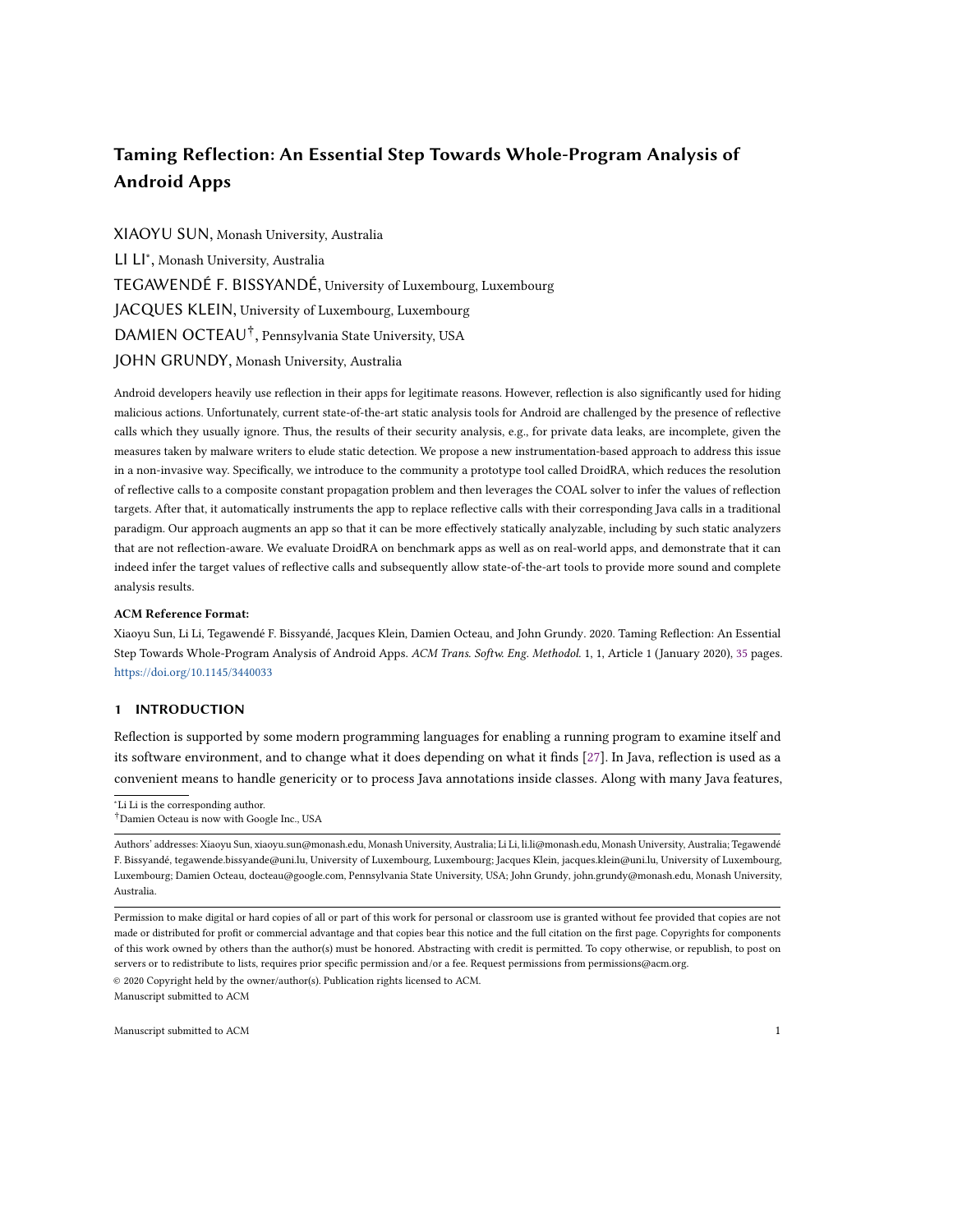Taming Reflection: An Essential Step Towards Whole-Program Analysis of Android Apps 15

```
1 | 0 \text{bject} [] objs = new 0 \text{bject} [2];
2|obs[0] = "TOSEM";3 objs[1] = 2020;
4 m . invoke (null , objs ) ;
5 //m(String, int)
```
Listing 5. Example of use of a varargs parameter.

The COAL specification in Listing 4 includes a query statement at lines 18-19. This causes the COAL solver to compute the values of objects of interest at specific program points. In our example, the query statement includes the signature for the invoke method. The -1: type Method statement specifies that objects on which the invoke method is called have type Method. Thus using this specification the COAL solver will compute the possible values of object m at line 10 of Listing 4.

Improvements to the COAL Solver. We have contributed to several improvements of the COAL solver in this work. These improvements now enable it to perform efficiently for resolving the targets of reflective calls. At first, we extended the COAL language and its solver to be able to query the values of objects on which instance calls are made. This allowed us to query the value of object m in statement m.invoke(obj, args). Second, we added limited support for arrays of objects such that the values of object arrays can be propagated to array elements. More specifically, if an array 0 is associated with values  $E_1, E_2, ..., E_n$ , for any 8 array element 0» $\mathcal{M}_n$ , we mark it as potentially containing all the values (from  $E_1$  to  $E_1$ ). While this may not be precise in theory, in the case of reflection analysis, the arrays of constructors, returned by method getConstructors(), that we consider typically only have a few elements.Thus, this improvement, which ensures that the propagation of constructors is done, is precise enough to use in practice.

We detail an example of a difficulty that we encountered to retrieve the string/object values. The difficulty is due to the fact that some reflection calls such as *m.invoke(Object, Object[]*) take as parameter a varargs [9]. The problem here is that the object array is not the real parameter of the method <. Indeed, the parameters are instead the elements of the array. This keeps us from extracting the appropriate method for instrumentation.

Let us consider the example code snippet in Listing 5. By only looking in line 4, we would infer that the parameter of the method < is >19B. Whereas actually < has two parameters: a  $(\mathcal{CAB}=\mathcal{C})$  and an  $\mathcal{B}=\mathcal{C}$  (as showed in line 5). To solve this problem and infer the correct list of parameters, we perform a backward analysis for each object array. For example, from  $>198$  in line 4, we go back to consider the assignments to array elements on both lines 2 and 3. We thus infer that 1) the first parameter of  $\lt$  is a (CA8=6 whose value is  $\frac{1}{2}$  (", and 2) the second parameter is an  $\frac{\theta}{2}$  whose value is 2020.

Refinements to the COAL Outputs. Finally, although we have improved the COAL Solver in various aspects, specific reflective calls still cannot be resolved by COAL. In such a context, COAL will yield a star (i.e., "\*") as output, indicating that the reflective call could refer to any method. Indeed, as revealed by Barros et al. [17], in some cases, it can be impossible for static approaches to resolve reflective calls because the reflective target can be a runtime user input. Furthermore, as argued by Octeau et al. [57], the COAL Solver shares the traditional limitations of static analysis on Java programs in that it does not handle native code and reflection. As a result, the constant propagation traces may be broken and thereby lead to unknown results (i.e., "\*"). These unknown results provide meaningless information to users. To improve prior work and so as to refine the outputs of the COAL solver, we go one step further to approximate the possible values of "\*" when our approach fails to reveal them. The approaches introduced by Octeau et al. [56], propose to combine static analysis with probabilistic models to improve static analyzers. Those provided by Smaragdakis et al. [64] and Li et al. [50] [51] propose to infer reflective targets by leveraging code information such as reflective Manuscript submitted to ACM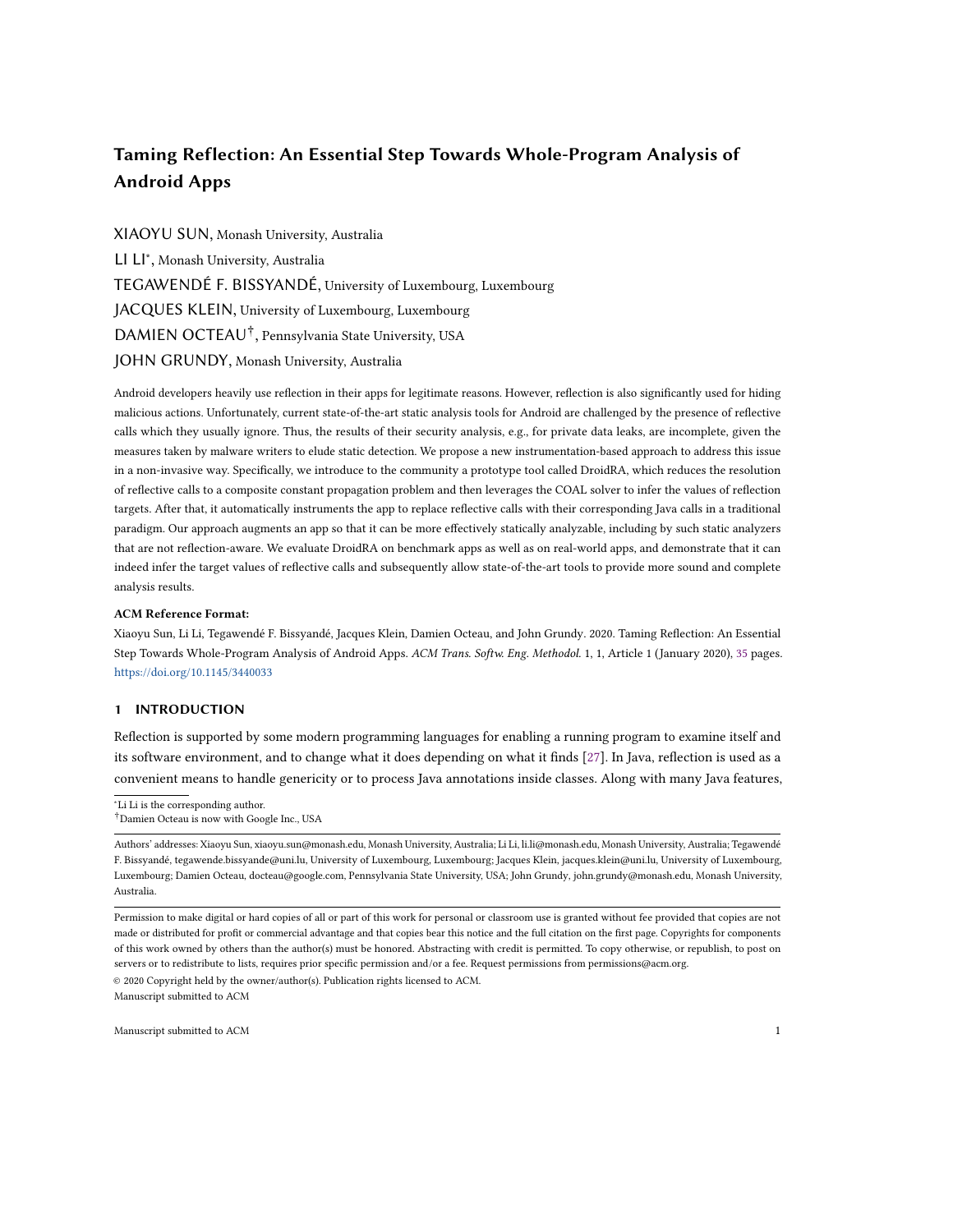```
1 public void submit ( String editorDecision ) {
2 Method action = TOSEM . class . getMethod ( editorDecision , String .class , String . class ) ;
3 String title = ...;
 4 String author = ...;
5 action.invoke(null, title, author);
6 }
7
8 public class TOSEM {
9 public static void publish ( String title , String authors ) {}
10 public static void accept ( int paperID ) {}
11 public static void reject ( int paperID ) {}
12 }
```
Listing 6. Example of an unresolvable reflective method.

API semantics and type systems in Java. In this work, we present a similar approach (i.e., essentially a subset of the inference system introduced by Li et al. [50] [51]) to "guess" the unknown reflective targets. The resolved targets are then integrated back to the results of the COAL solver to support further analyses. In this work, DroidRA rewrites the app by representing the resolved reflective calls with traditional Java calls. It subsequently generates a semantically equivalent new app for supporting reflection-free static app analyses.

More specifically, given a method called via reflection, ideally, we would need to infer the class for which the method belongs to, the method's name, the method's parameter numbers and types. Only by this we can be sure which method is called reflectively. Unfortunately, in practice, it may not be always possible to resolve all the aforementioned targets for a reflectively called method. In such cases where only partial targets are resolved, we propose to predict the unresolved targets based on domain knowledge i.e. their relationship to the resolved targets. In Android, we resort to the scheme defined in the app code, including that specified in the Android framework, to build domain knowledge. By statically scanning the code of a given app, we obtain the following code scheme i.e., domain knowledge: (1) the list of all involved classes; (2) given a class, except its name, we know all the methods and fields it declares, including its declared constructors i.e., methods that share the same name of their class; (3) given a method, we know the class it belongs to and the parameter numbers and types it contains; and (4) given a field, we know the class it belongs to and the type it is defined for.

To demonstrate the usefulness of leveraging the above domain knowledge, which can be obtained before the reflection analysis, for approximating the value of reflective targets, we use a concrete example to depict this refinement to COAL outputs. Listing 6 presents a sample code showing the basic usage of reflection in Android. In the beginning, a method is extracted from class TOSEM via reflection (line 2) and then reflectively invoked (line 5). Lines 8-12 enumerates the code structure of the TOSEM class. Unfortunately, since the method name of the reflective call is given as run-time input (line 1), our tool cannot infer its value correctly, resulting in "\*" for the method name from COAL analysis.

Nonetheless, except for the method name, our tool can correctly resolve the other relevant targets: (1) the method's class TOSEM and (2) the method has two parameters, and their types are both java.lang.String. We can then compare these resolved targets with our domain knowledge. The only match in our codebase would be the *publish* method, with the same class name and the same argument numbers and types (line 9). Therefore, we can confidently refine the "\*" value to *publish*, as the output of the COAL solver. Note that in some cases the refined results might not be unique, and in such a case we report all of the possible results.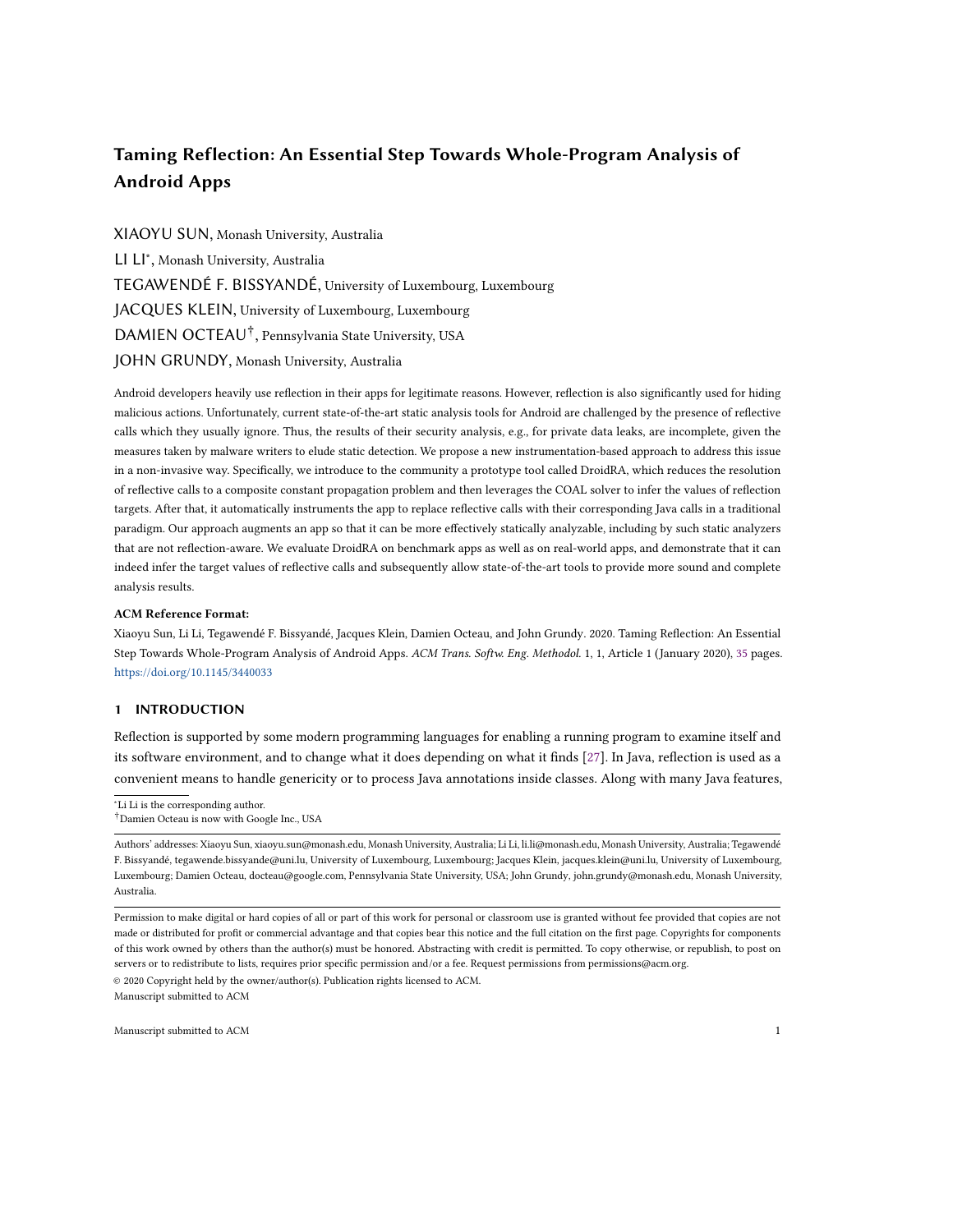Taming Reflection: An Essential Step Towards Whole-Program Analysis of Android Apps 17

```
1 Class c = Class.forName("de.ecspride.ReflectiveClass");
2 Object o = c. newInstance();
3 \# if (1 == BoM. check())
4 \# o = new ReflectiveClass();
5 m.invoke (o, imei);
6 # if (1 == BoM. check())
7 \# o. setImei(imei);
8 String s = (String) m2.invoke(o);
9 \# \text{ if } (1 == \text{BoM. check}() )10 \text{ } # \text{ } s = (\text{String}) \text{ o.getImei} ();
```
Listing 7. The boosting results of our motivating example (Augmented app code lines are highlighted by the # symbol).

# 4.3 BOM – Booster Module

The Booster Module for DroidRA takes as input an Android app represented by its Jimple instructions and the reflection analysis results yielded by the RAM module. The output of BOM is a new reflection-aware, analysis-friendly app where instrumentation has conservatively augmented reflective calls with appropriate standard Java calls. All reflective calls remain in the app code to conserve its initial behaviour for runtime execution, while standard calls are included in the call graph to allow only static exploration of once-hidden paths.

For example, in the case of Listing 1, the aim is to augment "<" $8=E$ >:  $4! \rightarrow 8$   $48^{\circ}$ " with ">" $84C \le 48^{\circ}$ " where > is a concrete instance of class  $34''42B'AB34'''45;42C8E4;7BB$  (i.e. explicitly instantiated with the  $=4F$  operator). Boosting approaches have been successful in the past in state-of-the-art frameworks for improving analysis of specific software by reducing the cause of analysis failures. TamiFlex [20] deals with reflection in standard Java software in this way, while IccTA [41] explicitly connects components, to improve Inter-Component Communication analysis.

Consider again our motivating example presented in Listing 1 to better illustrate the instrumentation done by BOM. Listing 7 presents the boosting results of Listing 1. Our instrumentation tactic is straightforward: for an instance where a reflection call initializes a class, we explicitly represent the statement with the Java standard new operator (line 4 in Listing 7). If a method is reflectively invoked (lines 5 and 8), we explicitly call it (lines 7 and 10). This instrumentation is possible thanks to the mapping of reflective call targets yielded by the RAM module. In this example the target resolution in RAM exposes that (1) object 2 is actually an instance of class ReflectiveClass; (2) object  $\lt$  represents method  $B4C < 48$  of class ReflectiveClass with a String parameter  $8 < 48$ ; (3) object <2 represents method  $64C < 48$  of class ReflectiveClass.

This example illustrates why reflection target resolution is not a simple string analysis problem. In this case, the support of composite object-analysis in RAM is needed: In line 1 of Listing  $7, 2$  is actually an object, yet the boosting logic requires information that this represents class name "ReflectiveClass".

Note also that the new injected code is always guarded by a conditional to construct a guarded control flow path for the traditional calls. The *check()* method is declared in an interface whose implementation is not included for static analysis, otherwise a precise analyzer could have computed its constant return value. However for run-time execution, check() always returns false, preventing paths added by BOM from ever being executed. Thus, this predicate keeps the new injected code from changing the app behavior, while all sound static analysis can safely assume that the path can be executed.

Additional Instrumentations. BOM performs some additional instrumentations that are not directly related to the Reflection problem. Nevertheless, these instrumentations are useful to improve the completeness of other static analyses. The goal of our approach is to enable existing analyzers such as FlowDroid to perform reflection-aware static Manuscript submitted to ACM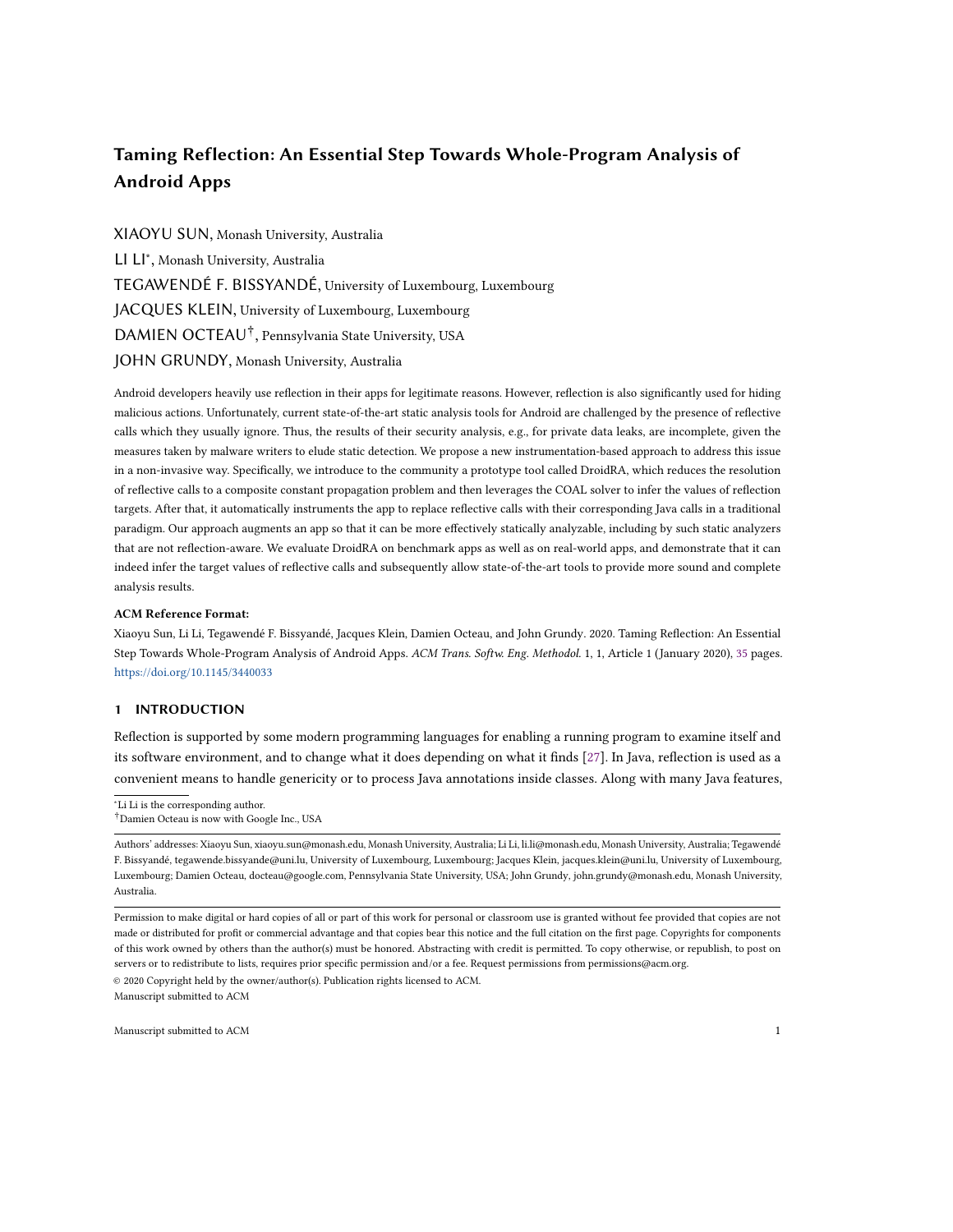analysis in a way that improves their security results. For instance, FlowDroid aims to detect data leaks with taint-flow static analysis. In the presence of dynamic class loading, FlowDroid stops its analysis when a class has to be loaded. We explained above how DroidRA tackles this problem with its JPM module (cf. Section 4.1). However, not all classes that have to be loaded are actually accessible. One reason is that some files are encrypted, which prevents the analysis from statically accessing them. For example, app com.ivan.oneuninstall contains an archive file called Grid\_Red\_Attract.apk, which contains another archive file called  $t\mu zip$  that has been encrypted. Because it is unrealistic to implement a brute-force technique to find the password, we simply exclude such apps from our analysis. However, to allow tools such as FlowDroid to continue their analyses, we use an instrumentation that conservatively solves this problem. We explicitly mock all the classes, methods and fields that are reported by the RAM module<sup>7</sup> but do not exist in the current class path i.e. they are neither present in the initial code of the apk, nor in the code "extracted" by the JPM module.

Consider the instruction "result=o.inc(a\_1, a\_2)", where the method  $\ell=2$  is not accessible and where  $0_1$ is tainted. Without any modification of this code, a standard analyzer would stop its analysis. Our instrumentation consists of creating the method  $\ell=2$  – and its associated declaring class if required – in a way that the CO  $\ell=0$ of  $0_1$  and  $0_2$  can be propagated. Concretely, the instrumented method  $\ell=2$  will contain the following instruction:  $A4CDA = 1 \text{ $1942C} \cdot 10_1 \text{ $T$} > (CA8 = 610 \text{ g}) \cdot 0_2 \text{ $T$} > (CA8 = 6100 \text{ g})$ , assuming that the type of  $A4BD/C$  is \$1942C.

# 5 EVALUATION

Our goal is to enable existing state-of-the-art Android analyzers to perform reflection-aware static analysis, thus improving the soundness and completeness of their approaches. Our evaluation of DroidRA thus investigates whether this objective is fulfilled. To that end, we attempt to answer the following research questions:

- RQ1 What is the coverage of reflection calls that DroidRA identifies and inspects?
- RQ2 How does DroidRA compare with its earlier version for resolving reflective call targets in Android apps?
- RQ3 How does DroidRA compare with state-of-the-art approaches for resolving reflective call targets in Android apps?
- RQ4 Is the customization function of DroidRA useful for improving the performance of reflection analysis of Android App?
- RQ5 Does DroidRA support existing static analyzers to build sounder call graphs of Android apps?

RQ6 Does DroidRA support existing static analyzers to yield reflection-aware results?

## 5.1 RQ1: Coverage of Reflective Calls

The goal of DroidRA's app reflection analysis is to provide the necessary information for analysts, other approaches, to better determine how reflections are used by an Android app. Thus, instead of considering all reflection-related methods, in this experiment, we select such methods that are most interesting for analysts. These include: 1) methods that acquire Method, Constructor and Field objects. Those method call sequences are used in our common pattern in Figure 1 and are critical as they can be used by malware e.g. to exchange sensitive data between normal explicit code and reflectively hidden code parts. For these calls, we perform a composite analysis and inspect the related class names and method/field names if applicable; and 2) methods that contain at least one string parameter. For these methods, we explore their string parameter's possible values.

 ${\rm ^7This}$  means that we only take into account reflective calls.

Manuscript submitted to ACM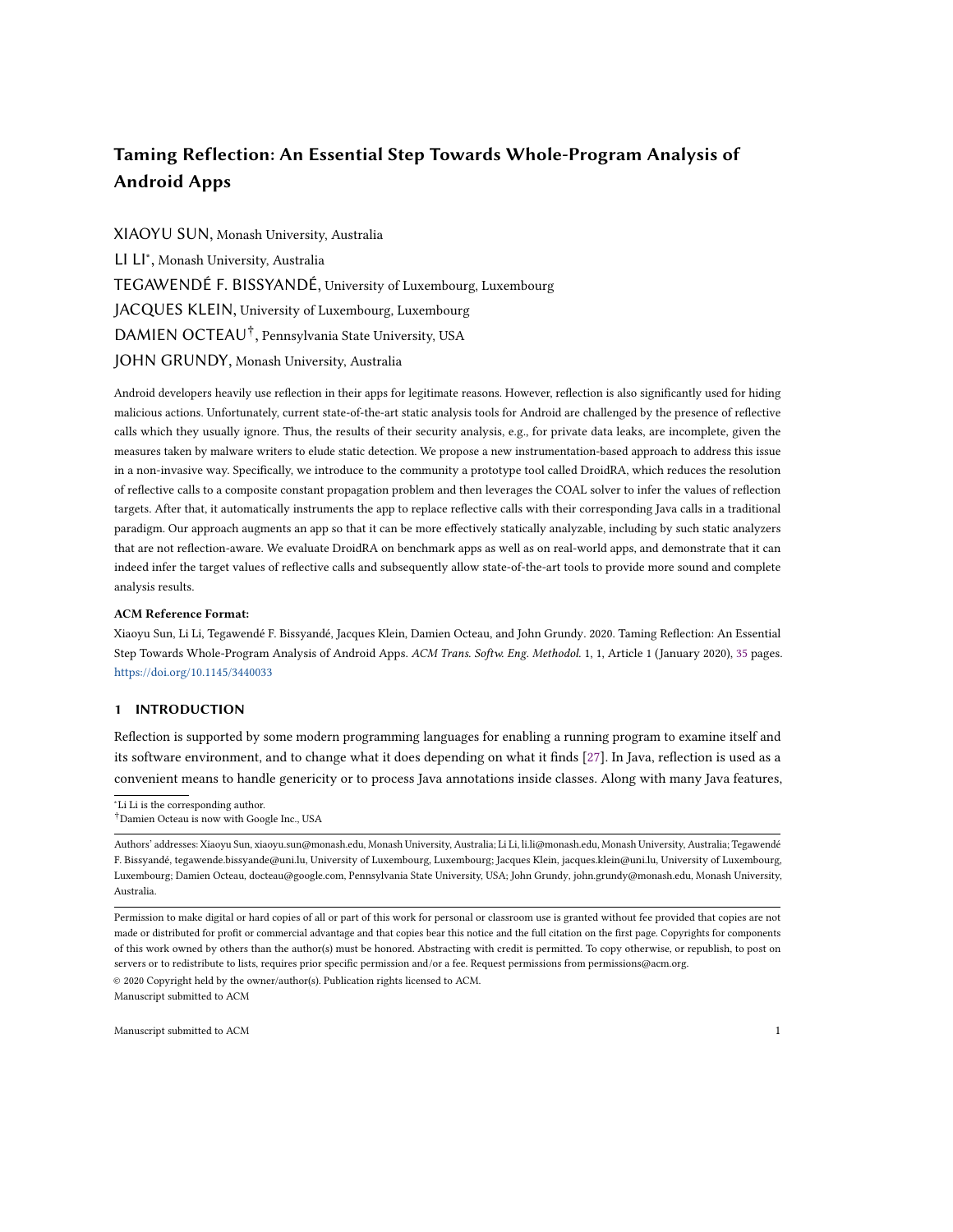To investigate DroidRA's coverage of an app's reflection calls, we randomly select 1,000 apps from Google Play to set up our experiment. All 1,000 apps were released after 2018 (i.e., based on their last modified date). Instead of reusing the original corpus of 500 apps that are selected in the earlier conference version of this paper, we use Google Play to form the new dataset because we want to evaluate our approach based on the latest apps. Our original 500 apps were quite old and selected in 2015 when we were working on the first version of DroidRA. From each app with reflective calls, we extract two key items of information:

- (1) Reached: The total number of reflective calls that are identified by our RAM reflection analysis module; and
- (2) Resolved: The number of reflective calls that are successfully resolved i.e., the values of relevant class, method and field names can be extracted by our reflection analysis.

Our experimental results are illustrated in Figure 4, which shows the performance of DroidRA in reaching reflective calls from the dummy main, and in resolving their targets. Unfortunately, as a static analyzer, DroidRA shares the same limitation of any other static analysis approaches – it cannot finish the analysis within limited time and hardware resources. Indeed, as experimentally demonstrated by Avdiienko et al. [16], their approach sometimes cannot finish the analysis of a single app in 24 hours on a computer server with 730 GB of RAM and 64 Intel Xeon CPU cores. In our experiment, we launch our experiment on a rather small server (with 32 GB memory and 28 CPUs), and a short timeout (with just 10 minutes).

Among the randomly selected 1,000 apps, 152 of them cannot be successfully analyzed by DroidRA. Some representative failing reasons include (1) exceptions of DroidRA due to malformed Android apps (e.g., no DEX file included), (2) exceptions of Soot and COAL, the underlying tools leveraged by DroidRA, (3) timeout errors, for which the analysis cannot finish in 10 minutes, etc. Therefore, in this experiment, we report the experimental results based on the remaining 848 apps. Overall, among the 848 successfully analyzed apps, we extract 13,073 reflection calls, among which the number of resolved reflective calls is 11,646, giving a resolution rate of 89%. This high rate experimentally shows the effectiveness of DroidRA in resolving reflective calls for Android apps.

The missing resolutions are mainly explained by: 1) the limitations of static analysis, where runtime values (e.g., user configuration or user inputs) cannot be solved statically at compile time; and 2) the limitations of our COAL solver, e.g. currently it is not able to fully propagate arrays of objects, although we have provided a limited improvement on this.

Regarding the accuracy of our approach, we go one step further to calculate the accuracy of our approach in pinpointing reflective calls in Android apps. Unfortunately, there is no known ground truth available for evaluating the usage of reflective calls in Android apps. We have to resort to a manual process to calculate the accuracy. In particular, among the 848 successfully analyzed apps, we randomly select 10 of them and manually look into their disassembled code to check whether the reported reflective calls are actually leveraged or not. Table 3 enumerates the selected apps (package name and version code), the analysis results of DroidRA, and the confirmed results of our manual analysis. In total, DroidRA can statically reach 437 reflective calls, among which 369 of them are successfully resolved while 68 of them remain to be "\*" (i.e., fails to be resolved by the conference version of DroidRA and also fails to be optimized by the extended version). Among the resolved calls, our manual analysis reveals that 24 of them are inaccurate results, giving an accuracy of 93.4% (i.e., 345/369). We consider a result as inaccurate if (1) it contains more targets than it actually represents (i.e., in addition to the correct results, there are also false-positive results<sup>8</sup>), or (2) the resolved targets are incorrect (i.e., false-positive results). The latter case is mainly relevant to reflection-based field accesses. DroidRA fails

 ${}^{8}$ False-positive usually refers to a result that indicates a given condition exists when it does not. In this work, it refers to such results that are reported by our approach as such but are not presented in the corresponding app.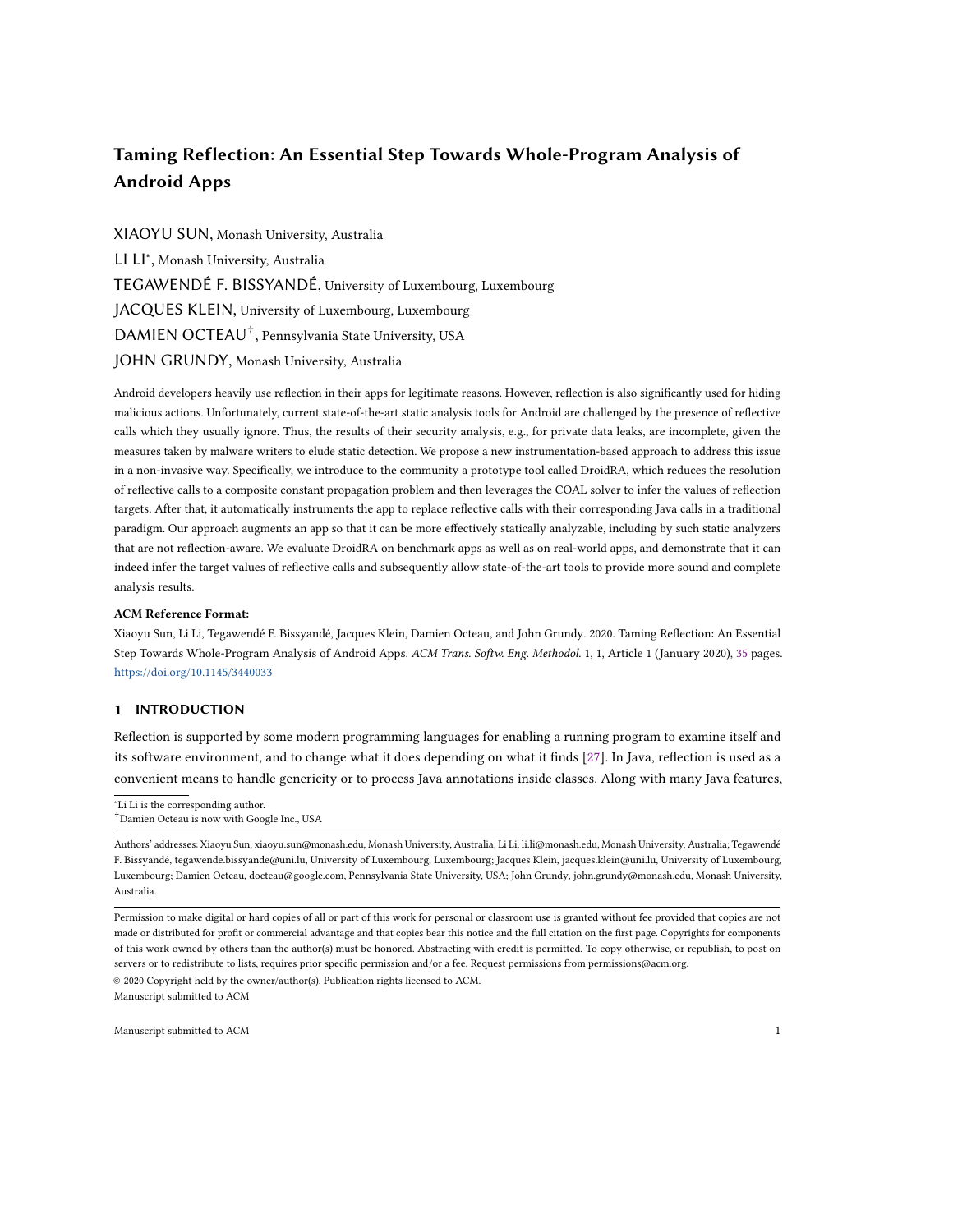

Fig. 4. Results of the coverage of reflection methods.

to correctly pinpoint the reflectively accessed fields because Java fields do not provide additional information (such as parameter numbers and types, return types in method calls) to help in inferring their possible values. Overall, apart from a few inaccurate results, our approach (along with the newly introduced improvements) is useful for resolving reflection targets in Android apps.

| Table 3. The experimental results of the manually checked apps. |          |  |                    |             |                        |  |  |  |
|-----------------------------------------------------------------|----------|--|--------------------|-------------|------------------------|--|--|--|
|                                                                 | App Name |  | Version #. Reached | #. Resolved | #. Resolved Unresolved |  |  |  |

| App Name                                      | Version     | #. Reached       | #. Resolved      | #. Resolved | Unresolved |
|-----------------------------------------------|-------------|------------------|------------------|-------------|------------|
|                                               |             | Reflection Calls | Reflection Calls | (Accurate)  | (i.e., "") |
| bhakti.sagar.aroma.clock.lwp                  | 1.4         | 60               | 48               | 41          | 12         |
| com.magzter.lichfieldgazette                  | 4.0         | 41               | 39               | 37          | 2          |
| com.jb.gokeyboard.theme.tmegreenkeyboardskkin | 4.172.54.79 | 22               | 21               | 19          |            |
| bhakti.sagar.aroma.clock.lwp                  | 1.0         | 40               | 27               | 24          | 13         |
| au.get.freshops                               | 1.2.11.2    | 57               | 50               | 48          |            |
| com.icontrolenergy.app                        | 2.1.15      | 69               | 61               | 57          | 8          |
| com.hhgregg.endlessblitz                      | 15          | 33               | 29               | 29          |            |
| com.andromo.dev456237.app434261               | 2.0         | 48               | 35               | 32          | 13         |
| info.rguide.zzmtr                             | 6.5.4       | 29               | 29               | 28          |            |
| com.justinleingang.khw                        | 1.0.0       | 38               | 30               | 30          | 8          |
|                                               | Total       | 437              | 369              | 345         | 68         |

#### 5.2 RQ2: Comparison with the earlier version of DroidRA

As revealed in the previous subsection, compared to the original version of DroidRA (as reported in the conference paper), which achieves only 81.2% of resolving rate, the new version of DroidRA has exceeded the original version by 7.88%. This evidence demonstrates the effectiveness of our improvements newly contributed to DroidRA. In the second research question, we now give more details about the performance growth.

In this extended version, we have improved DroidRA from three angles: (1) approximating possible values for such targets that cannot be resolved originally; (2) taking Fragments into consideration for reflection analysis; and Manuscript submitted to ACM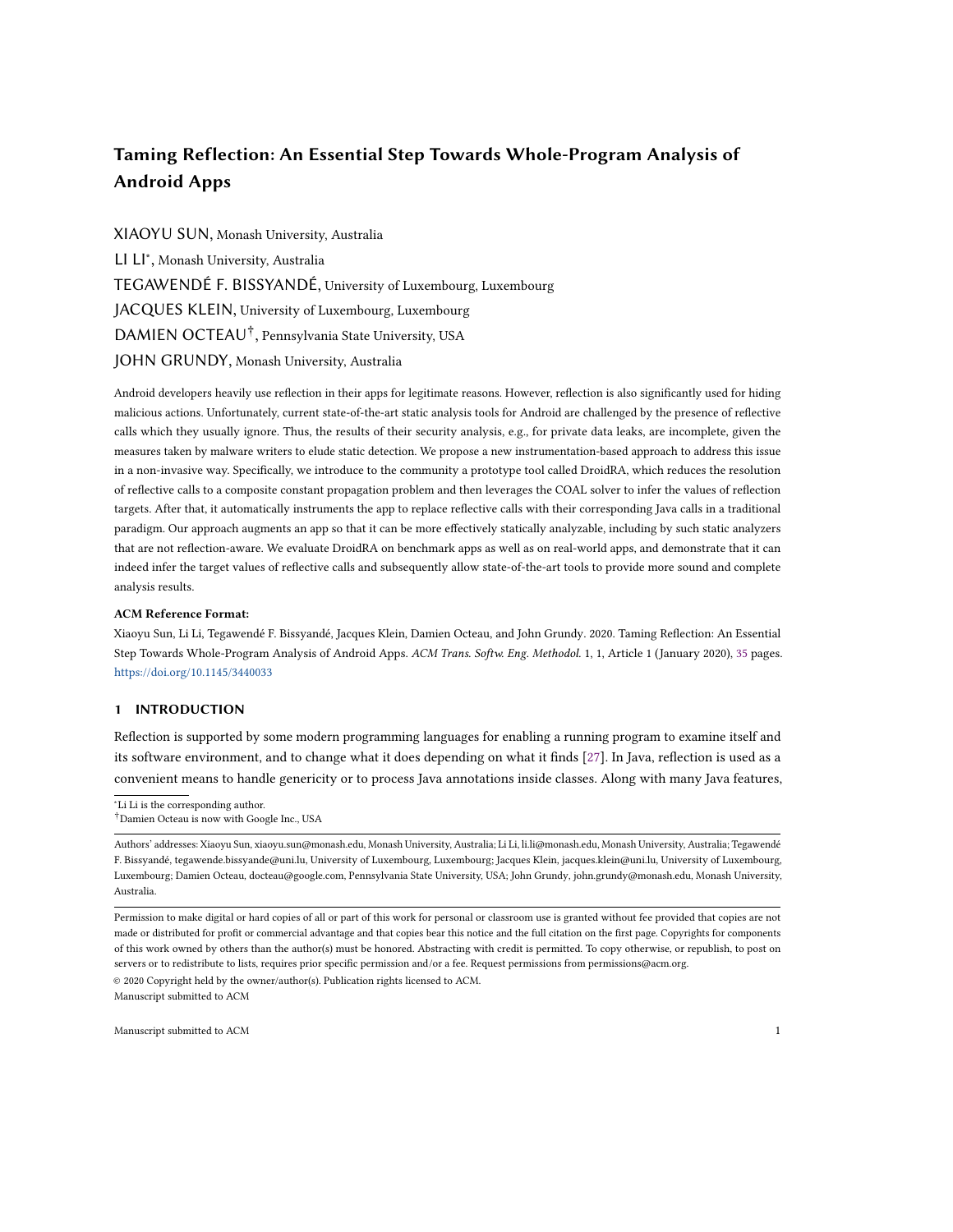| Tool              | ' # Analvzed | # Reached | # Resolved                          | Resolved | Common | # Reached        | # Resolved         | Resolved |
|-------------------|--------------|-----------|-------------------------------------|----------|--------|------------------|--------------------|----------|
| Version           | Apps         |           | Reflective Calls Reflective Targets | Rate     | Apps   | Reflective Calls | Reflective Targets | Rate     |
| DroidRA (current) | 848/1.000    | 13.073    | 11.646                              | 89.1%    | 742    | 12.481           | 11.349             | 90.9%    |
| DroidRA (earlier) | 819/1.000    | 11.952    | 9.375                               | 78.4%    | 742    | 10.611           | 8.451              | 79.6%    |

Table 4. The comparison results between the current version and the conference version of DroidRA.

(3) providing a means to customize the code to be analyzed. The first two improvements aim at enhancing the static analysis capability of DroidRA: the first improvement attempts to increase the resolving rate of reflection targets, while the second improvement aims at expanding the coverage of reflective calls that can be reached by DroidRA. In this research question, we will mainly evaluate the effectiveness of the first two improvements. The last improvement, which mainly looks at improving the performance of DroidRA in terms of time and memory usages, will be evaluated later in an independent research question.

To set up the experiments for comparison, we launch the earlier version of DroidRA on the same 1,000 apps selected in answering the RQ1. The experiments are executed under the same environment, i.e., the same server and the same timeout. Table 4 summarizes the experimental results. As shown in the second column, a similar number of apps are successfully analyzed by the two versions of DroidRA. There are 29 apps that are more analyzed by our extended version, compared to that of the conference version. This result is expected, as we have introduced into DroidRA various improvements. Some changes have been made to reduce the time and memory complexities, which allow DroidRA to analyze more apps under the same timeout, significant improvements are made to improve the analysis capabilities (e.g., covering more code). Although this increases the time and memory complexities, our extended version of DroidRA achieve better performance due to the fact that more number of apps can be successfully analyzed. The number of reached and resolved reflective calls (i.e., 13,073 and 11,646, respectively (or 89.1% resolving rate)) is larger than that of the conference version, which is respectively 11,952 and 9,375 (or 78.4% resolving rate). This result experimentally demonstrates the effectiveness of our improvements for DroidRA towards resolving reflective calls in Android apps.

If we only consider the common apps (742 apps as shown in the fifth column) that are successfully analyzed by both versions, the reached and resolved reflective calls of the current version are significantly larger than that yielded by the earlier version (as shown in the sixth and seventh columns). Interestingly, as far as reflective calls concerned, the numbers of reached reflective calls collected from the new dataset (cf. Fig. 5 (a)) are also much larger than that obtained from the original 500 apps. This result suggests that the latest Android apps may leverage more reflective calls that older Android apps. As illustrated in Fig. 5, the distribution of the number of reached and resolved reflective calls in each app yielded by the earlier version is also significantly less than that of the current version. This significance is confirmed by Mann-Whitney-Wilcoxon (MWW) tests, for which the resulting *p*-values are both less than  $U = 0$  001. Given a significance level  $U = 0.001$ , if ? E0;D4 < U, there is one chance in a thousand that the difference between the two datasets is due to a coincidence.

We now go one step further to break down the experimental results brought by the first two tool improvements. Using the newly introduced approximation model i.e., the first improvement, 1,068 reached reflective targets – which could not be resolved by the earlier version of DroidRA – are now resolved by DroidRA. This improvement allows DroidRA to additionally resolve 10% of its reached reflective calls (over 90%), which experimentally demonstrates that the approximation model is effective for DroidRA to resolve the possible targets of reflective calls.

Second, the inclusion of Fragments i.e. the second improvement, enables DroidRA to additionally discover 1,870 reflective calls, among which 1,815 (or 97.0%) of them are further resolved by the current version of DroidRA. This Manuscript submitted to ACM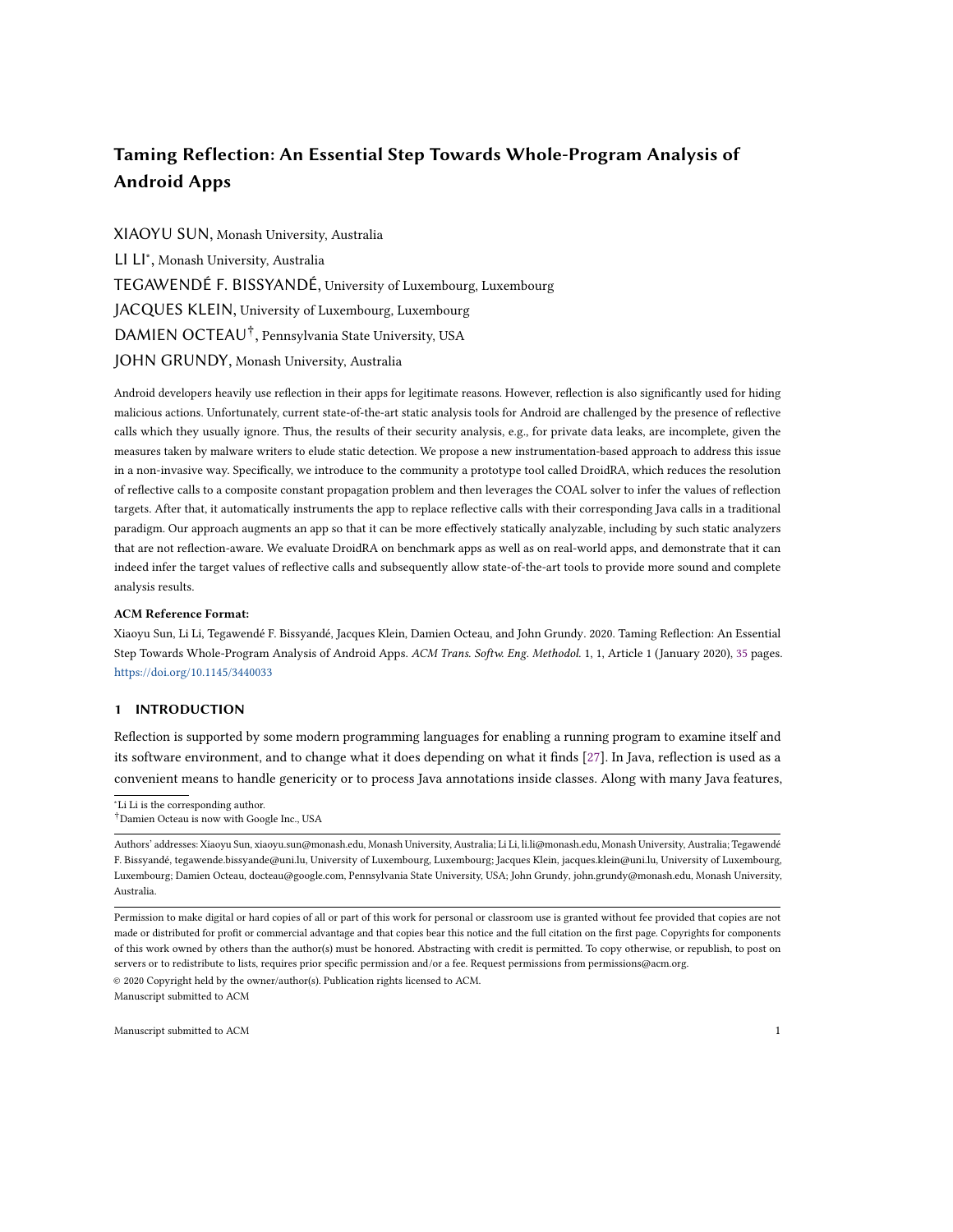

Fig. 5. Distribution of the number of reached and resolved reflection calls between the current version (i.e., DroidRA) and the conference version (i.e., DroidRA(c)) of DroidRA.

evidence further empirically shows that the second improvement we integrate into DroidRA is useful and practical. Note that the number of additionally reached reflective calls brought by Fragments is quite small compared to the total number of reached reflective calls. Aiming at understanding the possible reasons behind this, we check how are Fragments used by Android apps and how often do they access reflective calls. Among the 742 common apps, a scan of their code reveals that 419 of them have leveraged Fragments, suggesting that Fragment has been frequently leveraged by Android apps and thereby should not be ignored when statically analyzing Android apps. Moreover, among the 419 apps, 107 of them have actually accessed reflective calls in Fragments. This evidence further shows that there is a large portion of apps accessing reflective calls over Fragments, which demonstrates the necessity of taking Fragments into consideration for reflection analysis of Android apps.

#### 5.3 RQ3: Comparison with the state-of-the-art

We compare our approach with some state-of-the-art works targeting the problem of resolving reflective targets. Several other proposed approaches include: Smaragdakis et al. [64], SOLAR [51], Elf [50], EdgeMiner [23], Ripple [72], DL2 [68], StaDynA [73], DINA [10], the Checker framework [17]. Unfortunately, Smaragdakis et al., SOLAR, and Elf are designed for analyzing Java applications and hence cannot be directly applied to analyze Android apps. Indeed, as replied by the authors of SOLAR to our request about launching their approach to analyze Android apps, SOLAR, at the moment, only theoretically works for Android apps. Additional non-trivial extensions are needed to apply it for this purpose. Therefore, we cannot compare our approach with these Java-focused analyzers.

State-of-the-art tools EdgeMiner and Ripple, although being proposed for Android apps, do not specifically focus on resolving reflective calls in Android apps. Indeed, the objective of EdgeMiner is to mine the Android framework for pinpointing implicit control flow transitions. It does not consider the whole Java reflection mechanism when conducting the analysis. Ripple only attempts to resolve reflection for Android apps in incomplete information environments. We believe it is not fair to compare DroidRA against these two approaches. The authors of Ripple have endorsed our decision after we communicated with them in this regard.

Another three tools proposed by our fellow researchers, namely DL2, and StaDynA, and DINA, combine both static and dynamic analyses to analyze Android apps. These three tools do not directly focus on the analysis of reflective calls. All of them are proposed for detecting security issues, such as privacy leaks hidden by dynamically loaded code. Manuscript submitted to ACM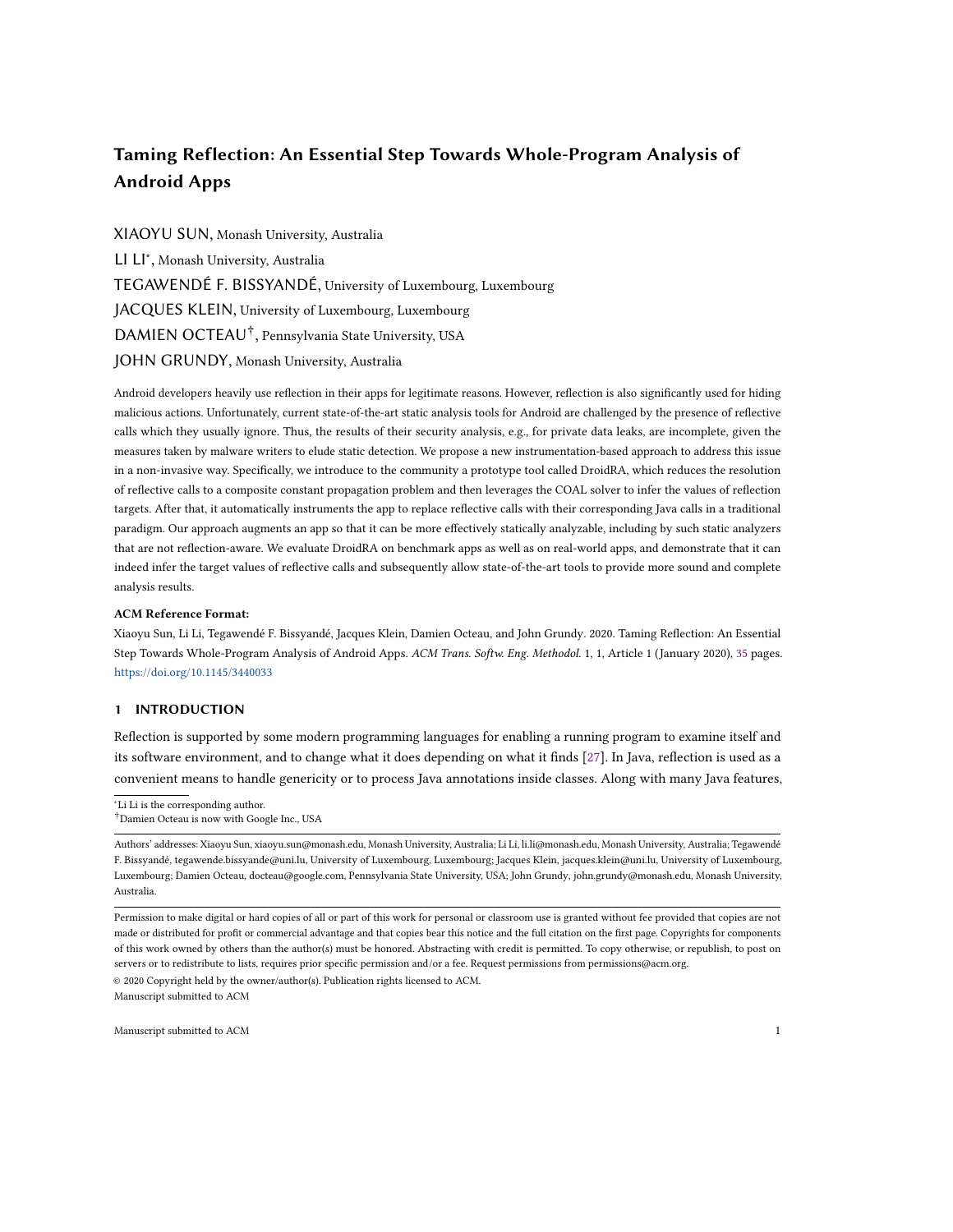Nonetheless, since dynamically loaded classes have to be accessed via reflection, we consider these approaches are relevant for comparison with our approach. Unfortunately, both StaDynA and DL are not made publicly available and we can only compare our approach with DINA in this work.

Finally, the approach proposed by Barros et al. [17] is another closely related work to ours. Their work presents an approach, referred to as Checker, to address reflection in the Information Checker Framework (IFC) [25]. This tool has been made publicly available in the community. We also compare Checker with our DroidRA approach.

The Checker framework has been evaluated based on a dataset consisting of 10 real-world apps crawled from the F-Droid open-source apps repository [5]. Checker has been evaluated by providing statistics on methods and constructors related to reflective invocations. We thus consider the same settings for the comparison. Table 5 lists the 10 apps and provides comparative results for Checker, DINA, and DroidRA. It is worth noting that, by comparing with Checker, we apply DroidRA directly on the bytecode of the apps while Checker is applied on source code. Additionally, our approach does not need extra developer efforts while Checker needs manual annotations, e.g., one has to pinpoint good places to put appropriate annotations. When comparing with DINA, our approach is purely static, while DINA is a hybrid approach combining advantages of both static and dynamic analyses.

|                |         | Checker      |         | <b>DINA</b>  | <b>DroidRA</b> |              |  |
|----------------|---------|--------------|---------|--------------|----------------|--------------|--|
| App            | methods | constructors | methods | constructors | methods        | constructors |  |
| AbstractArt    |         |              |         |              |                |              |  |
| arXiv          | 14      |              | 13      |              | 14             |              |  |
| Bluez IME      |         | 2            |         |              | 4              |              |  |
| ComicsReader   |         |              |         |              |                |              |  |
| MultiPicture   |         |              |         |              |                |              |  |
| PrimitiveFTP   | റ       |              |         |              |                |              |  |
| RemoteKeyboard |         |              |         |              |                |              |  |
| SuperGenPass   |         |              |         |              |                |              |  |
| VimTouch       |         |              |         |              |                |              |  |
| VLCRemote      |         |              |         |              |                |              |  |

Table 5. The comparison results of Checker, DINA, and DroidRA.

U Reached but not resolved.

 $V$  One from dead code.

 $W$  Contain a reflective call that is overlooked by DroidRA.

Overall, as shown in Table 5, on this dataset DroidRA resolves 9 more methods/constructors than Checker. For the app RemoteKeyboard, DroidRA missed one method and Checker reports that it is not able to resolve it either. On further investigation, we observe that it is impossible for static approaches to resolve the reflective call in this case as the reflection target is read from configuration files at runtime. Indeed, as illustrated in Listing 8, the class name of the reflective method is loaded from configuration file "telnetd.properties". For app VimTouch, DroidRA refuses to report a reflective call, namely method Service.stopForeground, because its caller method ServiceForegroundCompat.stopForeground is not invoked at all by other methods. It thus becomes unreachable from our entry method. For app ComicsReader, DroidRA has resolved one more reflective method than Checker. We manually verify in the source code that the additional reflective call is a true positive of DroidRA. However, with ComicsReader, DroidRA missed one method<sup>9</sup>, although it resolved two additional reflective calls that Checker missed. This missed method is actually located in a

<sup>9</sup>View.setSystemUiVisibility().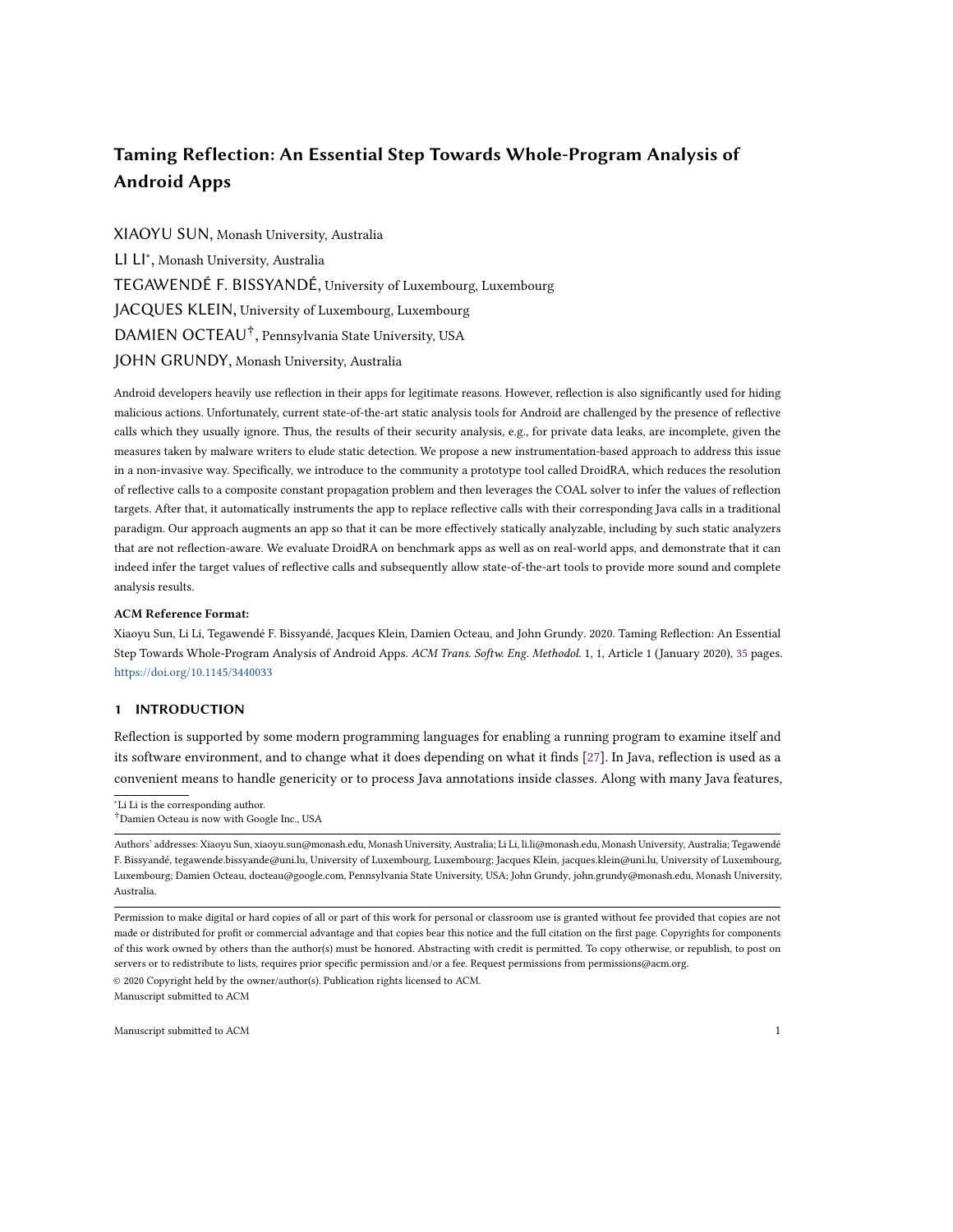```
1 public class RemoteKeyboardService extends InputMethodService implements
      OnKeyboardActionListener {
2 public void onCreate () {
3 InputStream inputStream = assetManager.open("telnetd.properties");
4 props. load (inputStream);
5 if (telnetServer == null) {
6 telnetServer = TelnetD. createTelnetD (props);
7 }}
8 public static TelnetD createTelnetD ( Properties main ) throws BootException {
9 TelnetD td = new TelnetD () ;
10 td. prepareShellManager (main);
11}}
12 public class ShellManager {
13 // key is read from property configuration files
14 public Shell getShell (String key) {
15 Object obj = shells.get(key);
16 if( obj instanceof Class ) {
17 Class shclass = (Class) obj;
18 Method factory = shclass . getMethod (" createShell ", null ) ;
19 myShell = (Shell) factory.invoke(shclass, null);
20 }}
```
Listing 8. Simplified source code extracted from app RemoteKeyboard.

UI-gadget class which is not an Android component (e.g., Activity). Since our dummy main only considers Android components of an app as potential entry-points, DroidRA failed to reach this method from its dummy main. Last but not the least, we have found 10 more constructors located in libraries embedded in the studied apps. Because Checker only checks the source code of apps, it could not reach and resolve them.

When comparing DroidRA to DINA on the same dataset, DroidRA is able to resolve nine more reflective methods or constructors. This is expected as DINA is a hybrid approach, which relies on dynamic testing to resolve reflective calls. More specifically, the dynamic module of DINA is realized via monkey [6], the default dynamic testing tool provided by Google. It is known that the monkey tool has code coverage limitations, where certain codes in the app may not be able to be explored, resulting in less reflective calls resolved. Nevertheless, dynamic analysis techniques also come with advantages that cannot be simply achieved by static analysis. Indeed, as shown in Table 5, DINA has additionally resolved two reflective calls. One is related to the reflective call lying in the RemoteKeyboard app we discussed previously. This reflective call involves external configuration files that cannot be simply parsed statically. The other case is related to the ComicsReader app. DINA resolves a reflective call that has been overlooked by both DroidRA and Checker. This reflective call, as shown in Listing 9, is achieved in two steps where the reflectively accessed method is stored as a class attribute (i.e., mSetSystemUiVisibility) and then invoked in another class (line 11). This case is non-trivial to be handled by static analysis approaches in general as it requires to model the invocation sequence of the code. This experimental evidence shows that dynamic analysis can indeed be useful to supplement the capabilities of static analyses. As of future work, we plan to also integrate dynamic analysis into DroidRA to improve its performance in resolving reflective calls in Android apps.

## 5.4 RQ4: Usefulness of the customized reflection analysis

We introduced three main improvements to DroidRA. The second research question has empirically demonstrated the effectiveness of the first two improvements (the inclusion of Fragments and the approximation of unresolved targets). Manuscript submitted to ACM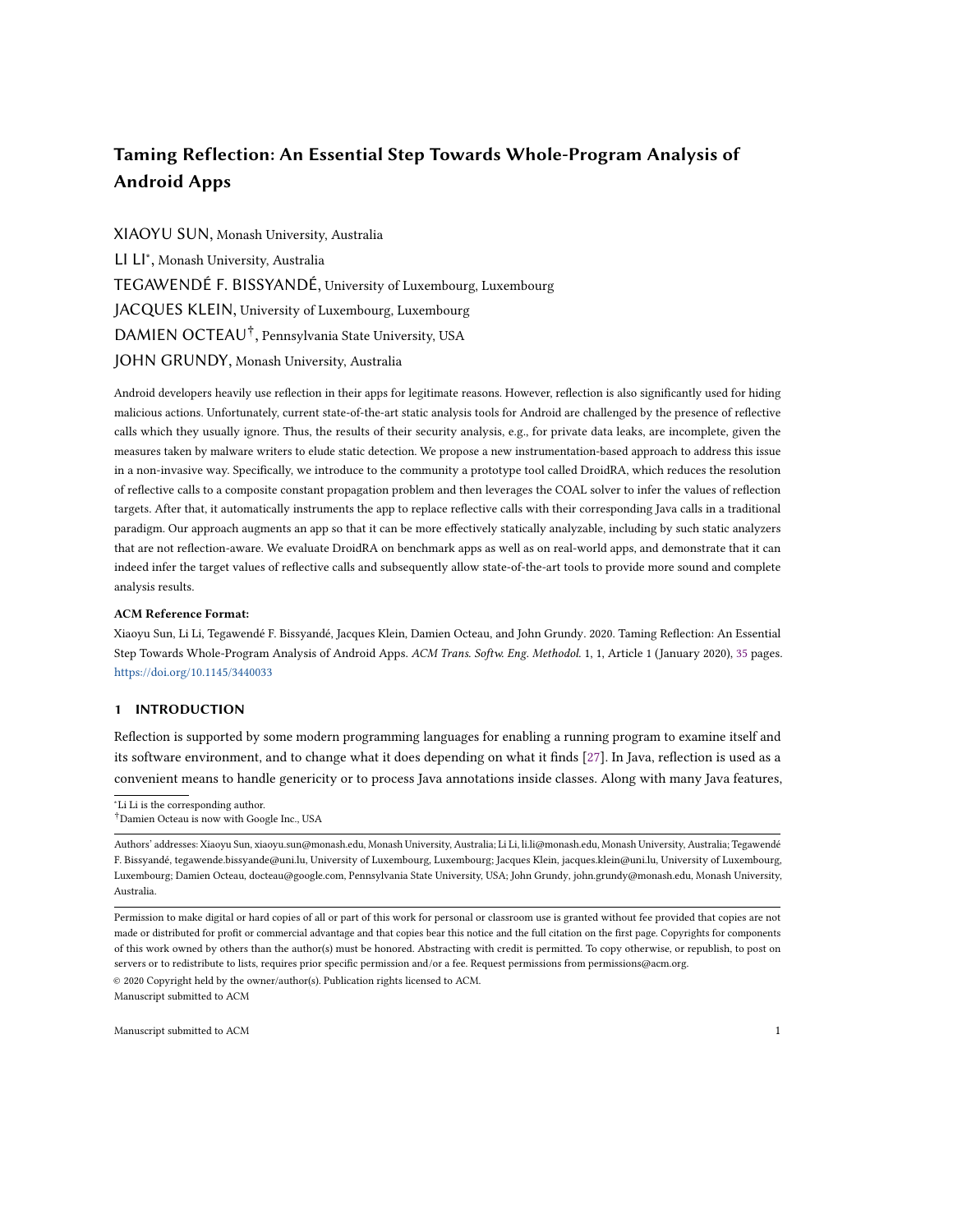Taming Reflection: An Essential Step Towards Whole-Program Analysis of Android Apps 25

```
1 public class FullImageView extends View {
2 private Method mSetSystemUiVisibility ;
3 public void initFullImageView () {
    4 try {
5 mSetSystemUiVisibility = getClass () . getMethod (" setSystemUiVisibility ",
      Integer . TYPE ) ;
6 } catch (NoSuchMethodException e) {}
7 }
8 public boolean setFullScreen ( boolean fullscreen ) {
9 if ( mSetSystemUiVisibility == null )
10 return false ;
11 mSetSystemUiVisibility . invoke (this , newVis ) ;
12\,13}
```
Listing 9. Simplified source code extracted from app ComicsReader.

We now empirically evaluate the third improvement, which enables customized reflection analysis for Android apps, aiming at improving the time and memory complexities of the analysis of DroidRA.

For the sake of simplicity to demonstrate the usefulness of the customization capability, we introduce a simple customization strategy to DroidRA. Since the objective of DroidRA in this work is to resolve reflection targets in Android apps, our customization enforces DroidRA to only analyze components that actually use reflective calls. In other words, if a component is known to not involve reflection, it will not be included for analysis. To implement this, we have implemented a static analyzer to check whether a component accesses reflection or not. This checking nonetheless is not straightforward as components may not directly access reflective calls but access other classes or libraries that may further access reflective calls. We make sure that our static analyzer also checks such indirect reflective calls through an inter-procedural static analysis, implemented on top of Soot.

By applying the aforementioned simple customization strategy, we aim at evaluating the customization capability of DroidRA in two aspects:

(1) reducing the time and memory usage while achieving the same results in terms of resolving reflective calls in Android apps.

(2) being able to successfully analyze Android apps that cannot be done otherwise. In this aspect, we apply our customization strategy to the 152 apps that cannot initially be analyzed by DroidRA as reported in RQ1 experiments.

For the first aspect, we apply our customization strategy to the 848 apps that have already been successfully analyzed by DroidRA, on the same server with the same 10 minutes timeout. We then compare the obtained results with the original results yielded by DroidRA. Fig. 6 illustrates these reflection analysis results. The distribution of the number of reached and resolved reflection calls is generally the same, suggesting that our customization strategy does not impact the underlying reflection analysis of DroidRA.

Fig. 7 shows that while keeping the same reflection analysis results, the call graph size of the current version without using a customization strategy is significantly larger than that of the version with customization, confirmed by a MWW test. The call graph size is critical to the time and memory complexities of the reflection analysis as all the methods reached on the call graph need to be statically visited and explored to uncover potential reflective calls. This empirical evidence confirms the effectiveness and usability of the customization capability towards reducing the time and memory complexities while achieving more or less the same reflection analysis results.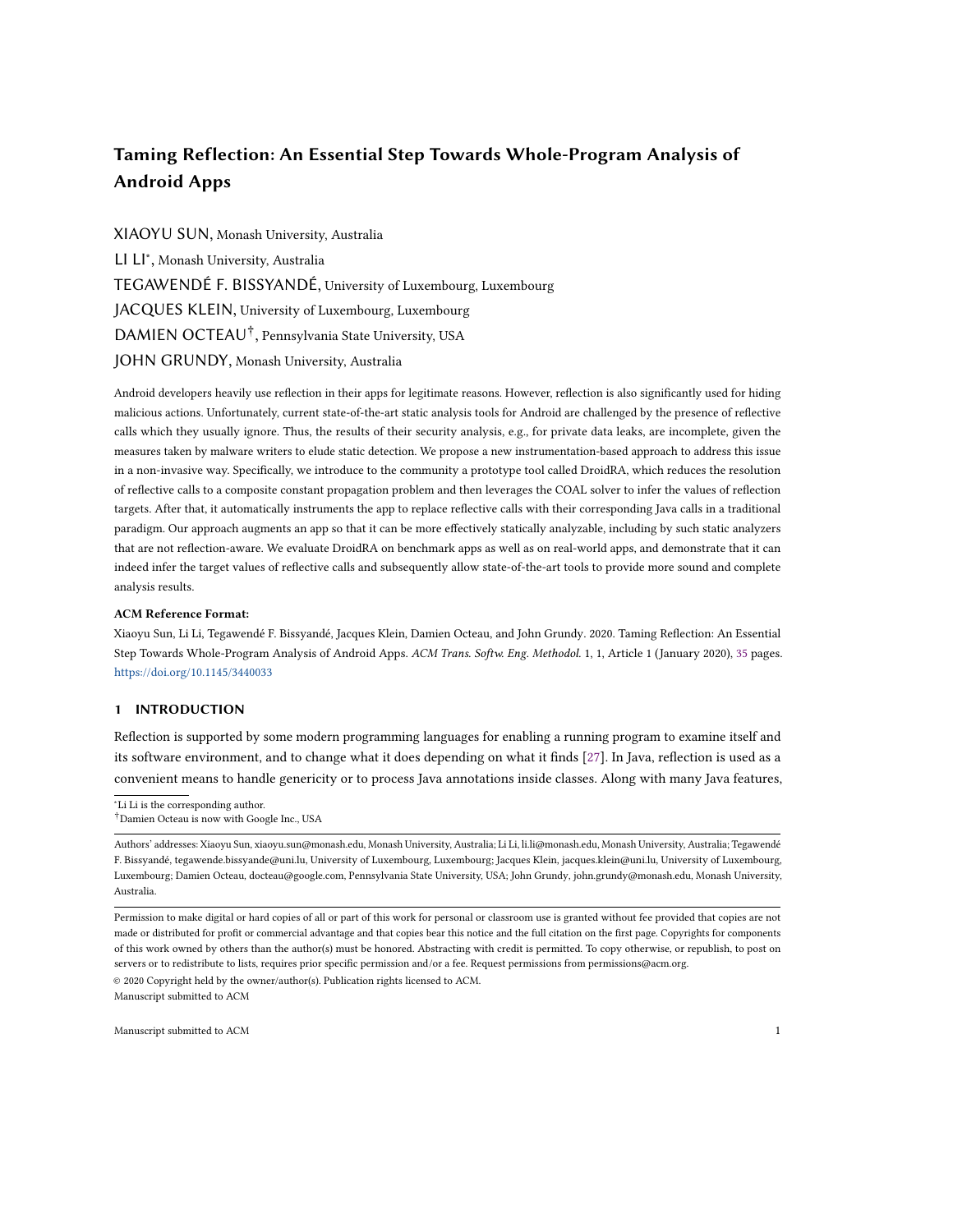

Fig. 6. Distribution of the number of reached and resolved reflection calls between the current version (i.e., DroidRA) of DroidRA and the version with dedicated customization (i.e., DroidRA(DC)).



Fig. 7. Distribution of the size of call graph between DroidRA (without involving customization strategy) and the version with dedicated customization (i.e., DroidRA(DC)).

Regarding the second aspect, among the 152 apps that could not initially be analyzed by DroidRA, by employing the customization strategy to DroidRA, under the same execution environment (i.e., same server and timeout), 57 of them can now be successfully analyzed. This leads to 1,368 newly reached reflective calls, among which 1,280 of them are further successfully resolved. This experimental evidence further demonstrates the usefulness of the customization capability we have introduced, as the third improvement, to DroidRA.

#### 5.5 RQ5: Call Graph Construction

An essential step of performing precise and sound static analysis is to build at a complete method call graph (CG) for an app. This will be used by static analyzers to visit all the reachable code, and thus perform a sound analysis. Indeed, methods not included in the CG will never be analyzed since these methods are unreachable from the analyzer's point of view. We investigate whether our DroidRA is able to enrich an app's CG. To that end we build the CG of each of the apps before and after they are instrumented by BOM. Our CG construction experiments are performed with the popular Soot framework [36]. We use both the CHA [24] algorithm, which is the default algorithm for CG construction in Soot, Manuscript submitted to ACM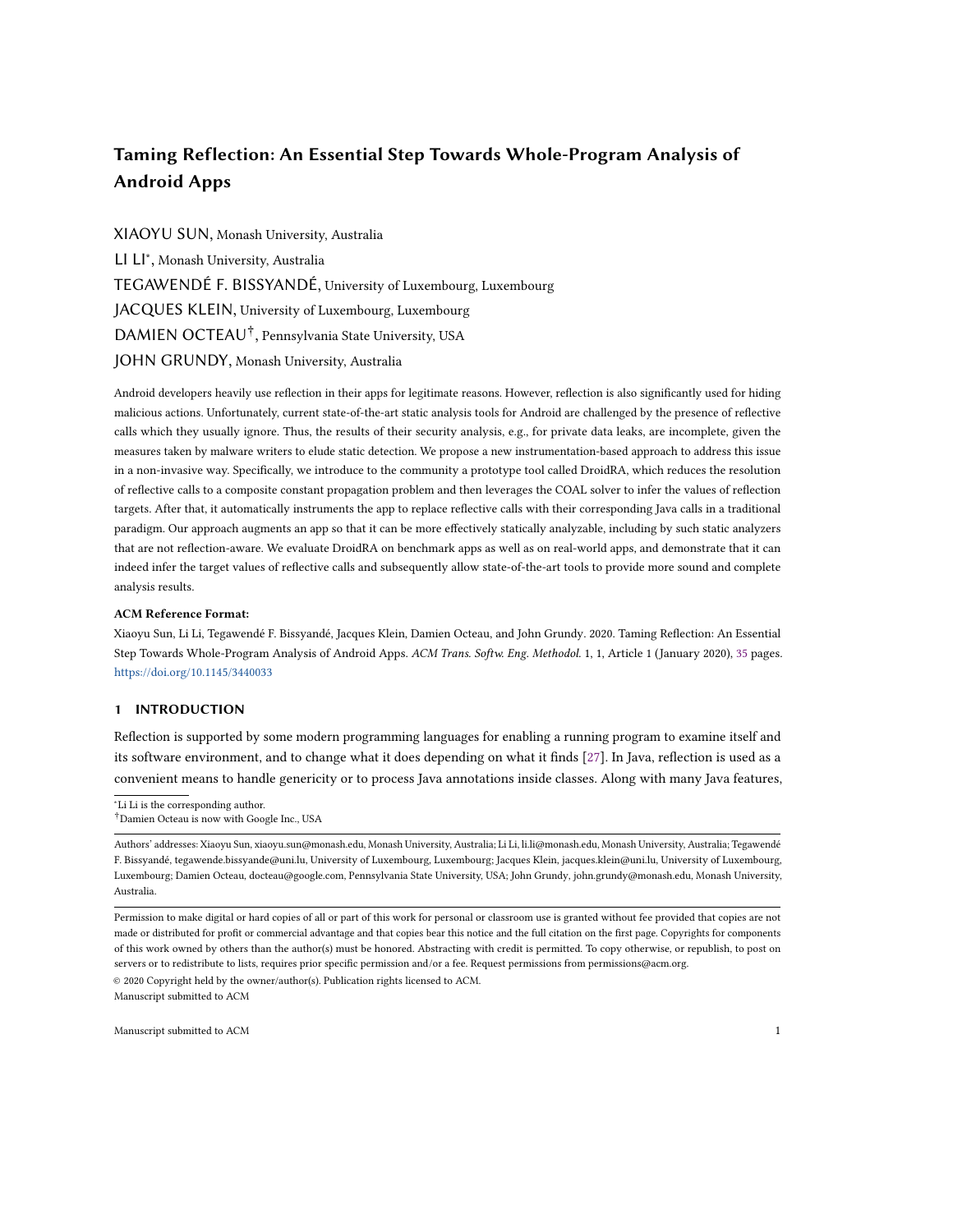and the more recent Spark [37] algorithm which was demonstrated to improve over CHA. Spark was demonstrated to be more precise than CHA, and thus producing fewer edges in its constructed CG.

In our study dataset of 500 apps, on average for each app DroidRA improves by 3.8% and 0.6% the number of edges in the CG constructed with Spark and CHA respectively. Since CHA is less precise than Spark, CHA yields far more CG edges, and thus the proportion of edges added thanks to DroidRA is smaller than for Spark.

We highlight the case of three real-world apps from our study dataset in Table 6. The CG edges added (Diff column) vary between apps. We have further analyzed the added edges to check whether they reach sensitive API methods<sup>10</sup> (ActivityManager.getRunningTasks(int)) which are protected by a system permission (GET\_TASKS). The recorded number of such newly reachable APIs (Perm column) further demonstrates how taming reflection can allow static analysis to check the suspicious call sequences that are hidden by reflective calls. We confirmed that this app is flagged as malicious by 24 anti-virus products from VirusTotal.

Table 6. The call graph results of three apps we highlight for our evaluation. Permission column means the number of call graph edges that are actually empowered by DroidRA and are accessing permission protected APIs.

| Package         | Algorithm  | Original | DroidRA | Difference | Permission |
|-----------------|------------|----------|---------|------------|------------|
| com.boyaa.bildf | Spark      | 714      | 22,867  | 22,153     | 3          |
|                 | <b>CHA</b> | 172,476  | 190,436 | 17.960     | 51         |
| org.bl.cadone   | Spark      | 694      | 951     | 257        | 0          |
|                 | <b>CHA</b> | 172,415  | 187,079 | 14,664     | 16         |
| com.audi.light  | Spark      | 6.028    | 6.246   | 218        | 0          |
|                 | CHA        | 174,007  | 174,060 | 53         | 0          |

Consider the example of app org.bl.cadone which further highlights the improvement in CG construction by DroidRA. We have computed the call graph (CG) of this app with CHA and, for the benefit of presentation clarity, we have simplified it into a class dependency graph (CDG). All CG edges between methods of two classes are transformed into a single CDG edge, where all nodes representing methods from a single class are merged into a single node representing this class.

Figure 8 presents the CDG with 14,664 new edges added after applying DroidRA. Black edges represent nodes and edges that were available in the original version of the app. The new edges (and nodes) have been represented in green. Some of them reach sensitive APIs and are highlighted in red. We found that among the 8 permissions that protect the 16 sensitive APIs (included in 8 classes) that are now reachable, 6 (i.e., 75%) are of the dangerous level [1]. This further suggests that the corresponding reflective calls were meant to hide dangerous actions.

#### 5.6 RQ6: Improvement of Static Analysis Results by DroidRA

We use the state-of-the-art tool FlowDroid and its ICC-based extension called IccTA for assessing to what extent DroidRA can support static analyzers in yielding reflection-aware results. Our experiments are based on benchmark apps, for which the ground truth of reflective calls is known, and on real-world apps. On the real-word apps, we check whether the runtime performance of DroidRA will not prevent its use in complementing other static analyzers.

DroidRA on Benchmark Apps. We assess the efficacy of DroidRA on 13 test case apps for reflection-based sensitive data leaks. 4 of these apps are from the Droidbench benchmark where they allowed to show the limitations of FlowDroid and IccTA. We further consider 9 other test cases that include other reflective call patterns (the top used sequences , cf.

 $^{10}\mathrm{The}$  list of sensitive API methods are collected from PScout [15].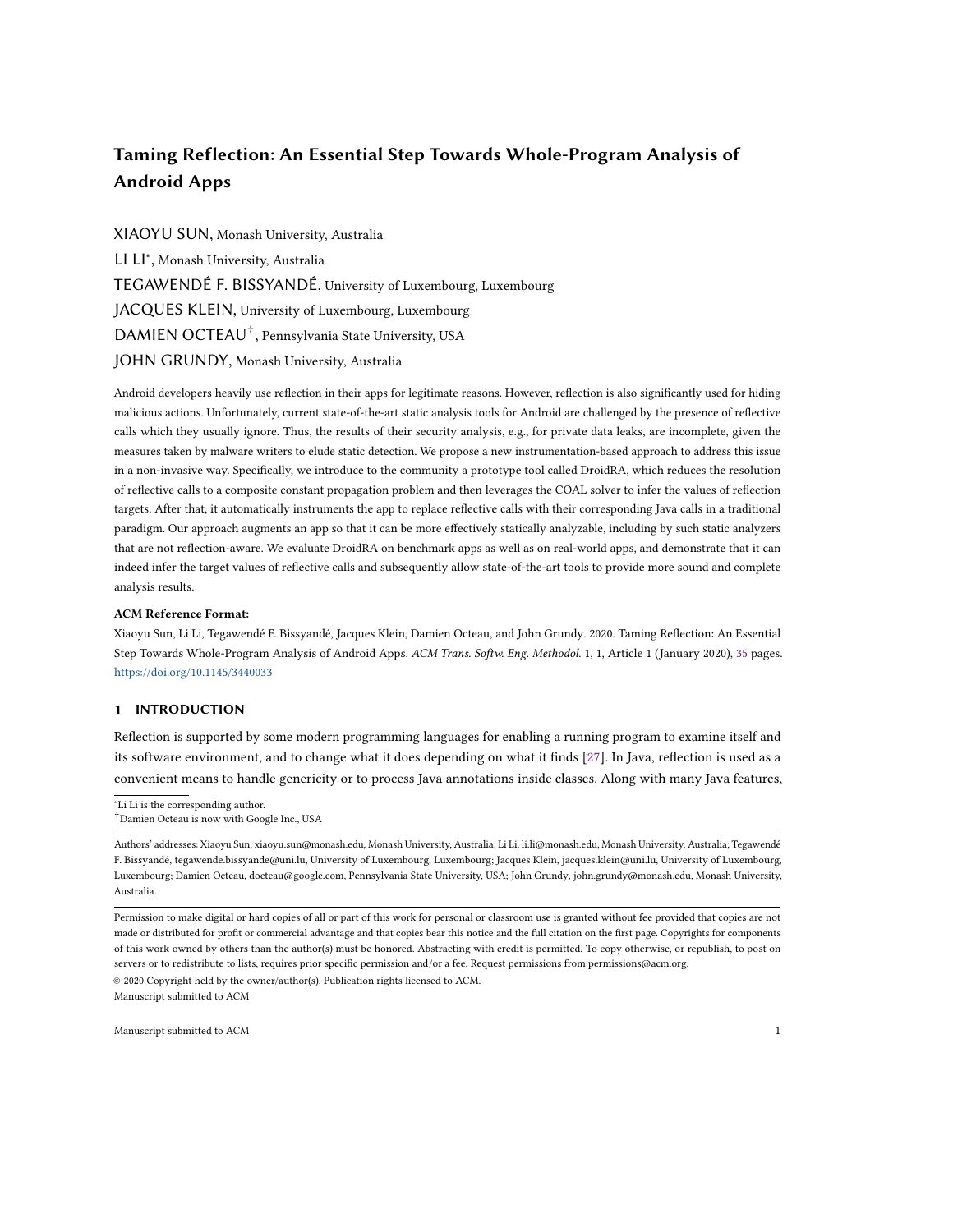

Fig. 8. The class dependency graph (simplified call graph) of app org.bl.cadone (based on CHA algorithm). Black color shows the originally edges/nodes, green color shows edges/nodes that are introduced by DroidRA while red color shows new edges that are further protected by permissions.

Table 2). Since the test cases are handcrafted, the data leak (e.g., leak of device id via SMS), are known in advance. In 12 of the apps, the leak is intra-component, while in the  $11<sup>C</sup>$  it is inter-component.

Table 7 provides details on the reflective calls and whether the associated data-leak is identified by the static analysis of IccTA and/or DroidRA-supported IccTA. Expectedly, IccTA alone only succeeds on the first test case, Reflection<sub>1</sub> in DroidBench. This is where the reflective calls are not in the data-leak path, thus not requiring a reflective call resolution for the taint analysis to detect the leak. However, IccTA fails on all of the other 12 test cases. This was expected since IccTA is not a reflection-aware approach. When reflection is resolved in the test cases by DroidRA, IccTA gains the ability to detect a leak on 11 out of 12 test cases. In test case 13, the reflective call is not resolved because the reflection method getFields() returns an array of fields that our current DroidRA implementation of constant propagation cannot manage to resolve. Indeed, we have enhanced COAL with limited support to propagate array elements, complex field arrays are not addressed. Nevertheless, constructor arrays can now be resolved, allowing DroidRA to tame reflection in test case 6.

DroidRA on Real-world Apps. To investigate the impact of DroidRA on the static analysis results of real-word apps, we consider a random set of 100 real-world apps that contain reflective calls and at least one sensitive data leak, as discovered by IccTA. Compared to using IccTA on the original apps, the instrumentation by DroidRA impacts the final results by allowing IccTA to report on average (median) 1 more leak in a reflection-aware setting.

We further investigate the time overhead brought by the instrumentation of BOM to check whether it will be an obstacle to support practical usage in complement with state-of-the-art static analyzers. On the previous set of apps, we Manuscript submitted to ACM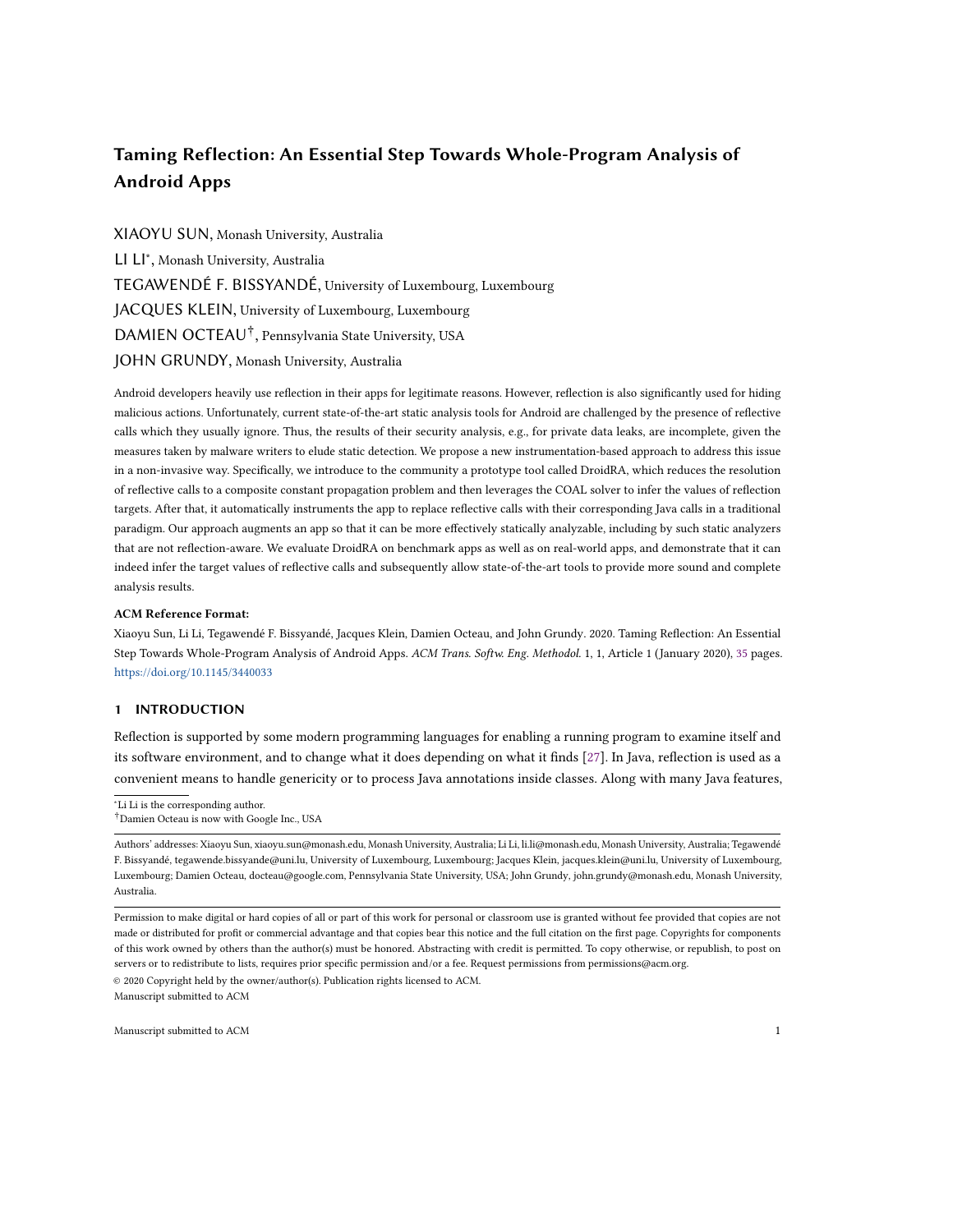| Table 7. The 13 test cases we use in our in-the-lab experiments. These 13 cases follow the common pattern of Figure 1 and each case |  |  |  |
|-------------------------------------------------------------------------------------------------------------------------------------|--|--|--|
| contains exactly one sensitive data leak.                                                                                           |  |  |  |

| Case | Source     | Reflection Usage                                                                | <b>IccTA</b> | $DroidRA+IccTA$ |
|------|------------|---------------------------------------------------------------------------------|--------------|-----------------|
|      |            | DroidBench forName()! newInstance()                                             |              |                 |
| 2    | DroidBench | forName()! newInstance()                                                        |              |                 |
|      | DroidBench | forName()! newInstance()! m.invoke()! m.invoke()                                |              |                 |
| 4    | DroidBench | forName()! newInstance()                                                        |              |                 |
|      | New        | forName()! getConstructor()! newInstance()                                      |              |                 |
|      | New        | forName()! getConstructors()! newInstance()                                     |              |                 |
|      | New        | forName()! getConstructor()! newInstance()! m.invoke()! m.invoke()              |              |                 |
| 8    | New        | loadClass()! newInstance()                                                      |              |                 |
|      | New        | $loadClass()$ ! newInstance $()$ ! f.set $()$ ! m.invoke $()$                   |              |                 |
| 10   | New        | $forName()$ ! getConstructor()! newInstance()! $f.get()$                        |              |                 |
| 11   | New        | startActivity()! forName()! newInstance()! m.invoke()! m.invoke()               |              |                 |
| 12   | New        | $forName()$ ! $getConstructor()$ ! $newInstance()$ ! $f.set()$ ! $f.get()$      |              |                 |
| 13   | New        | forName()! getConstructor()! newInstance()! getFields()! f.set()!<br>f.get $()$ | ^            |                 |

observe that the overheads are always within a minute. This value is reasonable (and neglectable) compared to the execution time of static analysis tools such as IccTA or FlowDroid, which can run for several minutes and even hours on a given app.

# 6 DISCUSSION AND LIMITATIONS

Observant readers may have noted that we have set 10 minutes as timeout for all the reflection analyses we have conducted in this work. In some circumstances this timeout may not be adequate for DroidRA to completely analyze an Android app. Indeed, among the 1,000 randomly selected apps, 152 of them cannot be successfully analyzed by DroidRA within that time, as demonstrated in Section 5.1. We would like to stress that the unsuccessful cases may not necessarily be related to timeout (e.g., could be tool-chain exceptions). Since time performance is known to be a common issue for static code analyzers, like many other static Android app analysis approaches, we prioritize precision and accuracy over computational cost. We believe that enlarging the timeout may enable DroidRA to successfully analyze more apps, but this may not impact the tool's capabilities of locating and resolving reflective calls in Android apps. Nevertheless, to evaluate this hypothesis, we check how this timeout period could impact on our DroidRA reflection analysis approach. To this end, we re-ran DroidRA on the selected apps with different timeouts: 1, 5, 10, 20, 30, and 50 minutes. For the sake of time efficiency, instead of considering the whole 1,000 apps, we take into account only 304 apps that are formed as (A) 152 apps randomly selected from the set of apps that are successfully analyzed in 10 minutes, and (B) 152 apps that cannot be successfully analyzed by DroidRA with 10 minutes timeout.

Table 8 presents these experimental results. With 1 minute as timeout, as expected, DroidRA cannot finish its analysis on any of the selected apps. This situation is dramatically changed when the timeout is set to 5 minutes: around two-thirds of the apps in Group-A can now be successfully analyzed, although the number of analyzed apps in Group-B remains to be zero. With 10 minutes as timeout, we observe the same experimental results as what we have presented previously: all the apps in group A are now successfully analyzed while all the apps in Group-B are not. This result is not changed, even when we increase the timeout to 20 minutes. Only when we set the timeout to be 30 and 50 minutes, the apps in Group-B start to be successfully analyzed. In our experiments, there are 11, and 14 apps (out of the 152 failed apps) are successfully analyzed when 30 and 50 minutes are given as timeout, respectively. This experimental evidence shows that 10 minutes is a suitable timeout for our study as the majority of apps can be successfully analyzed Manuscript submitted to ACM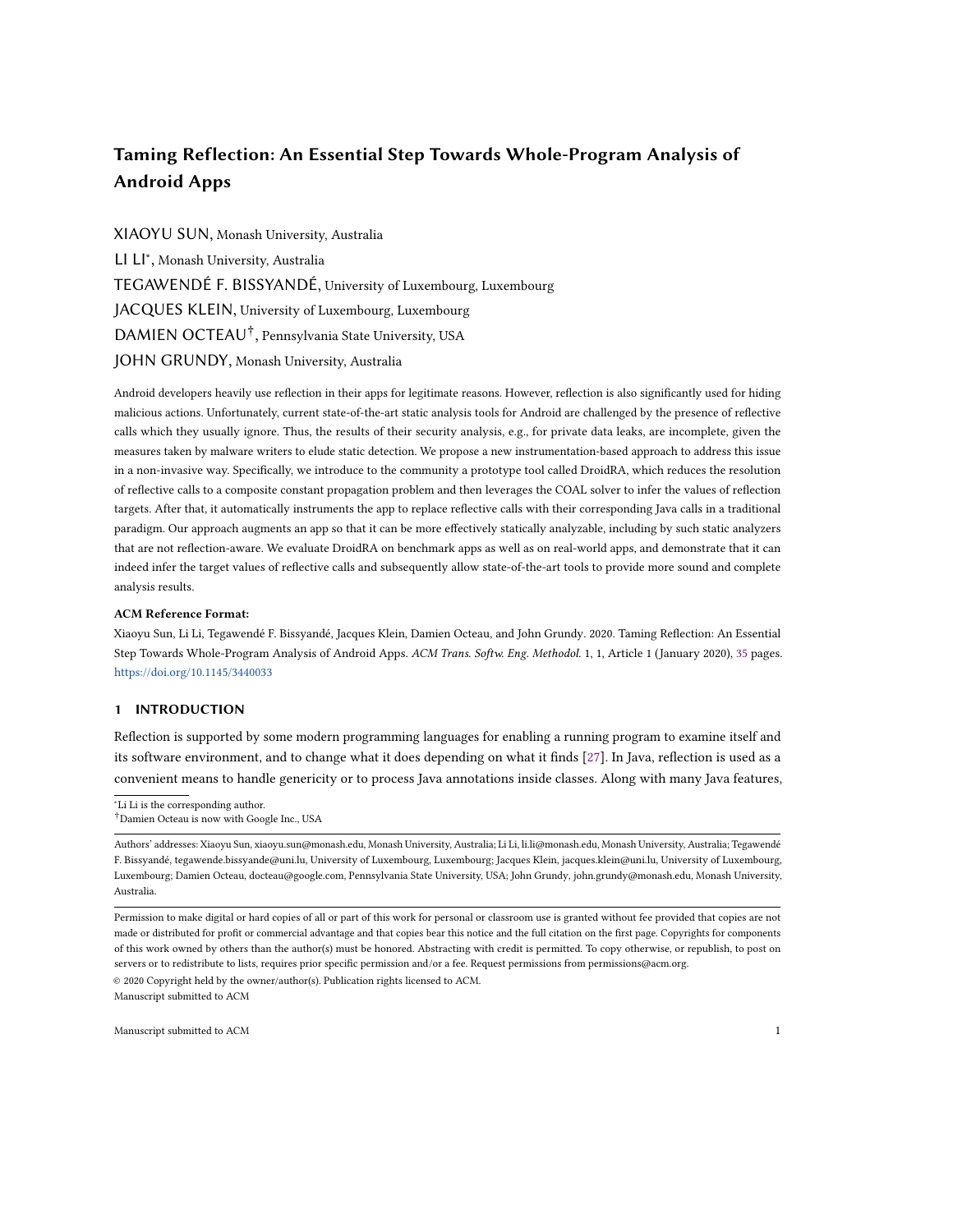within this time (cf. Group-A) and such apps that cannot be analyzed within 10 minutes are unlikely to be analyzed even when the timeout is significantly increased.

Table 8. The numbers of successfully analyzed apps with different timeouts.

| Group                                        | 1 minute |  | 5 minute 10 minute 20 minute 30 minute 50 minute |  |
|----------------------------------------------|----------|--|--------------------------------------------------|--|
| Group-A (152 successfully analyzed apps)     |          |  |                                                  |  |
| Group-B (152 unsuccessfully analyzed apps) 0 |          |  |                                                  |  |

Limitations. The main threats to validity of our evaluations of DroidRA are carried over from the COAL solver. At the moment, the composite constant propagation cannot fully track objects inside an array. We have provided limited support in our improved version of the COAL solver and we plan to address this further in future work. The conservative setting where a string is represented by a regular expression ("\*") if COAL cannot statically infer its value can be taken as everything and thus may also introduce false positives. We have applied a probabilistic model attempting to mitigate this threat by leveraging domain knowledge in developing Android apps [56] [72]. However, for some targets, it still remains to be unresolved (i.e., "\*"). In some other cases, although resolved successfully by the probabilistic model, these may include false-positive results. Indeed, the probabilistic model may yield multiple sets of results, among which only one of them is correct. Users of DroidRA hence need to put additional effort (such as taking type and data-flow information into consideration) to exclude such false-positive results. Fortunately, as shown in our experimental results, the fact that only a small portion of results are inaccurate, shows that our approach is practical in taming reflection for supporting the whole-program analysis of Android apps.

The current implementation of our approach may also confront false-negative results.<sup>11</sup> The single entry-point method (i.e., the dummy main method) that we build may not cover all the reflective calls, which means that some reflective calls may not be reachable from the call graph of RAM (and thereby result in false-negative results). Another threat is related to Dynamic Class Loading. Although we have used heuristics to include external classes, some other would-be dynamically loaded code (e.g., downloaded at runtime) can be missed during the reflective call resolution step, which would again introduce false-negative results to our approach. However, our objective in this paper was not to solve the DCL problem. Other approaches [58] [73] can be used to complement our work. As of our future work, we plan to continuously improve our approach to address the aforementioned challenges so as to reduce false-negative results as much as possible.

Since our experiments are conducted based on 1000 randomly selected Google Play apps, our results may overly influenced by these apps and hence may not generalize to other apps. Nevertheless, compared to the results obtained over the previously randomly selected 500 apps, the fact that DroidRA achieves good results on the newly selected 1000 apps suggests that this threat might be limited.

The code dependency analysis we applied to identify "reflection-free" code in Android apps may not be fully accurate. Our approach at the moment cannot guarantee that there is absolutely no dependency between the retained and excluded code. Moreover, the call graph built by RAM leverages the implementation of the Spark algorithm in Soot, which also comes with specific limitations [8]. Nevertheless, as shown in Section 5.4, this feature has been demonstrated to be effective in practice. This feature does provide an option for users to achieve a trade-off between the soundness of the analysis results and the time performance consumed by successfully analyzing an app.

<sup>&</sup>lt;sup>11</sup>False-negative usually refers to a result that wrongly indicates that a given condition does not hold. In this work, it refers to such results that are missed by our approach, although they do exist in the corresponding app.

Manuscript submitted to ACM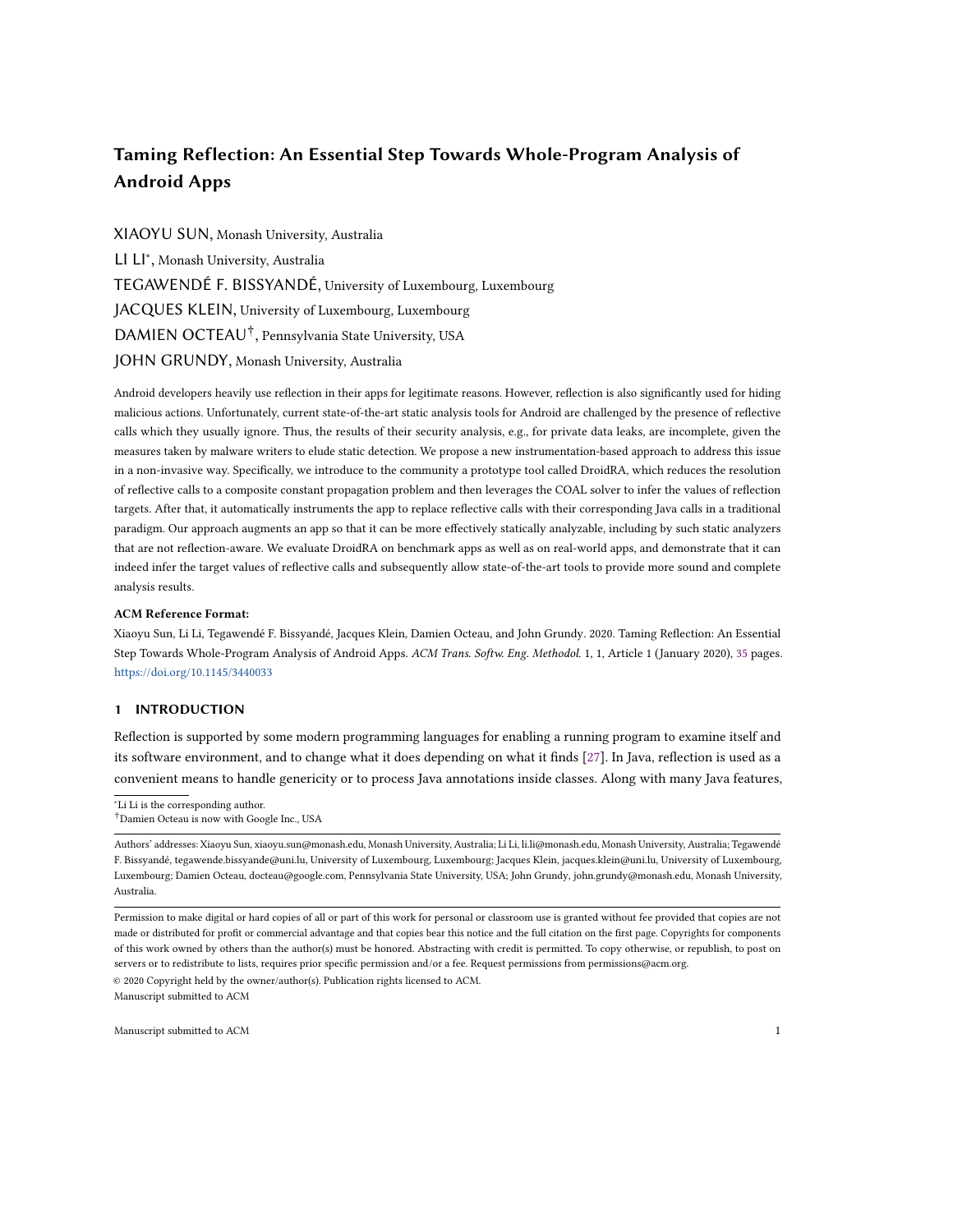The release date we leveraged to select apps is based on the last modification date of the app, which, unfortunately, is known to be not reliable. Indeed, as shown in our previous work [43], according to the last modification date, some apps may access APIs that do not yet exist at that time i.e., such APIs are introduced posterior to the last modification date. Nonetheless, the time information is not critical to our approach, and hence we believe its impact on our results is limited.

Finally, DroidRA handles neither native code, Javascript code, nor multi-threaded code. These are challenges that most current Android static analysis approaches ignore, and are for now out of the scope of this work.

## 7 RELATED WORK

Research on static analysis of Android apps presents strong limitations related to reflection handling [19, 29, 42, 69]. Authors of recent approaches explicitly acknowledge such limitations, indicating that they ignore reflection in their approaches [41, 57, 67] or failing to state whether reflective calls are handled [66] in their approach.

The closest work to ours was concurrently proposed by Barros et al. [17] within their Checker framework. Their work differs from ours in several ways: first, the design of their approach focuses on helping developers to check the information-flow in their own apps, using annotations in the source code. This limits the potential use of their approach by security analysts in large markets of Android apps such as GooglePlay or AppChina. Second, they build on an intra-procedural type inference system to resolve reflective calls, while we build on an inter-procedural precise and context-sensitive analysis. Third, our approach is non-invasive for existing analysis tools whose performance can be boosted by our augmented app code with reflection resolutions.

Reflection, by itself, has been investigated in several works for Java applications. Most notably, Bodden et al. [20] have presented TamiFlex for aiding static analysis in the presence of reflections in Java programs. Similar to our approach, TamiFlex is implemented on top of Soot and includes a Booster module, which enriches Java programs by "materializing" reflection methods into traditional Java calls. However, DroidRA manipulates Jimple code directly while TamiFlex works on Java bytecode. Furthermore, DroidRA is a pure static approach while TamiFlex needs to execute programs after creating logging points for reflection methods to extract reflection values. Finally, although Android apps are written in Java, TamiFlex cannot even be applied to Android apps as it uses a special Java API that is not available in Android [73].

Recently, Li et al. [52] present a comprehensive understanding of Java reflection through examining its underlying concepts and its real-world usages. Building on this, the authors further introduce a static approach to resolve Java reflection in practice. This static approach has been integrated into SOLAR, a soundness-guided reflection analysis tool for Java [51]. The authors also introduced tools called Elf [50] and Ripple [72] for reflection analysis of Java and Android apps. Elf infers the targets of reflective calls using the API semantics, such as class name, method name, method arguments, etc. Ripple takes into account incomplete information environments to improve the coverage of potential reflective calls. Smaragdakis et al. [64] present another static reflection handling technique to resolve reflective targets for Java programs. Some of the incomplete information environments discussed by these approaches could be leveraged to further refine our approximation model so as to help DroidRA resolve more reflective targets.

Another work that tackles reflection for Java has been done by Livshits et al. [55], in which points-to analysis is leveraged to approximate the targets of reflection calls. Unlike our approach, their approach needs users to provide a per-app specification in order to resolve reflections. This is difficult to apply for large scale analysis. Similarly, Braux et al. [21] propose a static approach to optimize reflection calls at compile time, for the purpose of increasing time performance.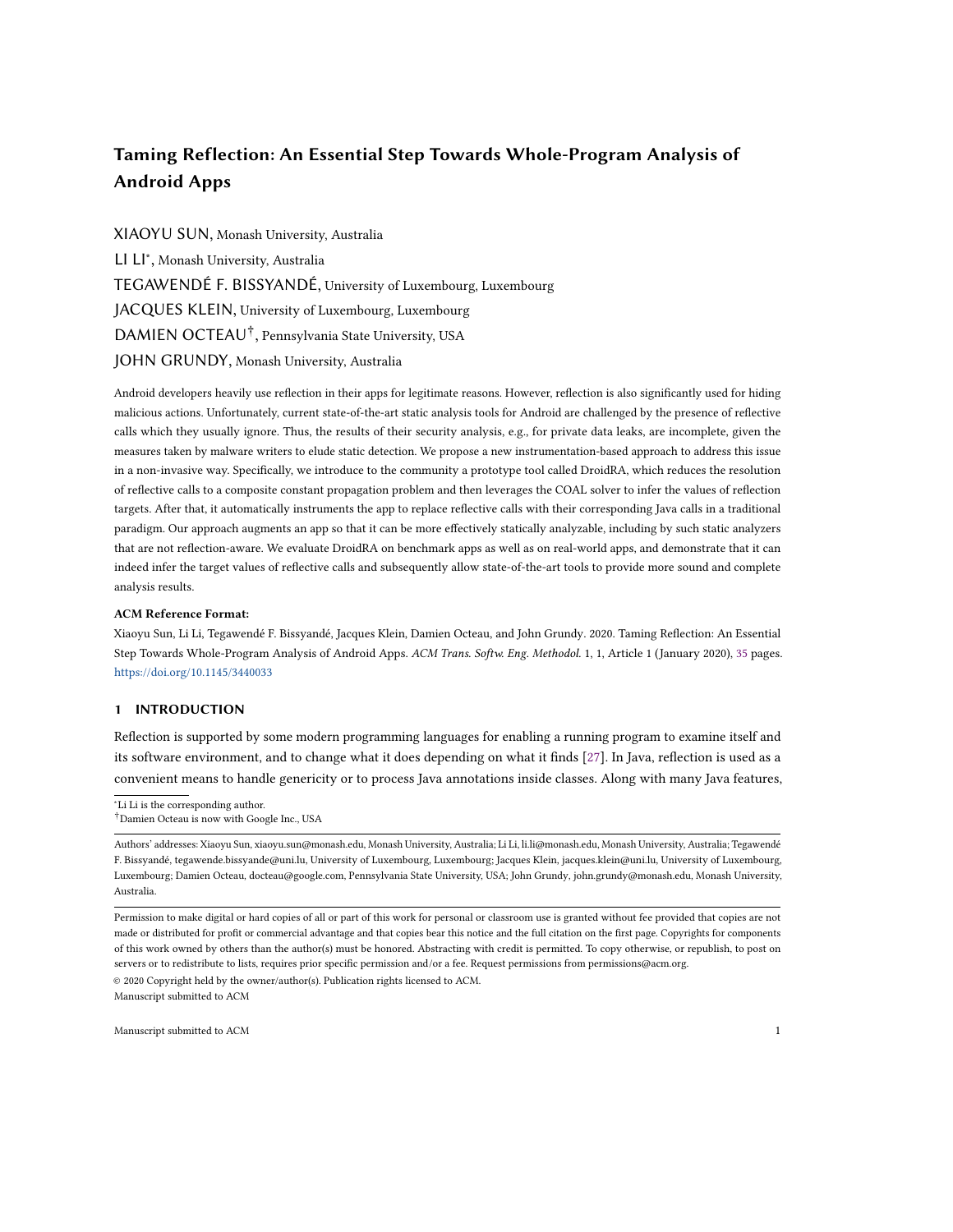Regarding Dynamic Code Loading in Android, Poeplau et al. [58] have proposed a systematic review on how and why Android apps load additional code dynamically. In their work, they use an approach that attempts to build a super CFG by replacing any invoke() call with the target method's entry point. This approach however fails to take into account the newInstance() reflective method call, which initializes objects, resulting in a context-insensitive approach, potentially leading to more false positives. StaDynA [73] was proposed to address the problem of dynamic code loading in Android apps at runtime. This approach requires a modified version of the Android framework to log all triggering actions of reflective calls. StaDynA is thus not market-scalable, and presents a coverage issue in dynamic execution. Our approach, DroidRA, provides a better solution for reflective method calls and can be leveraged to compliment these approaches, so as to enhance them to conduct better analysis.

Instrumenting Android apps to strengthen static analysis is not new [13, 39]. For example, IccTA [41], a state-of-theart ICC leaks analyzer, instruments apps to bridge ICC gaps and eventually enables inter-component static analysis. AppSealer [70] instruments Android apps for generating vulnerability-specific patches, which prevent component hijacking attacks at runtime. Other approaches [63, 71] apply the same idea, which injects shadow code into Android apps, to perform privacy leaks prevention.

In addition to statically infer the target values for reflective calls, various approaches to resolve the reflective targets dynamically have been proposed [35]. Hirzel et al [31] proposed an approach to handle dynamic features in Java at runtime through online pointer analyses. When new code is introduced by reflection, their approach will gradually take them into consideration and will incrementally update the points-to information. More recently, Rasthofer et al. [59, 60] introduce an approach for automatically extracting runtime values from Android apps. This approach can be leveraged to identify the reflective calls, which are frequently leveraged by malware samples to hide sensitive behaviors. All of these dynamic approaches can be leveraged to supplement our work towards statically taming the reflective calls in Android apps.

# 8 CONCLUSION

A long time challenge has been how to effectively perform a complete and sound reflection-aware static analysis of Android apps. We have presented an open source tool DroidRA to perform such reflection analysis. DroidRA models the identification of reflective calls as a composite constant propagation problem via the COAL declarative language. It leverages the COAL solver to automatically infer reflection-based values. DroidRA then uses a booster module, which is based on the previously inferred results to augment apps with traditional Java calls, augmenting app code with resolved reflective calls. This augmented app code provides a non-invasive way of supporting existing static analyzers in performing highly sound and complete reflection-aware analysis, without any modification or configuration. Through various evaluations we have demonstrated the benefits and performance of DroidRA.

## 9 ACKNOWLEDGMENTS

The authors would like to thank the anonymous reviewers who have provided insightful and constructive comments to the conference version of this extension. This work was partly supported by the Australian Research Council (ARC) under a Laureate Fellowship project FL190100035, a Discovery Early Career Researcher Award (DECRA) project DE200100016, and a Discovery project DP200100020, by the Luxembourg National Research Fund (FNR) (under project CHARACTERIZE C17/IS/11693861), by the SPARTA project, which has received funding from the European Union's Horizon 2020 research and innovation program under grant agreement No 830892.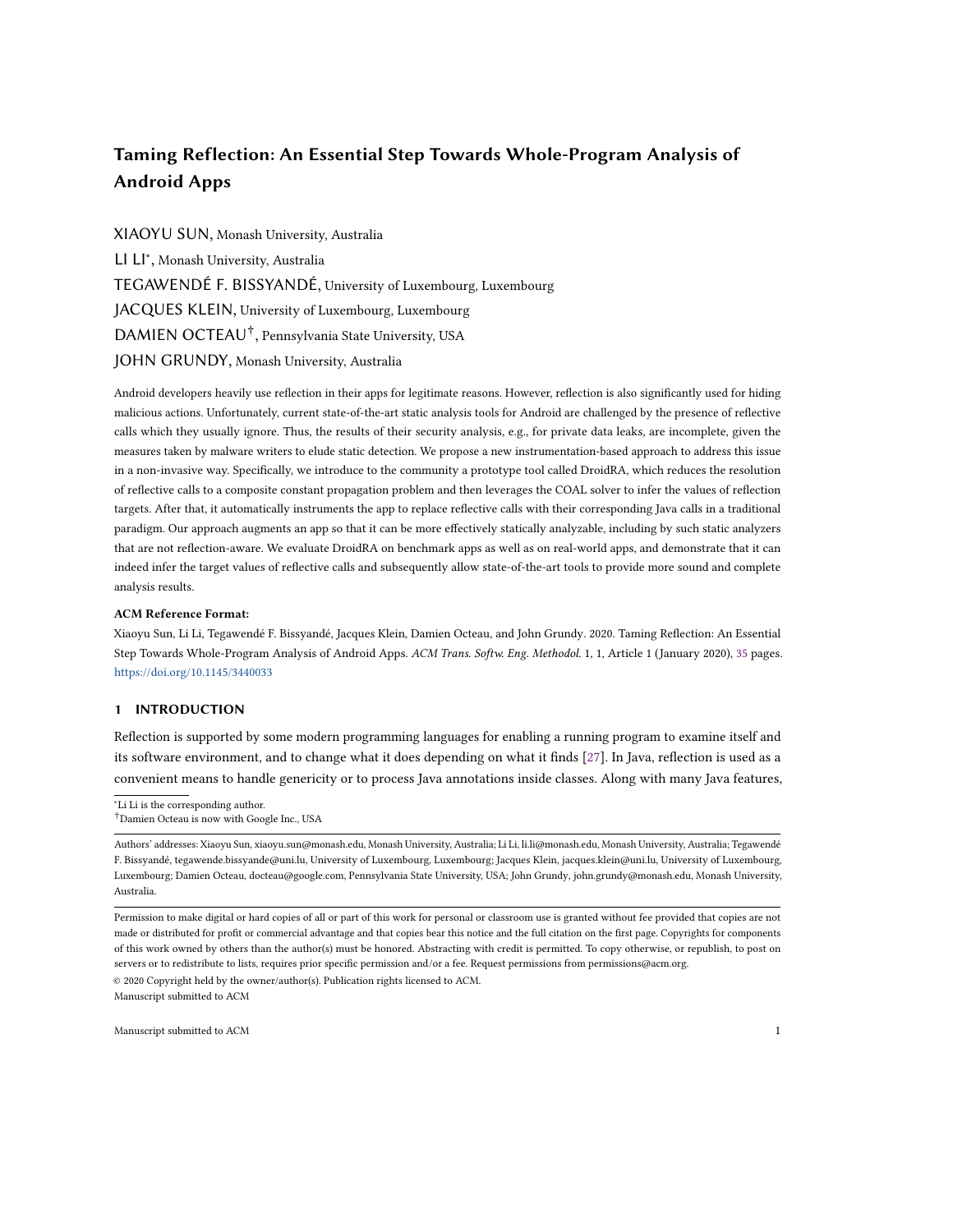#### REFERENCES

- [1] Android permission element. [http://developer.android.com/guide/topics/manifest/permission-element.html.](http://developer.android.com/guide/topics/manifest/permission-element.html) Last updated: 2019-12-27.
- [2] Backward compatibility for android applications. [http://android-developers.blogspot.com/2009/04/backward-compatibility-for-android.html.](http://android-developers.blogspot.com/2009/04/backward-compatibility-for-android.html)
- [3] Droidbench. [http://sseblog.ec-spride.de/tools/droidbench/.](http://sseblog.ec-spride.de/tools/droidbench/) Accessed: 2015-08-22.
- [4] Droidra. [https://github.com/MobileSE/DroidRA.](https://github.com/MobileSE/DroidRA) Last updated: 2020-05-07.
- [5] F-droid. [https://f-droid.org.](https://f-droid.org) Accessed: 2020-03-16.
- [6] Google. android monkey. <http://developer.android.com/tools/help/monkey.html.>
- [7] Google play developer program policies. [https://play.google.com/about/developer-content-policy.html.](https://play.google.com/about/developer-content-policy.html) Accessed: 2015-07-22.
- [8] Missing call edges (for spark, not cha). [https://www.marc.info/?l=soot-list&m=142350513016832.](https://www.marc.info/?l=soot-list&m=142350513016832) Accessed: 2015-02-09.
- [9] Varargs. [http://docs.oracle.com/javase/7/docs/technotes/guides/language/varargs.html.](http://docs.oracle.com/javase/7/docs/technotes/guides/language/varargs.html) Accessed: 2018.
- [10] ALHANAHNAH, M., YAN, Q., BAGHERI, H., ZHOU, H., TsuTANO, Y., SRISA-AN, W., AND LUO, X. Dina: Detecting hidden android inter-app communication in dynamic loaded code. IEEE Transactions on Information Forensics and Security 15 (2020), 2782–2797.
- [11] Allix, K., Bissyandé, T. F., Klein, J., and Le Traon, Y. AndroZoo: Collecting Millions of Android Apps for the Research Community. In The 13th International Conference on Mining Software Repositories, Data Showcase track (2016).
- [12] APVRILLE, A., AND NIGAM, R. Obfuscation in android malware, and how to fight back. Virus Bulletin (2014). [https://www.virusbtn.com/virusbulletin/](https://www.virusbtn.com/virusbulletin/archive/2014/07/vb201407-Android-obfuscation) [archive/2014/07/vb201407-Android-obfuscation.](https://www.virusbtn.com/virusbulletin/archive/2014/07/vb201407-Android-obfuscation)
- [13] ARZT, S., RASTHOFER, S., AND BODDEN, E. Instrumenting android and java applications as easy as abc. In Runtime Verification (2013), Springer, pp. 364–381.
- [14] Arzt, S., Rasthofer, S., Fritz, C., Bodden, E., Bartel, A., Klein, J., Le Traon, Y., Octeau, D., and McDaniel, P. Flowdroid: Precise context, flow, field, object-sensitive and lifecycle-aware taint analysis for android apps. In Proceedings of the 35th annual ACM SIGPLAN conference on Programming Language Design and Implementation (PLDI 2014) (2014).
- [15] Au, K. W. Y., Zhou, Y. F., Huang, Z., and Lie, D. Pscout: analyzing the android permission specification. In Proceedings of the 2012 ACM conference on Computer and communications security (New York, NY, USA, 2012), CCS '12, ACM, pp. 217–228.
- [16] AVDIIENKO, V., KUZNETSOV, K., GORLA, A., ZELLER, A., ARZT, S., RASTHOFER, S., AND BODDEN, E. Mining apps for abnormal usage of sensitive data. In 2015 IEEE/ACM 37th IEEE International Conference on Software Engineering (2015), vol. 1, IEEE, pp. 426–436.
- [17] Barros, P., Just, R., Millstein, S., Vines, P., Dietl, W., d'Armorim, M., and Ernst, M. D. Static analysis of implicit control flow: Resolving java reflection and android intents. In Proceedings of the IEEE/ACM International Conference on Automated Software Engineering (Lincoln, Nebraska, 2015), ASE.
- [18] Bartel, A., Klein, J., Monperrus, M., and Le Traon, Y. Dexpler: Converting android dalvik bytecode to jimple for static analysis with soot. In ACM Sigplan International Workshop on the State Of The Art in Java Program Analysis (June 2012).
- [19] BATYUK, L., HERPICH, M., CAMTEPE, S. A., RADDATZ, K., SCHMIDT, A.-D., AND ALBAYRAK, S. Using static analysis for automatic assessment and mitigation of unwanted and malicious activities within android applications. In Malicious and Unwanted Software (MALWARE), 2011 6th International Conference on (2011), IEEE, pp. 66–72.
- [20] BODDEN, E., SEWE, A., SINSCHEK, J., OUESLATI, H., AND MEZINI, M. Taming reflection: Aiding static analysis in the presence of reflection and custom class loaders. In ICSE (2011), ACM, pp. 241–250.
- [21] Braux, M., and Noyé, J. Towards partially evaluating reflection in java. ACM SIGPLAN Notices 34, 11 (1999), 2–11.
- [22] CAI, H., ZHANG, Z., LI, L., AND FU, X. A large-scale study of application incompatibilities in android. In The 28th ACM SIGSOFT International Symposium on Software Testing and Analysis (ISSTA 2019) (2019).
- [23] CAO, Y., FRATANTONIO, Y., BIANCHI, A., EGELE, M., KRUEGEL, C., VIGNA, G., AND CHEN, Y. Edgeminer: Automatically detecting implicit control flow transitions through the android framework. In NDSS (2015).
- [24] DEAN, L. GROVE, D., AND CHAMBERS, C. Optimization of object-oriented programs using static class hierarchy analysis. In Proceedings of the 9th European Conference on Object-Oriented Programming (London, UK, UK, 1995), ECOOP '95, Springer-Verlag, pp. 77–101.
- [25] Ernst, M. D., Just, R., Millstein, S., Dietl, W., Pernsteiner, S., Roesner, F., Koscher, K., Barros, P., Bhoraskar, R., Han, S., Vines, P., and Wu, E. X. Collaborative verification of information flow for a high-assurance app store. In CCS (Scottsdale, AZ, USA, November 4–6, 2014), pp. 1092–1104.
- [26] FENG, Y., ANAND, S., DILLIG, I., AND AIKEN, A. Apposcopy: Semantics-based detection of android malware through static analysis. In SIGSOFT FSE (2014).
- [27] Forman, I. R., and Forman, N. Java Reflection in Action (In Action Series). Manning Publications Co., Greenwich, CT, USA, 2004.
- [28] Gao, J., Li, L., Kong, P., Bissyandé, T. F., and Klein, J. Understanding the evolution of android app vulnerabilities. IEEE Transactions on Reliability (TRel) (2019).
- [29] GIBLER, C., CRUSSELL, J., ERICKSON, J., AND CHEN, H. Androidleaks: automatically detecting potential privacy leaks in android applications on a large scale. In Proceedings of the 5th international conference on Trust and Trustworthy Computing (Berlin, Heidelberg, 2012), TRUST'12, Springer-Verlag, pp. 291–307.
- [30] GORDON, M. I., KIM, D., PERKINS, J., GILHAM, L., NGUYEN, N., AND RINARD, M. Information-flow analysis of android applications in droidsafe.
- [31] HIRZEL, M., DINCKLAGE, D. V., DIWAN, A., AND HIND, M. Fast online pointer analysis. ACM Transactions on Programming Languages and Systems (TOPLAS) 29, 2 (2007), 11–es.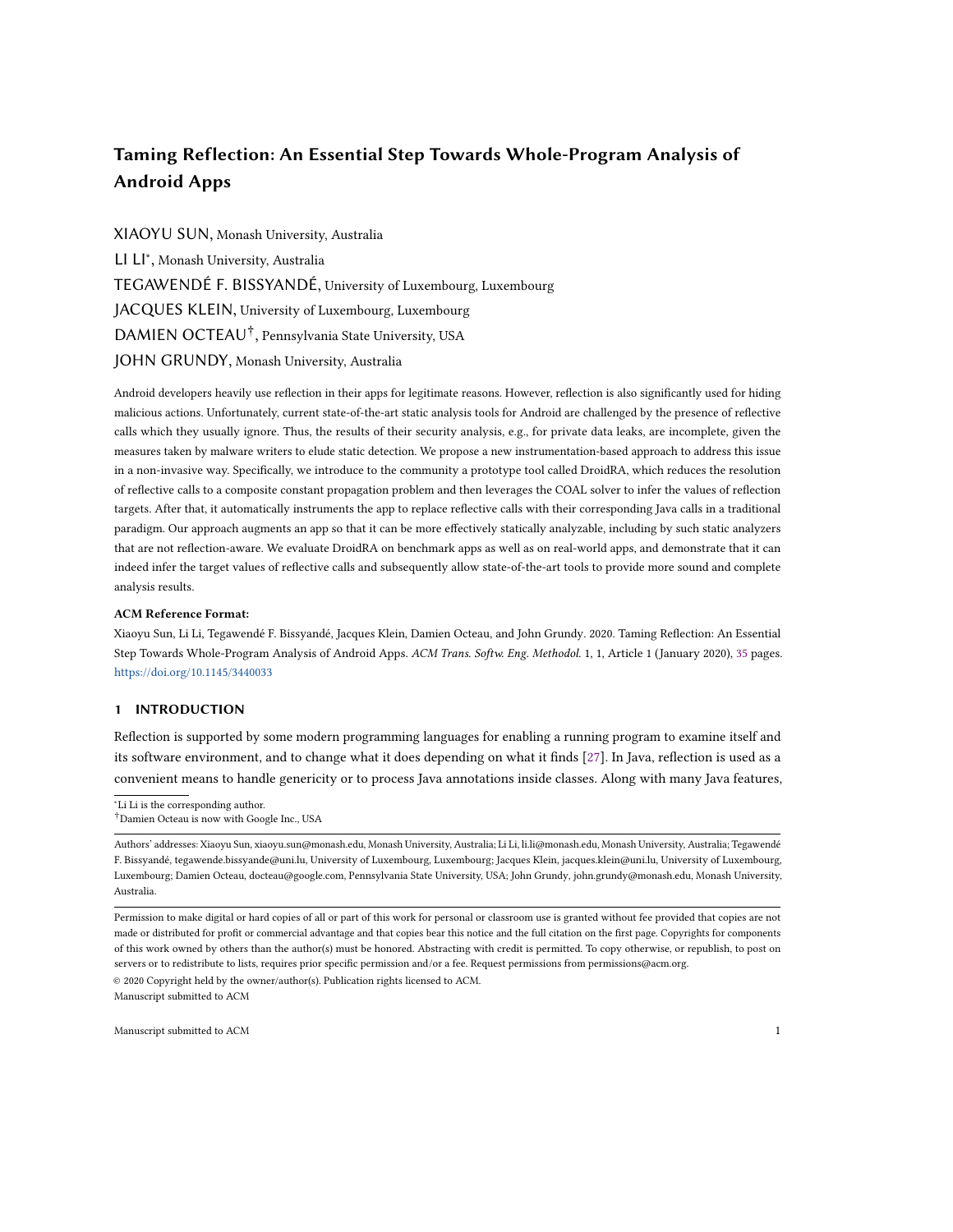- [32] Hu, Y., WANG, H., ZHOU, Y., GUO, Y., LI, L., Luo, B., AND XU, F. Dating with scambots: Understanding the ecosystem of fraudulent dating applications. IEEE Transactions on Dependable and Secure Computing (TDSC) (2019).
- [33] Huang, J., Zhang, X., Tan, L., Wang, P., and Liang, B. AsDroid: Detecting stealthy behaviors in android applications by user interface and program behavior contradiction. In Proceedings of the IEEE/ACM International Conference on Software Engineering (ICSE) (May 2014).
- [34] KAZDAGLI, M., HUANG, L., REDDI, V., AND TIWARI, M. Morpheus: Benchmarking computational diversity in mobile malware. In Proceedings of the Third Workshop on Hardware and Architectural Support for Security and Privacy (New York, NY, USA, 2014), HASP '14, ACM, pp. 3:1–3:8.
- [35] Kong, P., Li, L., Gao, J., Liu, K., Bissyandé, T. F., and Klein, J. Automated testing of android apps: A systematic literature review. IEEE Transactions on Reliability (2018).
- [36] LAM, P., BODDEN, E., LHOTÁK, O., AND HENDREN, L. The soot framework for java program analysis: a retrospective. In Cetus Users and Compiler Infastructure Workshop (CETUS 2011) (2011).
- [37] LHOTÁK, O., AND HENDREN, L. Scaling java points-to analysis using spark. In Compiler Construction (2003), Springer, pp. 153-169.
- [38] Li, L. Boosting static analysis of android apps through code instrumentation. In ICSE-DS (2016).
- [39] LI, L. Mining androzoo: A retrospect. In The Doctoral Symposium of 33rd International Conference on Software Maintenance and Evolution (ICSME-DS 2017) (2017).
- [40] Li, L., Allix, K., Li, D., Bartel, A., Bissyandé, T. F., and Klein, J. Potential Component Leaks in Android Apps: An Investigation into a new Feature Set for Malware Detection. In QRS (2015).
- [41] Li, L., Bartel, A., Bissyandé, T. F., Klein, J., Le Traon, Y., Arzt, S., Rasthofer, S., Bodden, E., Octeau, D., and Mcdaniel, P. IccTA: Detecting Inter-Component Privacy Leaks in Android Apps. In ICSE (2015).
- [42] LI, L., BARTEL, A., KLEIN, J., AND LE TRAON, Y. Automatically exploiting potential component leaks in android applications. In Proceedings of the 13th International Conference on Trust, Security and Privacy in Computing and Communications (TrustCom 2014) (2014), IEEE.
- [43] Lt, L., BISSYANDÉ, T. F., AND KLEIN, J. Moonlightbox: Mining android api histories for uncovering release-time inconsistencies. In The 29th IEEE International Symposium on Software Reliability Engineering (ISSRE 2018) (2018).
- [44] LI, L., BISSYANDÉ, T. F., AND KLEIN, J. Rebooting research on detecting repackaged android apps: Literature review and benchmark. IEEE Transactions on Software Engineering (TSE) (2019).
- [45] Li, L., BISSYANDÉ, T. F., KLEIN, J., AND LE TRAON, Y. An investigation into the use of common libraries in android apps. In The 23rd IEEE International Conference on Software Analysis, Evolution, and Reengineering (SANER 2016) (2016).
- [46] LI, L., BISSYANDÉ, T. F., LE TRAON, Y., AND KLEIN, J. Accessing inaccessible android apis: An empirical study. In The 32nd International Conference on Software Maintenance and Evolution (ICSME 2016) (2016).
- [47] Li, L., Bissyandé, T. F., Papadakis, M., Rasthofer, S., Bartel, A., Octeau, D., Klein, J., and Le Traon, Y. Static analysis of android apps: A systematic literature review. Information and Software Technology (2017).
- [48] Lt, L., Bissyandé, T. F., WANG, H., AND KLEIN, J. Cid: Automating the detection of api-related compatibility issues in android apps. In The ACM SIGSOFT International Symposium on Software Testing and Analysis (ISSTA 2018) (2018).
- [49] LI, L., LI, D., BISSYANDÉ, T. F., KLEIN, J., LE TRAON, Y., LO, D., AND CAVALLARO, L. Understanding android app piggybacking: A systematic study of malicious code grafting. IEEE Transactions on Information Forensics & Security (TIFS) (2017).
- [50] Li, Y., Tan, T., Sui, Y., and Xue, J. Self-inferencing reflection resolution for java. In European Conference on Object-Oriented Programming (2014), Springer, pp. 27–53.
- [51] Li, Y., Tan, T., and Xue, J. Effective soundness-guided reflection analysis. In International Static Analysis Symposium (2015), Springer, pp. 162–180.
- [52] Li, Y., TAN, T., AND XUE, J. Understanding and analyzing java reflection. ACM Transactions on Software Engineering and Methodology (TOSEM) 28, 2 (2019), 1–50.
- [53] Lindorfer, M., Neugschw, M., Weichselbaum, L., Fratantonio, Y., Veen, V. V. D., and Platzer, C. Andrubis- 1,000,000 apps later: A view on current android malware behaviors.
- [54] Liu, T., Wang, H., Li, L., Luo, X., Dong, F., Guo, Y., Wang, L., Bissyandé, T. F., and Klein, J. Maddroid: Characterising and detecting devious ad content for android apps. In The Web Conference 2020 (WWW 2020) (2020).
- [55] Livshits, B., Whaley, J., and Lam, M. S. Reflection analysis for java. In Programming Languages and Systems. Springer, 2005, pp. 139–160.
- [56] Octeau, D., Jha, S., Dering, M., Mcdaniel, P., Bartel, A., Li, L., Klein, J., and Le Traon, Y. Combining static analysis with probabilistic models to enable market-scale android inter-component analysis. In Proceedings of the 43th Symposium on Principles of Programming Languages (POPL 2016) (2016).
- [57] Octeau, D., Luchaup, D., Dering, M., Jha, S., and McDaniel, P. Composite constant propagation: Application to android inter-component communication analysis. In Proceedings of the 37th International Conference on Software Engineering (ICSE) (2015).
- [58] Poeplau, S., Fratantonio, Y., Bianchi, A., Kruegel, C., and Vigna, G. Execute this! analyzing unsafe and malicious dynamic code loading in android applications. In Proceedings of the 21th Annual Network and Distributed System Security Symposium (NDSS'14) (2014).
- [59] RASTHOFER, S., ARZT, S., MILTENBERGER, M., AND BODDEN, E. Harvesting runtime values in android applications that feature anti-analysis techniques.
- [60] Rasthofer, S., Arzt, S., Triller, S., and Pradel, M. Making malory behave maliciously: Targeted fuzzing of android execution environments. In 2017 IEEE/ACM 39th International Conference on Software Engineering (ICSE) (2017), IEEE, pp. 300–311.
- [61] RASTOGI, V., CHEN, Y., AND JIANG, X. Droidchameleon: Evaluating android anti-malware against transformation attacks. In Proceedings of the 8th ACM SIGSAC Symposium on Information, Computer and Communications Security (New York, NY, USA, 2013), ASIA CCS '13, ACM, pp. 329–334.